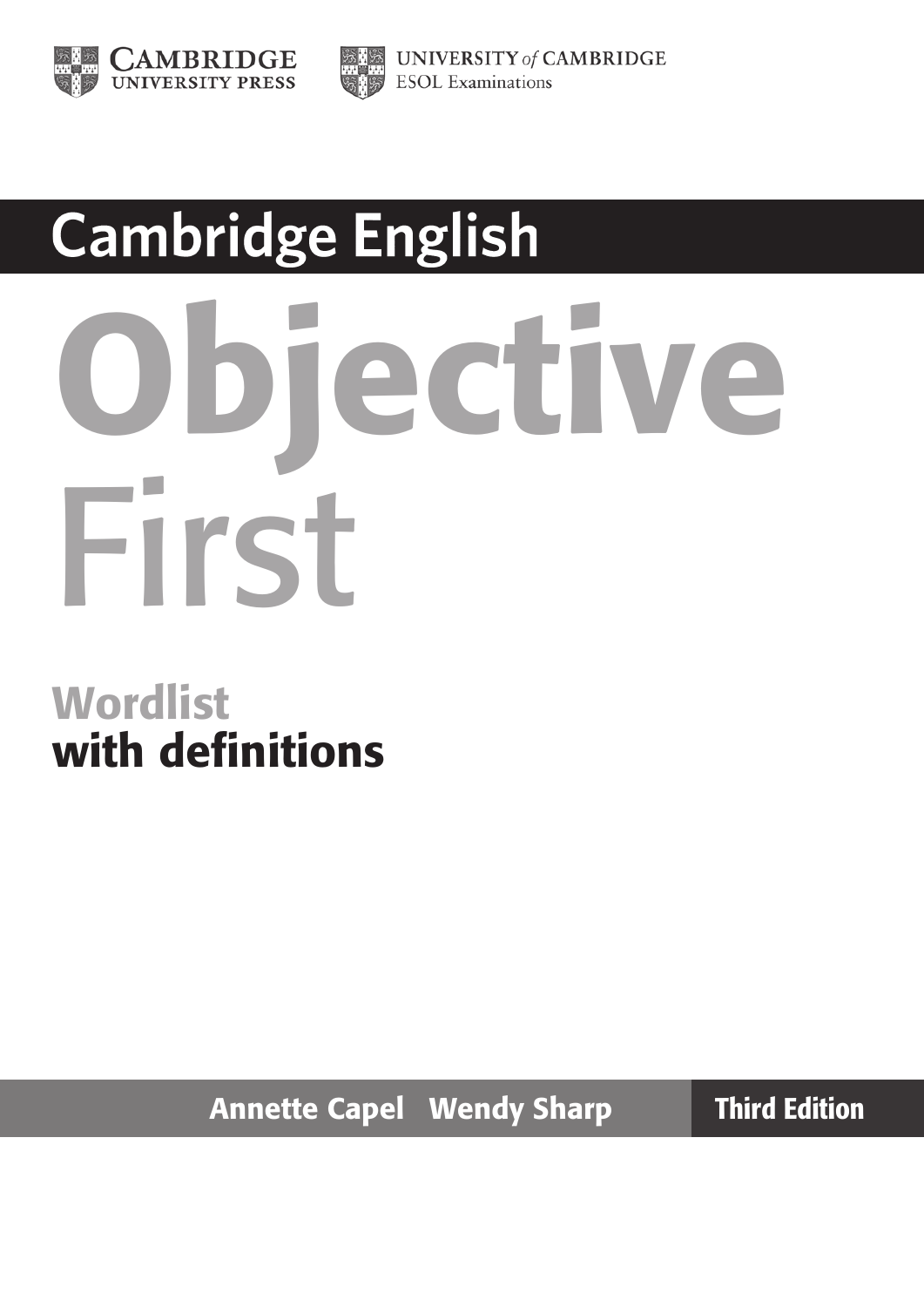| Page no. or<br><b>Recording</b><br>script (RS) | <b>Headword</b>                 | Part of<br>speech | <b>Phonetics</b>     | <b>Guideword</b>                       | <b>Definition</b>                                                                                          |
|------------------------------------------------|---------------------------------|-------------------|----------------------|----------------------------------------|------------------------------------------------------------------------------------------------------------|
| 11                                             | add to sth                      | pv                | æd tuː               | <b>PUT WITH</b>                        | to put something with something else                                                                       |
| <b>RS</b>                                      | bargain                         | n                 | 'baːgɪn              | <b>PRICE</b>                           | something that is sold for less than its<br>usual price or its real value                                  |
| 10                                             | bracelet                        | n                 | 'breislat            |                                        | a piece of jewellery that you wear around<br>your wrist                                                    |
| 10                                             | casual                          | adj               | 'kæʒjuəl             | <b>CLOTHING</b>                        | Casual clothing is comfortable and not<br>suitable for formal occasions.                                   |
| 12                                             | comparison                      | n                 | kam'pærisan          | <b>EXAMINING</b><br><b>DIFFERENCES</b> | when two or more people or things are<br>compared                                                          |
| 11                                             | cut down sth or<br>cut sth down | pv                | k <sub>At</sub> daun | <b>REDUCE</b>                          | to eat or drink less of something, or<br>to reduce the amount or number of<br>something                    |
| 13                                             | distinguish                     | $\mathsf{V}$      | dı'stıngwıf          | <b>SHOW</b><br><b>DIFFERENCES</b>      | to make one person or thing seem<br>different from another                                                 |
| 12                                             | dominate                        | $\mathsf{V}$      | 'domineit            | <b>BE IMPORTANT</b>                    | to be the largest, most important, or most<br>noticeable part of something                                 |
| 11                                             | dress up                        | pv                | dres Ap              | <b>FORMAL</b>                          | to put on formal clothes for a special<br>occasion                                                         |
| 11                                             | fit in with                     | pv                | fɪt ɪn wɪð           |                                        | If one thing fits in with another thing, they<br>look pleasant together or are suitable for<br>each other. |
| 13                                             | genuine                         | adj               | 'dzenjuɪn            | REAL                                   | If something is genuine, it is really what it<br>seems to be.                                              |
| 11                                             | go ahead                        | pv                | gau a'hed            | <b>PERMISSION</b>                      | something that you say to someone to<br>give them permission to do something                               |
| 11                                             | go back                         | pv                | gau bæk              |                                        | to return to a place where you were or<br>where you have been before                                       |
| 11                                             | go for sth                      | pv                | sto for              | <b>CHOOSE</b>                          | to choose something                                                                                        |
| 11                                             | go on                           | pv                | gau pn               | <b>HAPPEN</b>                          | to happen                                                                                                  |
| 11                                             | go out                          | pv                | gəu aut              | <b>LEAVE</b>                           | to leave a room or building, especially in<br>order to do something for entertainment                      |
| 11                                             | go over sth                     | pv                | Gvue' uep            |                                        | to talk or think about something in order<br>to explain it or make certain that it is<br>correct           |
| 11                                             | go up                           | pv                | gau Ap               | <b>INCREASE</b>                        | to become higher in level                                                                                  |
| 10                                             | hood                            | n                 | hud                  | <b>HEAD</b>                            | a part of a coat or jacket that covers your<br>head and neck                                               |
| 10                                             | helmet                          | n                 | 'helmat              | <b>HEAD</b>                            | a hard hat that protects your head                                                                         |
| 12                                             | image                           | n                 | 'Imidz               | <b>IDEA</b>                            | a picture in your mind or an idea of how<br>someone or something is                                        |
| 11                                             | keep up (with<br>sb/sth)        | pv                | kiːp ʌp              | <b>UNDERSTAND</b>                      | to be able to understand or deal with<br>something that is happening or changing<br>very fast              |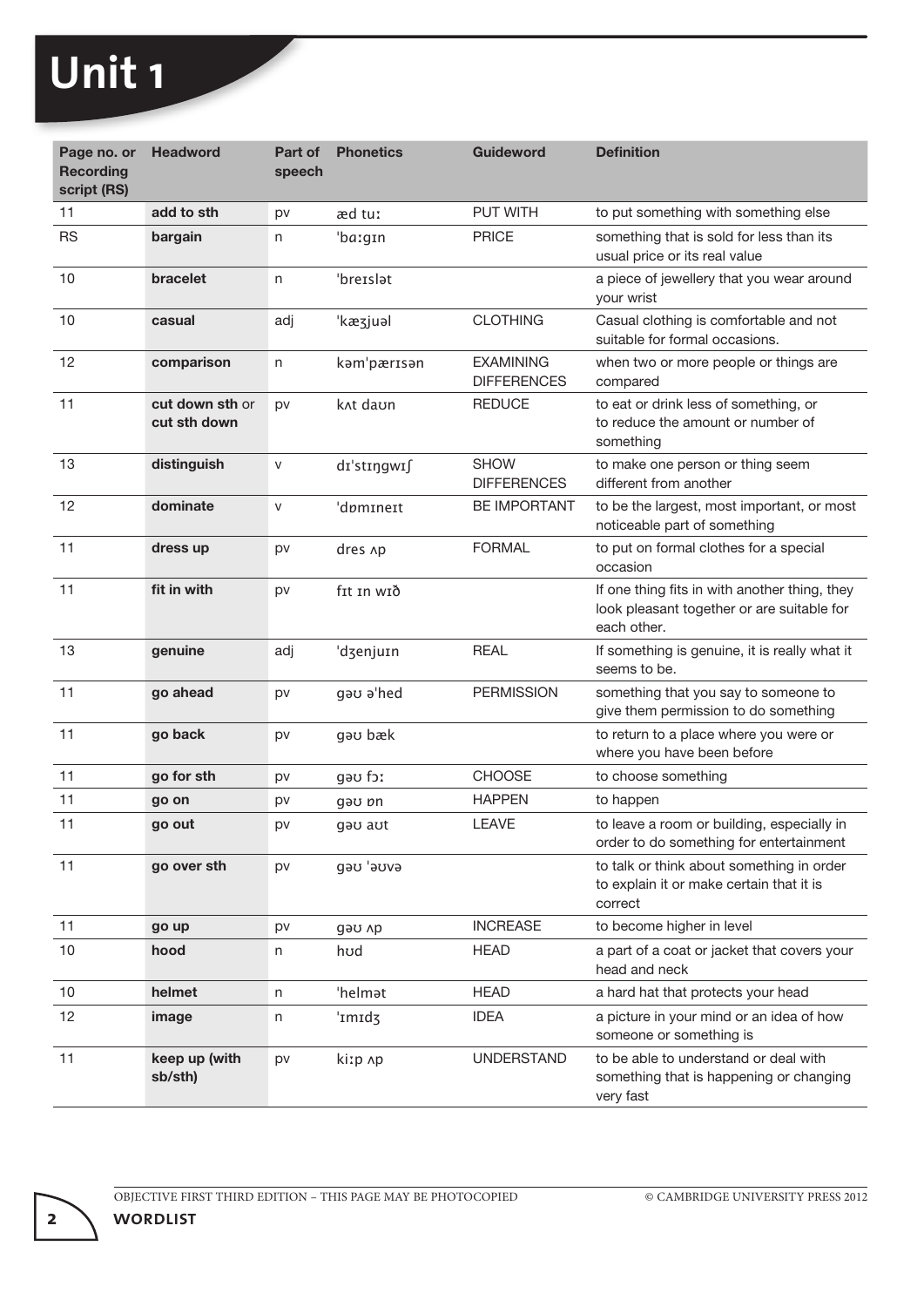| Page no. or<br><b>Recording</b><br>script (RS) | <b>Headword</b>                            | Part of<br>speech | <b>Phonetics</b> | <b>Guideword</b>  | <b>Definition</b>                                                                                                      |
|------------------------------------------------|--------------------------------------------|-------------------|------------------|-------------------|------------------------------------------------------------------------------------------------------------------------|
| 13                                             | label                                      | n                 | 'lerbal          | <b>COMPANY</b>    | a company which produces goods<br>for sale, the goods themselves, or the<br>company's name or symbol                   |
| 10                                             | matter                                     | n                 | 'mætə            | <b>SUBJECT</b>    | a subject or situation that you need to<br>think about, discuss, or deal with                                          |
| 11                                             | outfit                                     | n                 | 'autfit          | <b>CLOTHES</b>    | a set of clothes for a particular event or<br>activity                                                                 |
| 11                                             | outrageous                                 | adj               | aut'reidzas      |                   | shocking or extreme                                                                                                    |
| 11                                             | pull on sth or<br>pull sth on              | pv                | pol pn           | <b>CLOTHES</b>    | to put on clothes quickly                                                                                              |
| 11                                             | put together<br>sth or put sth<br>together | pv                | put ta'geda      | <b>JOIN PARTS</b> | to create something by joining or<br>combining different things                                                        |
| 12                                             | represent                                  | $\mathsf{V}$      | repri'zent       | <b>DESCRIBE</b>   | to show or describe something or<br>someone                                                                            |
| 11                                             | save up (sth) or<br>save (sth) up          | pv                | SeIV Ap          | <b>MONEY</b>      | to keep money so that you can buy<br>something with it in the future                                                   |
| 12                                             | slightly                                   | adv               | 'slaɪtli         |                   | a little                                                                                                               |
| 11                                             | slip on sth or<br>slip sth on              | pv                | slip on          |                   | to quickly put on a piece of clothing                                                                                  |
| 10                                             | smart                                      | adj               | smaːt            | <b>STYLISH</b>    | having a clean, tidy and stylish<br>appearance                                                                         |
| 12                                             | stall                                      | n                 | stoːl            | <b>SHOP</b>       | a small shop with an open front or a table<br>from which goods are sold                                                |
| 11                                             | stand out                                  | pv                | stænd aut        | <b>NOTICE</b>     | to be very easy to see or notice                                                                                       |
| 10                                             | stuff                                      | n                 | st∧f             | <b>SUBSTANCE</b>  | (informal) used to refer to a substance or<br>a group of things or ideas, etc. without<br>saying exactly what they are |
| 11                                             | stunning                                   | adj               | 'stʌnɪŋ          |                   | very beautiful                                                                                                         |
| 10                                             | stylish                                    | adj               | 'staɪlɪ∫         |                   | fashionable and attractive                                                                                             |
| 10                                             | sweatshirt                                 | n                 | 'swetf3ːt        |                   | a piece of clothing made of soft cotton<br>which covers the top of your body and is<br>pulled on over your head        |
| 11                                             | take back sth or<br>take sth back          | pv                | teik bæk         | <b>THING</b>      | to return something to the place you<br>borrowed or bought it from                                                     |
| 11                                             | take off sth or<br>take sth off            | pv                | teik pf          | <b>REMOVE</b>     | to remove something                                                                                                    |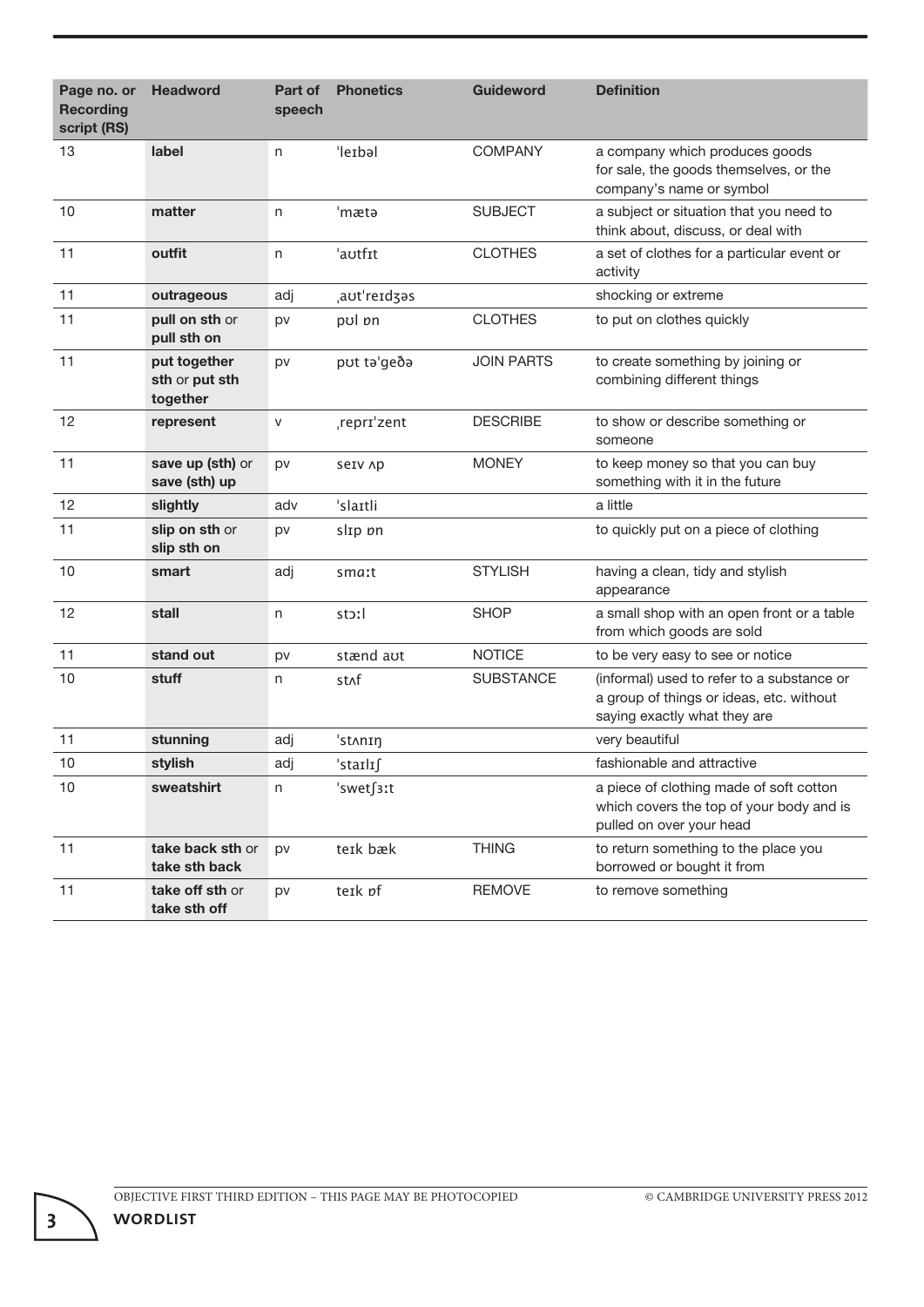| Page no. or<br><b>Recording</b><br>script (RS) | <b>Headword</b>                     | Part of<br>speech | <b>Phonetics</b> | <b>Guideword</b>                  | <b>Definition</b>                                                                                                                             |
|------------------------------------------------|-------------------------------------|-------------------|------------------|-----------------------------------|-----------------------------------------------------------------------------------------------------------------------------------------------|
| 18                                             | accessible                          | adj               | ak'sesabl        | <b>UNDERSTAND</b>                 | easy to understand                                                                                                                            |
| 16                                             | action                              | n                 | 'ækfan           | <b>ACTIVITY</b>                   | things which are happening, especially<br>exciting or important things                                                                        |
| 16                                             | appliance                           | n                 | a'plarans        |                                   | a device, machine or piece of equipment,<br>especially an electrical one that is used in<br>the house, such as a cooker or washing<br>machine |
| 18                                             | application/app                     | n                 | æplɪˈkeɪſən/æp   | <b>COMPUTER</b><br><b>PROGRAM</b> | a computer program designed for a<br>particular purpose (informal)                                                                            |
| 17                                             | complex                             | adj               | 'kpmpleks        |                                   | difficult to understand or find an answer to<br>because of having many different parts                                                        |
| 17                                             | control                             | n                 | kan'traul        | <b>POWFR</b>                      | the power to make a person, organization,<br>or object do what you want                                                                       |
| 17                                             | demanding                           | adj               | dı'ma:ndıŋ       |                                   | needing a lot of your time, attention, or<br>effort                                                                                           |
| 17                                             | disappointed                        | adj               | disə'pointid     |                                   | unhappy because someone or something<br>was not as good as you hoped or<br>expected, or because something did not<br>happen                   |
| 17                                             | facility                            | n                 | fə'sıləti        | <b>PART</b>                       | a part of a system or machine which<br>makes it possible to do something                                                                      |
| 19                                             | favourable                          | adj               | 'feɪvərəbl       | <b>JUDGMENT</b>                   | showing that you like or approve of<br>someone or something, or making you like<br>or approve of them                                         |
| 16                                             | feature                             | n                 | 'fiːt∫ə          | <b>PART</b>                       | a typical quality, or important part of<br>something                                                                                          |
| 17                                             | find out (sth) or<br>find (sth) out | pv                | faind aut        |                                   | to get information about something, or to<br>learn a fact for the first time                                                                  |
| 17                                             | fortune                             | n                 | 'fɔːt∫uːn        | <b>MONEY</b>                      | a lot of money                                                                                                                                |
| 17                                             | get through sth                     | pv                | get Oruː         | <b>FINISH</b>                     | to use up or finish something                                                                                                                 |
| 17                                             | goal                                | n                 | gəʊl             | <b>AIM</b>                        | something you want to do successfully in<br>the future                                                                                        |
| 18                                             | Google™                             | $\mathsf{V}$      | 'guːgl           |                                   | to search for something on the Internet<br>using the Google search engine (=<br>computer program that finds information)                      |
| 16                                             | graphics                            | n                 | 'græfiks         |                                   | images shown on a computer screen                                                                                                             |
| 16                                             | hopeless                            | adj               | 'hauplas         | <b>NOT ABLE</b>                   | very bad at a particular activity                                                                                                             |
| 16                                             | impressive                          | adj               | Im'presiv        |                                   | Someone or something that is impressive<br>makes you admire and respect them.                                                                 |
| 17                                             | intelligence                        | n                 | In'telIdzans     | <b>ABILITY</b>                    | the ability to learn, understand, and think<br>about things                                                                                   |
| 19                                             | meaningful                          | adj               | 'miːnɪŋfəl       | <b>USEFUL</b>                     | useful, serious, or important                                                                                                                 |
| 16                                             | messy                               | adj               | 'mesi            | <b>UNTIDY</b>                     | untidy or dirty                                                                                                                               |

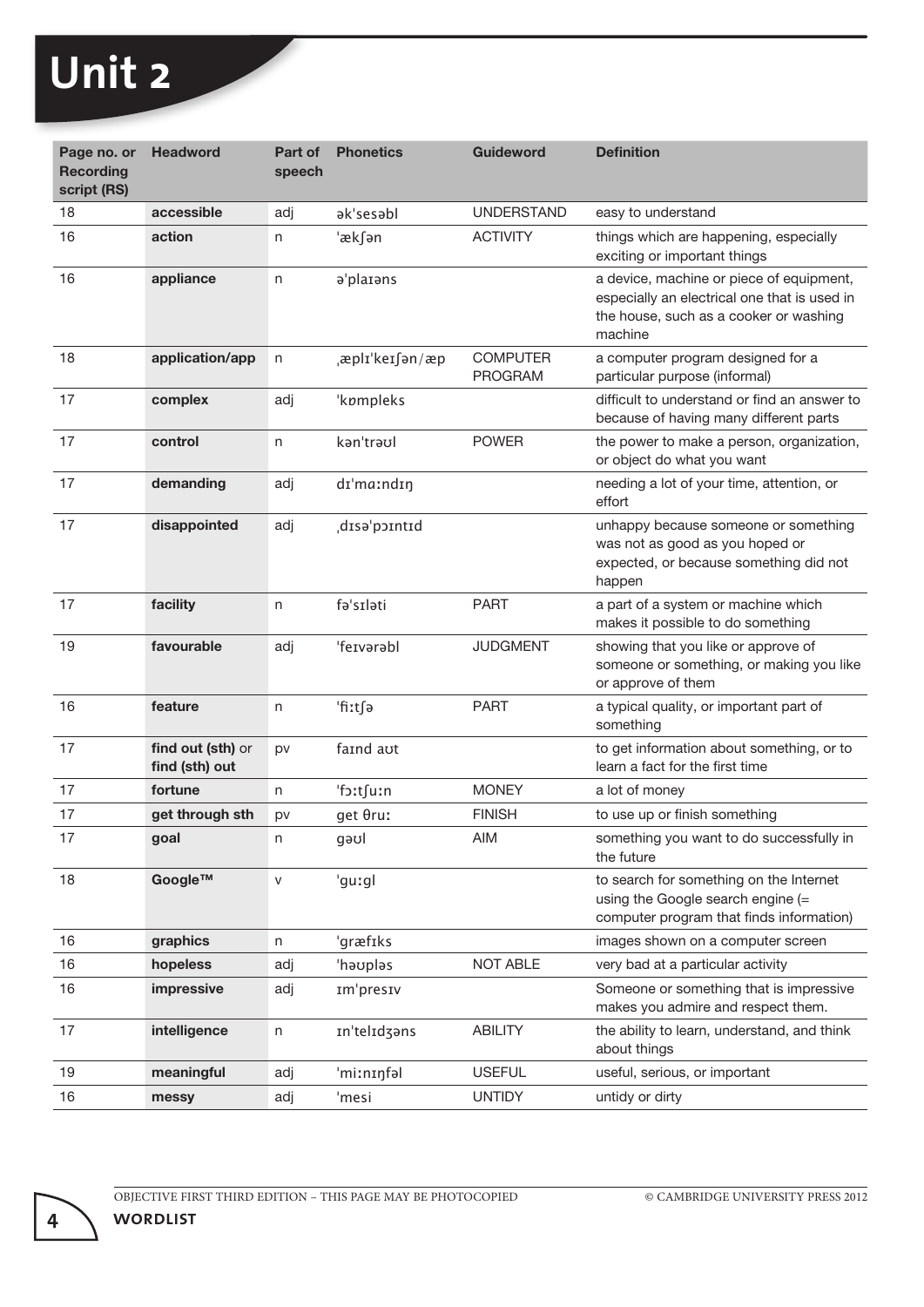| Page no. or<br><b>Recording</b><br>script (RS) | <b>Headword</b>               | Part of<br>speech | <b>Phonetics</b>       | <b>Guideword</b> | <b>Definition</b>                                                                                                               |
|------------------------------------------------|-------------------------------|-------------------|------------------------|------------------|---------------------------------------------------------------------------------------------------------------------------------|
| 17                                             | muddy                         | adj               | 'm∧di                  |                  | covered by or containing mud (=mixture of<br>soil and water)                                                                    |
| 17                                             | opponent                      | n                 | a'paunant              | <b>COMPETE</b>   | someone who you compete against in a<br>game or competition                                                                     |
| 16                                             | pace                          | n                 | pers                   | <b>SPEED</b>     | the speed at which someone or something<br>moves or does something                                                              |
| 19                                             | popularity                    | n                 | popjallærati           |                  | the quality of being liked by many people                                                                                       |
| 17                                             | reach a<br>conclusion         | $\mathsf{V}$      | riːt∫ ə kən'kluːʒən    |                  | to make a decision/agreement, etc. about<br>something                                                                           |
| 16                                             | review                        | n                 | rɪ'vjuː                | <b>REPORT</b>    | a report in a newspaper, magazine, or<br>programme that gives an opinion about a<br>new book, film, etc.                        |
| 16                                             | solve                         | ${\sf V}$         | sply                   |                  | to find the answer to something                                                                                                 |
| 16                                             | sophisticated                 | adj               | sa'fistikeitid         | <b>SYSTEM</b>    | A sophisticated machine or system is very<br>advanced and works in a clever way.                                                |
| 16                                             | soundtrack                    | n                 | 'sauntræk              |                  | the music used in a film                                                                                                        |
| 18                                             | submit                        | $\vee$            | səb'mɪt                | <b>DOCUMENT</b>  | to send a document, plan, etc. to<br>someone so that they can consider it                                                       |
| 17                                             | tricky                        | adj               | 'trɪki                 |                  | difficult to deal with or do                                                                                                    |
| 16                                             | turn on sth or<br>turn sth on | pv                | t3In pn                |                  | to move the switch on a machine, light,<br>etc so that it starts working, or to start the<br>supply of water, electricity, etc. |
| 16                                             | turn up sth or<br>turn sth up | pv                | t3In Ap                |                  | to increase the level of sound or heat that<br>a machine produces                                                               |
| 19                                             | unhelpful                     | adj               | An'helpful             | NOT IMPROVE      | not improving a situation                                                                                                       |
| 17                                             | version                       | n                 | 'v <sub>3</sub> :∫ən   | <b>FORM</b>      | one form of something that is slightly<br>different to other forms of the same thing                                            |
| 16                                             | violent                       | adj               | 'varalant              | <b>ACTION</b>    | involving violence                                                                                                              |
| 16                                             | virtual                       | adj               | 'v <sub>3</sub> :tsual | <b>COMPUTER</b>  | using computer images and sounds that<br>make you think an imagined situation is<br>real                                        |
| 16                                             | yawn                          | $\mathsf{V}$      | joːn                   |                  | to take a deep breath with your mouth<br>wide open, because you are tired or bored                                              |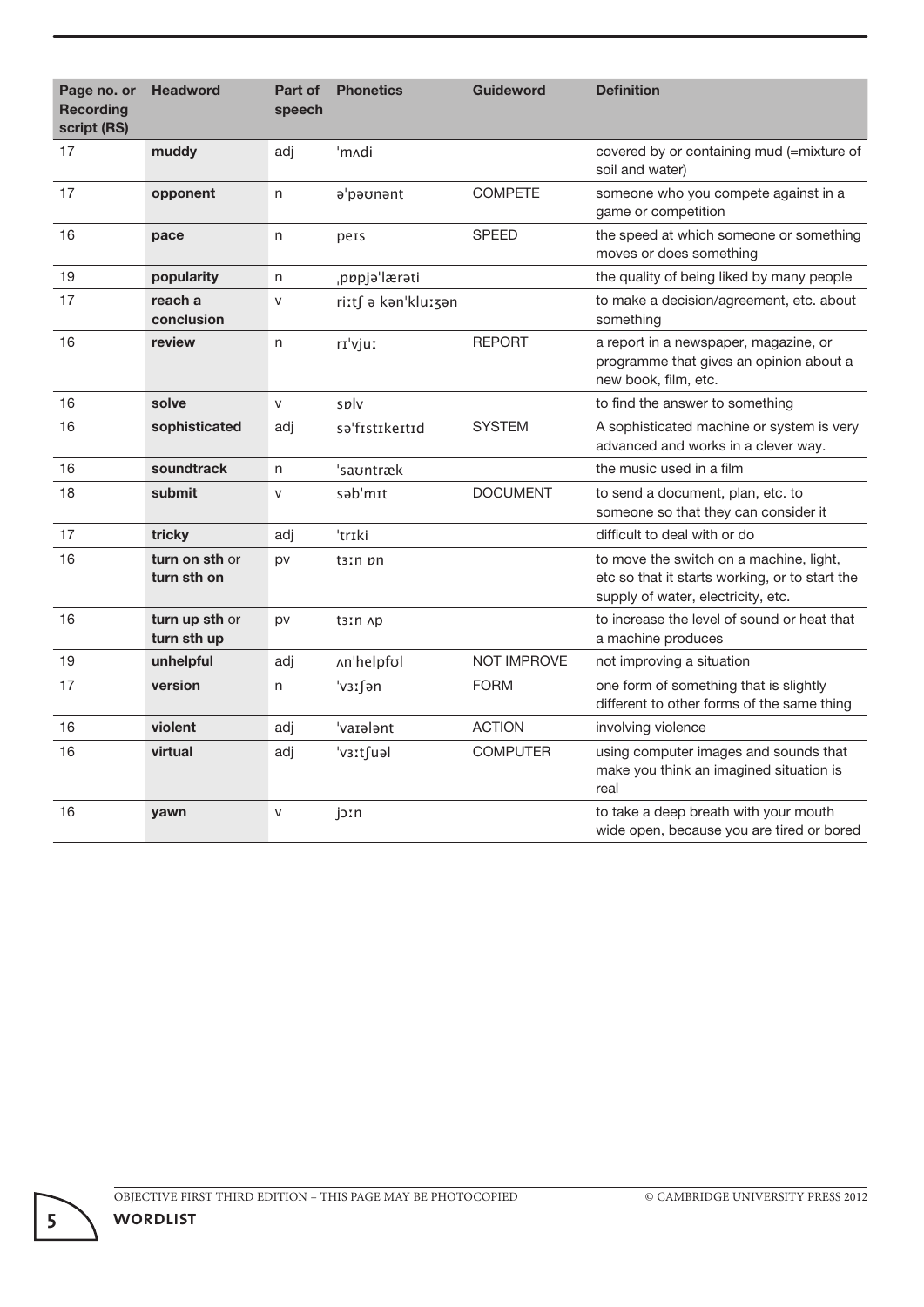a ka

| Page no. or<br><b>Recording</b><br>script (RS) | <b>Headword</b>               | Part of<br>speech | <b>Phonetics</b> | <b>Guideword</b>                  | <b>Definition</b>                                                                                         |
|------------------------------------------------|-------------------------------|-------------------|------------------|-----------------------------------|-----------------------------------------------------------------------------------------------------------|
| 23                                             | airline                       | n                 | 'eəlain          |                                   | a company that provides regular flights to<br>places                                                      |
| 23                                             | approach                      | n                 | ə'prəʊt∫         |                                   | when something or someone gets nearer<br>in distance or time                                              |
| 23                                             | approach                      | $\mathsf{V}$      | a'praʊtʃ         | COME CLOSE                        | to come close in distance or time                                                                         |
| 23                                             | backpacker                    | n                 | 'bækpæka         |                                   | a person who travels with a backpack                                                                      |
| 23                                             | book (sb) into                | pv                | bok 'intuː       |                                   | to arrange for someone to stay at a hotel                                                                 |
| 22                                             | cabin                         | n                 | 'kæbin           | <b>SHIP</b>                       | a small room to sleep in on a ship                                                                        |
| 23                                             | campsite                      | n                 | 'kæmpsaɪt        |                                   | an area where people can stay in tents for<br>a holiday                                                   |
| 23                                             | check in                      | pv                | t∫ek In          | <b>HOTEL</b>                      | to go to the desk at a hotel in order to say<br>that you have arrived, and to get the key<br>to your room |
| 23                                             | check out                     | pv                | t∫ek aʊt         |                                   | to leave a hotel after paying your bill                                                                   |
| 23                                             | cliff                         | n                 | klɪf             |                                   | an area of high, steep rocks beside the<br>sea                                                            |
| 23                                             | coast                         | n                 | kaust            |                                   | the land beside the sea                                                                                   |
| 23                                             | crew                          | n                 | kruː             | SHIP/AIRCRAFT                     | the people who work together on a ship,<br>aircraft, or train                                             |
| 23                                             | destination                   | n                 | destɪ'neɪ∫ən     |                                   | the place where someone or something is<br>going                                                          |
| 22                                             | disturb                       | V                 | dr'st3ːb         | <b>CHANGE</b>                     | to change something by touching it or<br>moving it from its original position                             |
| 23                                             | domestic                      | adj               | da'mestik        | <b>COUNTRY</b>                    | inside one country and not international                                                                  |
| 22                                             | evidence                      | n                 | 'evidans         | <b>FACTS</b>                      | something that makes you believe that<br>something is true or exists                                      |
| 22                                             | expedition                    | n                 | eksp1'd1∫an      |                                   | an organized journey, especially a long<br>one for a particular purpose                                   |
| 23                                             | ferry                         | n                 | 'feri            |                                   | a boat that regularly carries passengers<br>and vehicles across an area of water                          |
| 24                                             | fill in sth or fill<br>sth in | pv                | fil in           |                                   | to write the necessary information on an<br>official document                                             |
| 22                                             | forbid                        | V                 | fə'bɪd           |                                   | to order someone not to do something, or<br>to say that something must not happen                         |
| 26 EF2                                         | friendship                    | n                 | 'fren∫1p         |                                   | when two people are friends                                                                               |
| 23                                             | get away                      | pv                | get a'wer        | <b>HOLIDAY</b>                    | to go somewhere to have a holiday,<br>especially because you need to rest                                 |
| 23                                             | get in                        | pv                | get In           | <b>VEHICLE</b><br><b>ARRIVING</b> | If a train or other vehicle gets in at a<br>particular time, that is when it arrives.                     |
| 22                                             | get rid of sth                | p                 | get rid pv       |                                   | to remove or throw away something<br>unwanted                                                             |
| 23                                             | ground                        | n                 | graund           |                                   | the surface of the Earth                                                                                  |
| 23                                             | harbour                       | n                 | 'haːbə           |                                   | an area of water near the coast where<br>ships are kept and are safe from the sea                         |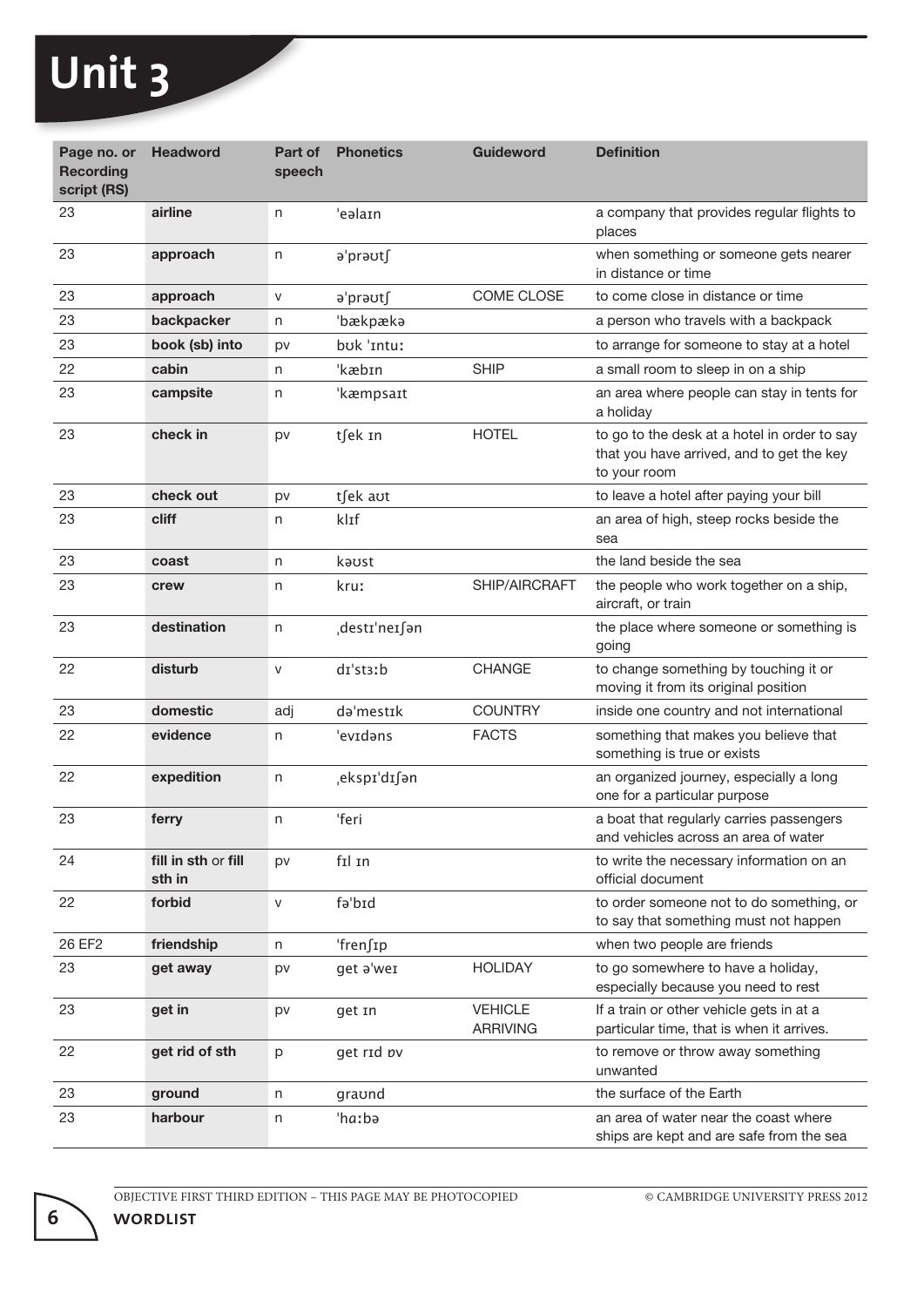| Page no. or<br><b>Recording</b><br>script (RS) | <b>Headword</b> | Part of<br>speech | <b>Phonetics</b> | Guideword        | <b>Definition</b>                                                                                                                           |
|------------------------------------------------|-----------------|-------------------|------------------|------------------|---------------------------------------------------------------------------------------------------------------------------------------------|
| 23                                             | land            | $\vee$            | lænd             | <b>ARRIVE</b>    | If an aircraft lands, it arrives on the ground<br>after a journey, and if you land it, you<br>make it arrive on the ground.                 |
| 23                                             | landing         | n                 | 'lændɪŋ          | <b>ARRIVAL</b>   | an arrival on the ground, usually of an<br>aircraft or boat                                                                                 |
| 23                                             | set off         | pv                | set pf           |                  | to start a journey                                                                                                                          |
| 23                                             | stop over       | pv                | evue' quts       |                  | to stay at a place for one night or a few<br>nights on the way to somewhere else or<br>before returning home                                |
| 23                                             | take off        | pv                | teik pf          | <b>AIRCRAFT</b>  | If an aircraft takes off, it begins to fly.                                                                                                 |
| 23                                             | terminal        | n                 | 't3ːmɪnəl        | <b>TRANSPORT</b> | a building where you can get onto an<br>aircraft, bus, or ship                                                                              |
| 23                                             | travel agent    | n                 | 'træval 'eɪdʒant |                  | someone whose job is making travel<br>arrangements for people                                                                               |
| 24                                             | visa            | n                 | 'viːzə           |                  | an official mark in your passport<br>(=document which proves your nationality)<br>that allows you to enter or leave a<br>particular country |
| <b>RS</b>                                      | wildlife        | n                 | 'waɪldlaɪf       |                  | animals, birds, and plants living in their<br>natural environment                                                                           |
| 23                                             | yacht           | n                 | jpt              |                  | a large boat with sails used for pleasure or<br>in races                                                                                    |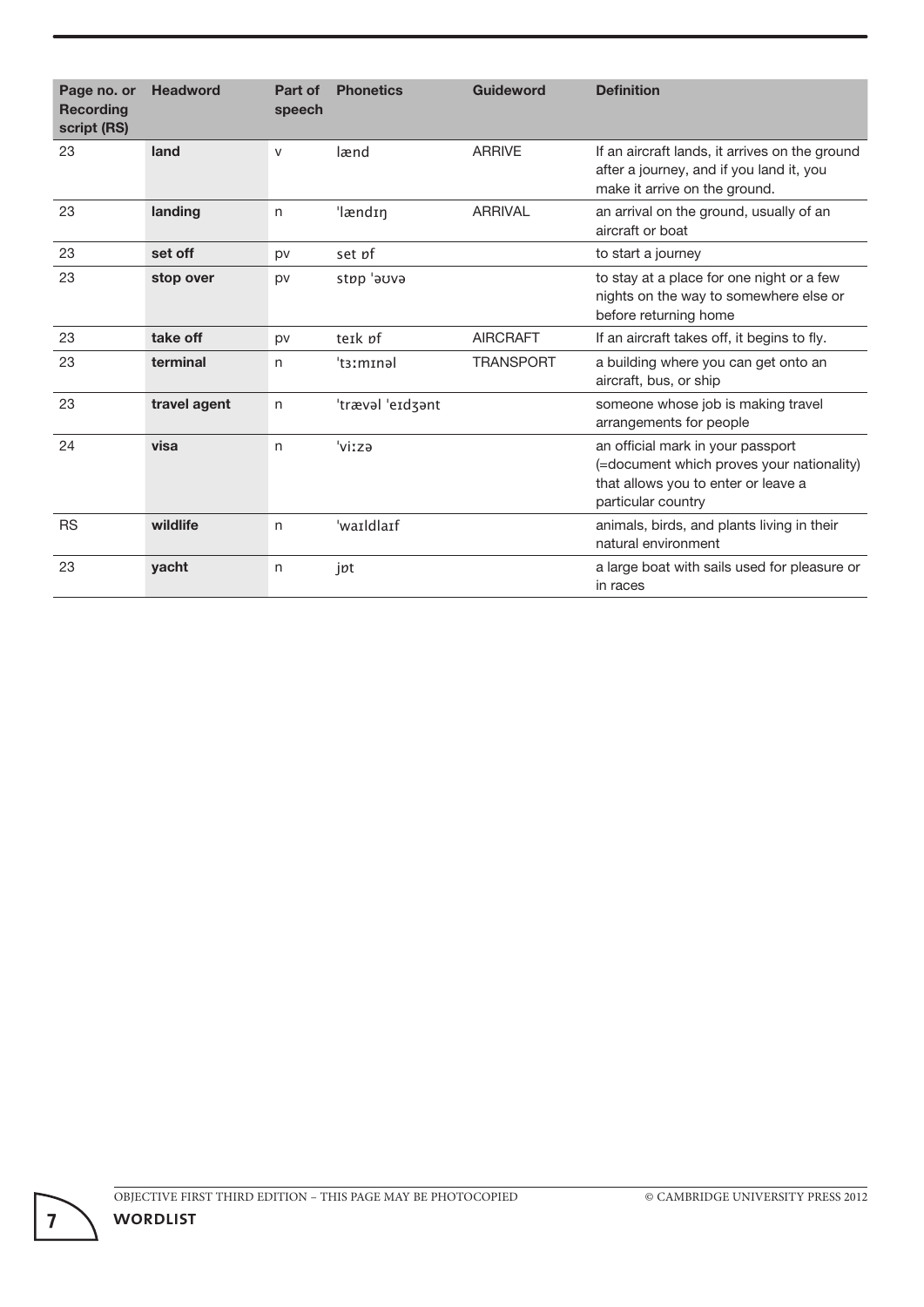a ka

| Page no. or<br><b>Recording</b><br>script (RS) | <b>Headword</b>                  | Part of<br>speech | <b>Phonetics</b>     | <b>Guideword</b>                | <b>Definition</b>                                                                                                         |
|------------------------------------------------|----------------------------------|-------------------|----------------------|---------------------------------|---------------------------------------------------------------------------------------------------------------------------|
| 28                                             | absence                          | n                 | 'æbsəns              | <b>NOT THERE</b>                | a time when you are not in a particular<br>place                                                                          |
| 31                                             | bad-tempered                     | adj               | bæd'tempad           |                                 | a bad-tempered person gets angry or<br>annoyed easily                                                                     |
| 29                                             | breed                            | $\mathsf{V}$      | briːd                |                                 | to keep animals for the purpose of<br>producing young animals in a controlled<br>way                                      |
| 29                                             | breeze                           | n                 | briːz                |                                 | a gentle wind                                                                                                             |
| 29                                             | conservation                     | n                 | kpnsə'veɪ∫ən,        | <b>PROTECTION</b>               | the protection of nature                                                                                                  |
| 29                                             | conserve                         | v                 | kan's3Iv             | <b>NOT HARM</b>                 | to prevent harm or damage to animals or<br>places                                                                         |
| 28                                             | cut down sth or<br>cut sth down  | pv                | k <sub>At</sub> daun | <b>REMOVE</b>                   | to make a tree or other plant fall to the<br>ground by cutting it near the bottom                                         |
| 28                                             | destruction                      | n                 | dɪ'strʌk∫ən          |                                 | when something is destroyed                                                                                               |
| 28                                             | endangered                       | adj               | In'deindzad          |                                 | endangered birds/plants/species are<br>animals or plants which may soon not<br>exist because there are very few now alive |
| 31                                             | feather                          | n                 | 'feðə                |                                 | one of the soft, light things that grow from<br>and cover a bird's skin                                                   |
| 31                                             | from time to<br>time             | p                 | fram taim ta taim    |                                 | sometimes, but not often                                                                                                  |
| 31                                             | fur                              | n                 | f <sub>3</sub> x     | <b>HAIR</b>                     | the thick hair that covers the bodies of<br>some animals like cats and rabbits                                            |
| 28                                             | global warming                   | n                 | ntm:cw' ledoelg'     |                                 | when the air around the world becomes<br>warmer because of pollution                                                      |
| 31                                             | in time                          | p                 | In taim              | <b>SUITABLE</b><br><b>POINT</b> | early enough                                                                                                              |
| 29                                             | live up to                       | pv                | IIV Ap tuː           |                                 | to be as good as someone hopes                                                                                            |
| 33 WF2                                         | look forward to<br>sth/doing sth | pv                | luk 'foːwəd tuː      |                                 | to feel happy and excited about<br>something that is going to happen                                                      |
| 31                                             | one at a time                    | p                 | WAN at a taim        |                                 | separately                                                                                                                |
| 28                                             | parrot                           | n                 | 'pærət               |                                 | a tropical bird with a curved beak and<br>colourful feathers that can be taught to<br>copy what people say                |
| 31                                             | pass the time                    | p                 | pais de taim         |                                 | to spend time doing something                                                                                             |
| 31                                             | paw                              | n                 | <b>p</b> or          |                                 | the foot of certain animals, such as cats<br>and dogs                                                                     |
| 28                                             | polar bear                       | n                 | esd elueq'           |                                 | a large, white bear that lives in the North<br>Pole (= most northern part of the Earth)                                   |
| 28                                             | pollute                          | v                 | pa'luːt              |                                 | to make water, air, soil, etc. dirty or<br>harmful                                                                        |
| 29                                             | souvenir                         | n                 | suːvənˈɪə            |                                 | something which you buy or keep to<br>remember a special event or holiday                                                 |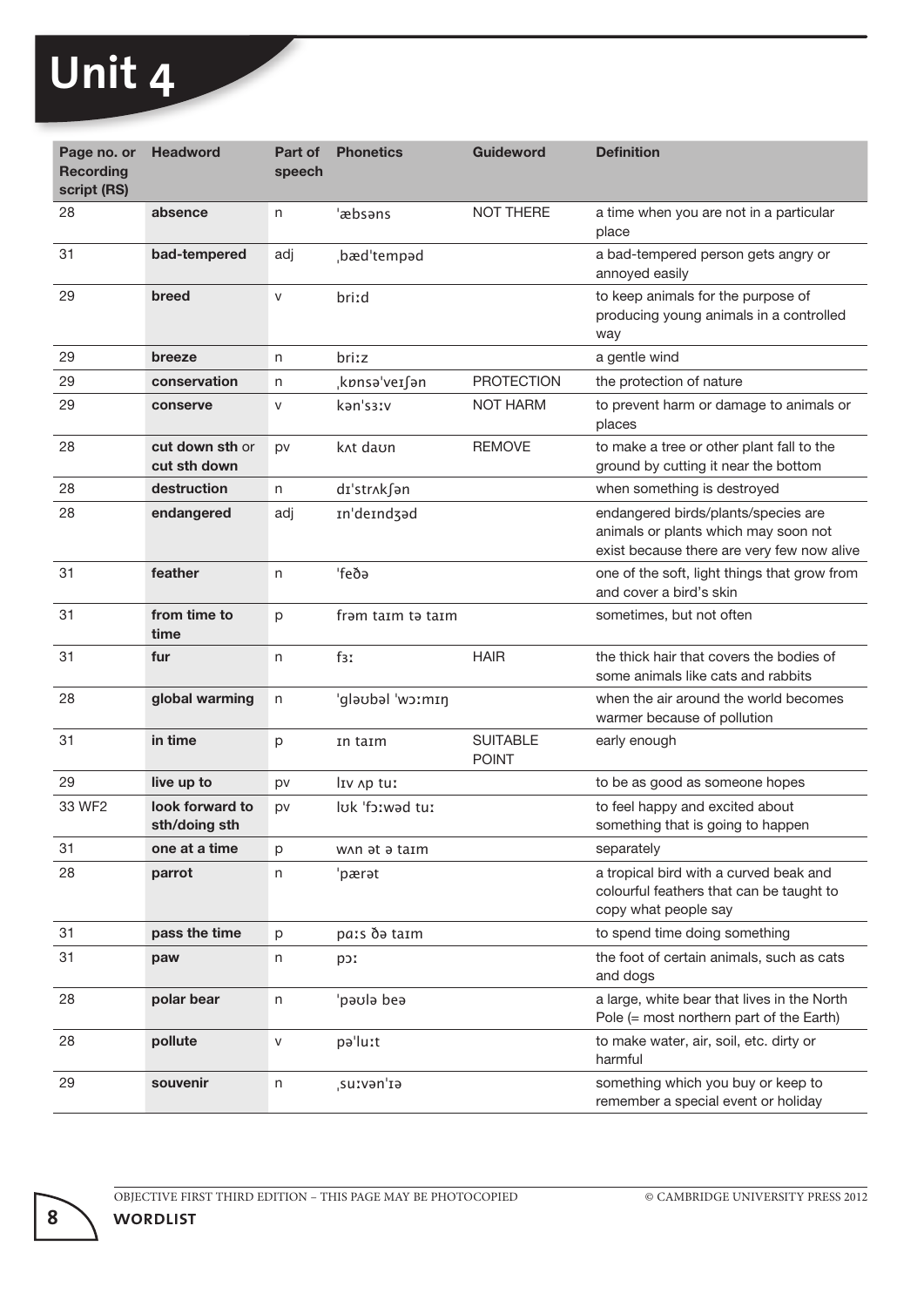| Page no. or<br><b>Recording</b><br>script (RS) | <b>Headword</b> | Part of<br>speech | <b>Phonetics</b> | <b>Guideword</b>  | <b>Definition</b>                                                        |
|------------------------------------------------|-----------------|-------------------|------------------|-------------------|--------------------------------------------------------------------------|
| 28                                             | species         | n                 | 'spirfixz        |                   | a group of plants or animals which share<br>similar characteristics      |
| 28                                             | suffer          | V                 | 'sʌfə            | <b>EXPERIENCE</b> | to experience something bad                                              |
| 28                                             | support         | $\vee$            | sə'poːt          | <b>PAY</b>        | to look after someone by paying for their<br>food, clothes, etc.         |
| 31                                             | tail            | n                 | terl             | ANIMAL            | the long, narrow part that sticks out at the<br>back of an animal's body |
| 31                                             | times           | pr                | taimz            |                   | multiplied by                                                            |
| 29                                             | wild            | n                 | warld            |                   | 'in the wild' means in a natural<br>environment                          |
| 31                                             | wing            | n                 | wτη              | <b>CREATURE</b>   | one of the two parts that a bird or insect<br>uses to fly                |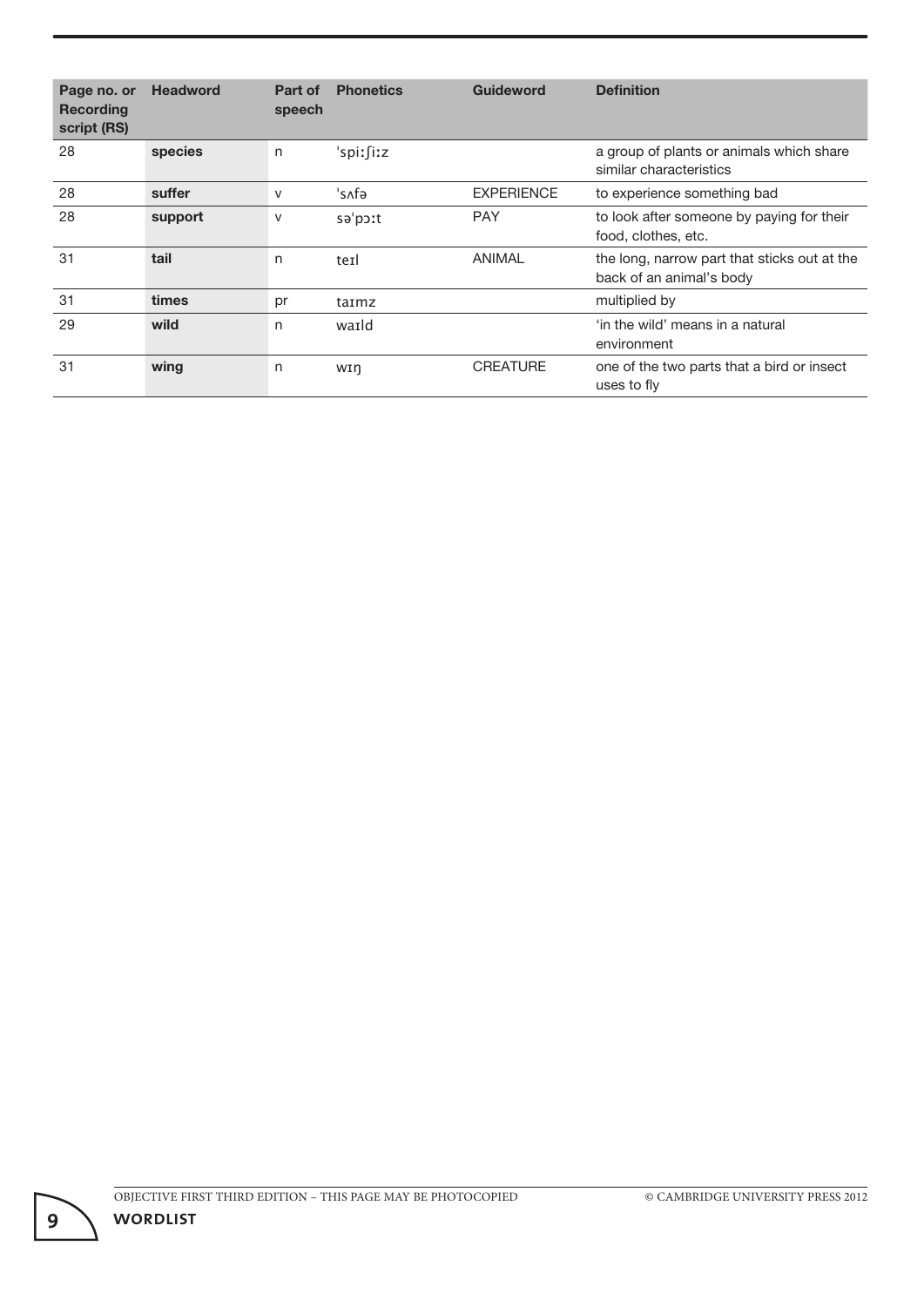т.

| Page no. or<br><b>Recording</b><br>script (RS) | <b>Headword</b>         | Part of<br>speech | <b>Phonetics</b>      | <b>Guideword</b>               | <b>Definition</b>                                                                                                                            |
|------------------------------------------------|-------------------------|-------------------|-----------------------|--------------------------------|----------------------------------------------------------------------------------------------------------------------------------------------|
| 34                                             | absolutely              | adv               | æbsə'luːtli           |                                | completely                                                                                                                                   |
| 34                                             | anxious                 | adj               | 'æŋ∫əs                | <b>WORRIED</b>                 | worried and nervous                                                                                                                          |
| 34                                             | astonished              | adj               | a'stpnɪ∫t             |                                | very surprised                                                                                                                               |
| 36                                             | blow                    | V                 | σeld                  | <b>WIND</b>                    | If the wind blows, it moves and makes<br>currents of air.                                                                                    |
| 36                                             | calm down               | pv                | kaːm daʊn             |                                | to stop feeling upset, angry, or excited, or<br>to make someone stop feeling this way                                                        |
| 36                                             | come down               | pv                | k <sub>A</sub> m daon | <b>FALL</b>                    | to fall and land on the ground                                                                                                               |
| 34                                             | content                 | adj               | kan'tent              |                                | happy or satisfied                                                                                                                           |
| 34                                             | delighted               | adj               | dɪ'laɪtɪd             |                                | very pleased                                                                                                                                 |
| 36                                             | draw up                 | pv                | dro: Ap               |                                | If a vehicle draws up, it arrives somewhere<br>and stops.                                                                                    |
| 35                                             | end up                  | pv                | end Ap                |                                | to finally be in a particular place or<br>situation                                                                                          |
| 34                                             | extremely               | adv               | Ik'striːmli           |                                | very, or much more than usual                                                                                                                |
| 34                                             | frightened              | adj               | 'fraɪtənd             |                                | afraid or nervous                                                                                                                            |
| 34                                             | furious                 | adj               | 'fjʊəriəs             | <b>ANGRY</b>                   | extremely angry                                                                                                                              |
| 36                                             | grab                    | V                 | græb                  | <b>TAKE</b><br><b>SUDDENLY</b> | to take hold of something or someone<br>suddenly                                                                                             |
| 34                                             | irritated               | adj               | 'iriteitid            |                                | annoyed                                                                                                                                      |
| 34                                             | petrified               | adj               | 'petrifaid            |                                | extremely frightened                                                                                                                         |
| 36                                             | pour                    | V                 | Icq                   | <b>RAIN</b>                    | to rain, producing a lot of water                                                                                                            |
| 36                                             | pull away               | pv                | pul a'wer             | <b>START MOVING</b>            | If a vehicle pulls away, it starts moving.                                                                                                   |
| 36                                             | pull up                 | pv                | pul Ap                |                                | If a vehicle pulls up, it stops, often for a<br>short time.                                                                                  |
| 34                                             | relieved                | adj               | rɪ'liːvd              |                                | feeling happy because something<br>unpleasant did not happen or you are not<br>worried about something any more                              |
| 34                                             | satisfied               | adj               | sætisfaid             |                                | pleased because you have got what<br>you wanted, or because something has<br>happened in the way that you wanted                             |
| 34                                             | scared/worried<br>stiff | adv               | skead/'wʌrid stɪf     |                                | very frightened or worried                                                                                                                   |
| 35                                             | shake                   | V                 | ∫eɪk                  | <b>MOVE</b>                    | If you are shaking, your body makes quick<br>short movements, or you feel as if it is<br>doing so, because you are frightened or<br>nervous. |
| 37                                             | shoot                   | ${\sf V}$         | ∫uːt                  | FIRE BULLET                    | to fire a bullet from a gun                                                                                                                  |
| 37                                             | steady                  | adj               | 'stedi                | <b>STILL</b>                   | still and not shaking                                                                                                                        |
| 34                                             | tense                   | adj               | tens                  | <b>FEELING</b>                 | nervous, worried, and not able to relax                                                                                                      |
| 34                                             | terrified               | adj               | 'terafaid             |                                | very frightened                                                                                                                              |
| 34                                             | totally                 | adv               | 'təʊtəli              |                                | completely                                                                                                                                   |
| 34                                             | uneasy                  | adj               | An'izzi               |                                | worried because you think something bad<br>might happen                                                                                      |

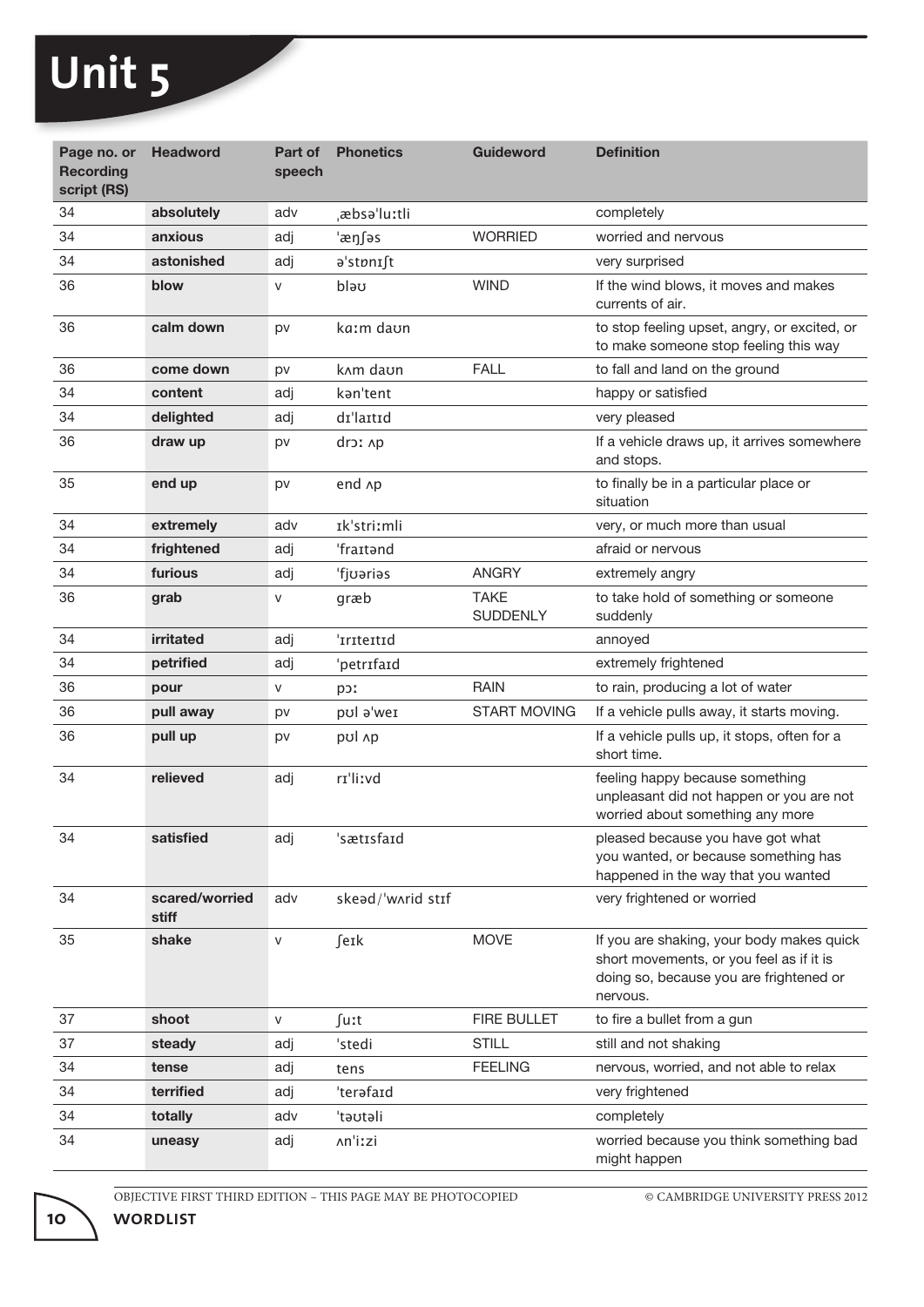$\mathcal{L}$ 

| Page no. or<br><b>Recording</b><br>script (RS) | <b>Headword</b>                      | Part of<br>speech | <b>Phonetics</b> | <b>Guideword</b>                | <b>Definition</b>                                                                                                                                                  |
|------------------------------------------------|--------------------------------------|-------------------|------------------|---------------------------------|--------------------------------------------------------------------------------------------------------------------------------------------------------------------|
| 40                                             | appearance                           | n                 | a'prarans        | <b>IN PUBLIC</b>                | an occasion when someone appears in<br>public                                                                                                                      |
| 41                                             | argument                             | n                 | 'aːgjəmənt       | <b>REASON</b>                   | a reason or reasons why you support or<br>oppose an idea, action, etc.                                                                                             |
| 42                                             | breakdown                            | n                 | 'breɪkdaʊn       | <b>NOT WORKING</b>              | when a vehicle or machine stops working<br>for a period of time                                                                                                    |
| 40                                             | broadcast                            | $\mathsf{V}$      | 'broːdkaːst      |                                 | to send out a programme on television or<br>radio                                                                                                                  |
| 41                                             | case                                 | n                 | kers             | <b>SITUATION</b>                | a particular situation or example of<br>something                                                                                                                  |
| 40                                             | celebrity                            | n                 | sa'lebrati       |                                 | a famous person                                                                                                                                                    |
| 40                                             | contest                              | n                 | 'kpntest         |                                 | a competition or election                                                                                                                                          |
| 43                                             | delicate                             | adj               | 'delikat         | <b>EASY TO</b><br><b>DAMAGE</b> | easy to damage or break                                                                                                                                            |
| 40                                             | fame                                 | n                 | ferm             |                                 | when you are known by many people<br>because of your achievements, skills, etc.                                                                                    |
| <b>RS</b>                                      | fluent                               | adj               | 'fluːənt         | <b>ABILITY</b>                  | able to use a language naturally without<br>stopping or making mistakes                                                                                            |
| 41                                             | gossip                               | n                 | 'gpsɪp           | CONVERSATION                    | conversation or reports about other<br>people's private lives that might or might<br>not be true                                                                   |
| 40                                             | headline                             | n                 | 'hedlaIn         |                                 | a line of words printed in large letters<br>as the title of a story in a newspaper,<br>or the main points of the news that are<br>broadcast on television or radio |
| 40                                             | impressed                            | adj               | im'prest         |                                 | causing someone to admire or respect<br>you because of something that you have<br>done or said                                                                     |
| 40                                             | inspiration                          | n                 | ,Inspar'eI∫an    |                                 | an example which people admire                                                                                                                                     |
| 41                                             | keep (sb/sth)<br>away                | pv                | kiːp ə'weɪ       |                                 | to not go somewhere or near something,<br>or to prevent someone from going<br>somewhere or near something                                                          |
| 41                                             | keep down sth<br>or keep sth<br>down | pv                | kiːp daʊn        | NO INCREASE                     | to stop the number, level, or size of<br>something from increasing                                                                                                 |
| 41                                             | keep sb in                           | pv                | kitp In          |                                 | to make a child stay inside as a<br>punishment, or to make someone stay in<br>hospital                                                                             |
| 41                                             | keep on (doing<br>sth)               | pv                | kitp on          |                                 | to continue to do something, or to do<br>something again and again                                                                                                 |
| 41                                             | keep to sth                          | pv                | kiːp tuː         | NOT CHANGE<br><b>PLANS</b>      | to do what you have promised or planned<br>to do                                                                                                                   |
| 41                                             | keep up (with<br>sb/sth)             | pv                | kiːp ʌp          | SAME SPEED                      | to move at the same speed as someone<br>or something that is moving forward so<br>that you stay level with them                                                    |

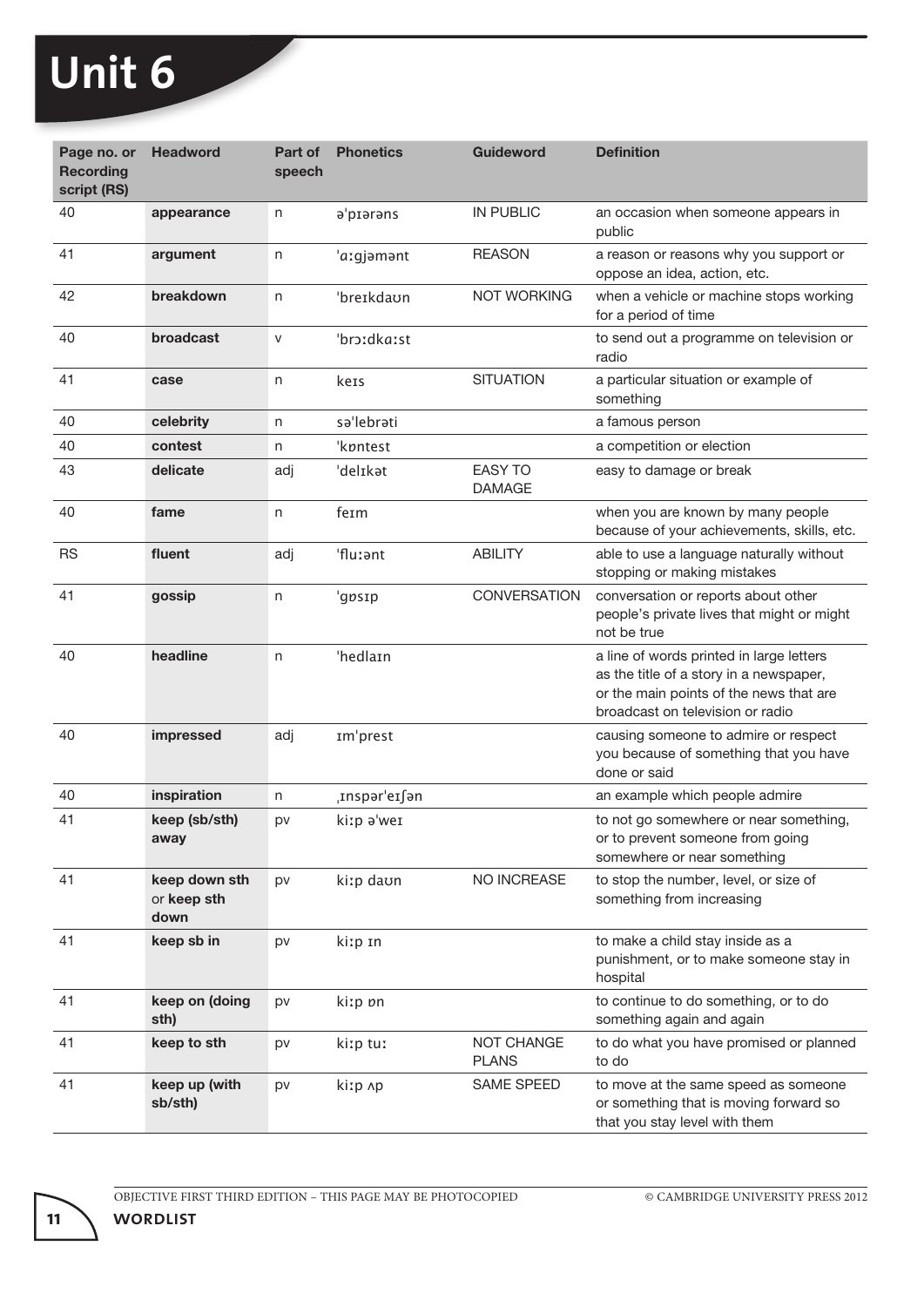| Page no. or<br><b>Recording</b><br>script (RS) | <b>Headword</b>          | Part of<br>speech | <b>Phonetics</b>     | <b>Guideword</b>  | <b>Definition</b>                                                                                                                        |
|------------------------------------------------|--------------------------|-------------------|----------------------|-------------------|------------------------------------------------------------------------------------------------------------------------------------------|
| 41                                             | keep up (with<br>sb/sth) | pv                | kitp Ap              | <b>UNDERSTAND</b> | to be able to understand or deal with<br>something that is happening or changing<br>very fast                                            |
| 41                                             | living                   | n                 | 'Ivin                |                   | the money that you earn from your job                                                                                                    |
| 41                                             | look up to sb            | pv                | luk Ap tuː           |                   | to respect and admire someone                                                                                                            |
| 42                                             | lottery                  | n                 | 'Iptari              |                   | a way of making money by selling<br>numbered tickets to people who then<br>have a chance of winning a prize if their<br>number is chosen |
| 41                                             | the press                | p                 | də pres              |                   | newspapers and magazines, or the people<br>who write them                                                                                |
| 41                                             | privacy                  | n                 | 'prɪvəsi             |                   | when you are alone and people cannot<br>see or hear what you are doing                                                                   |
| 43                                             | the pros and<br>cons     | p                 | də prəvz ənd<br>kpnz |                   | the advantages and disadvantages of<br>something                                                                                         |
| 40                                             | regional                 | adj               | ri:dzanal            |                   | relating to a region (= particular area in a<br>country)                                                                                 |
| 41                                             | scandal                  | n                 | 'skændal             |                   | something that shocks people because<br>they think it is morally wrong                                                                   |
| 41                                             | sensation                | n                 | sen'seɪ∫ən           | <b>EXCITEMENT</b> | a lot of excitement, surprise, or interest,<br>or the person or event that causes these<br>feelings                                      |
| 40                                             | talent                   | n                 | 'tælant              |                   | a natural ability to do something                                                                                                        |
| 41                                             | understandable           | adj               | Anda'stændabl        |                   | An understandable feeling or action is one<br>that you would expect in that particular<br>situation.                                     |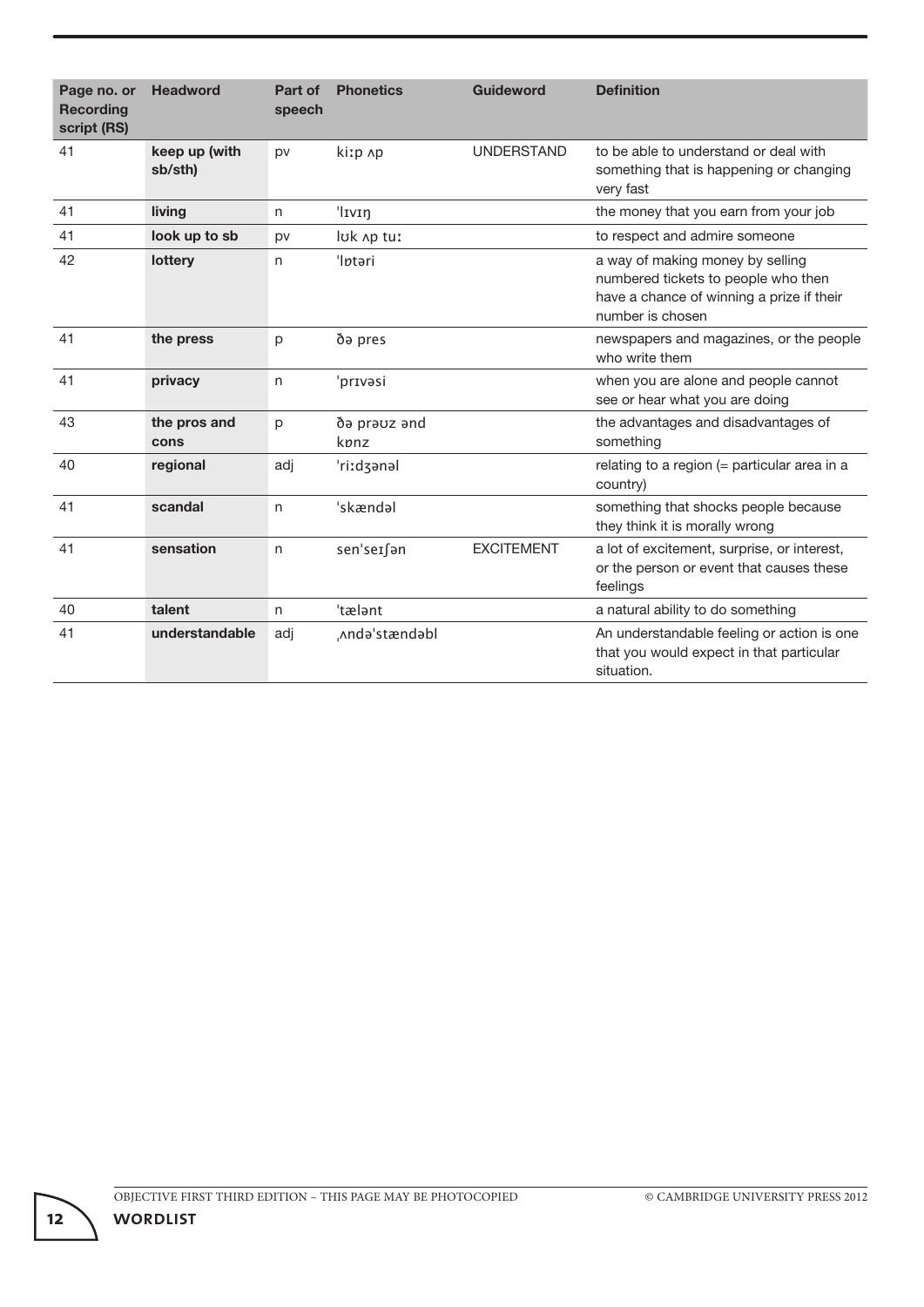$\mathcal{L}$ 

| Page no. or<br><b>Recording</b><br>script (RS) | <b>Headword</b>          | Part of<br>speech | <b>Phonetics</b> | <b>Guideword</b>               | <b>Definition</b>                                                                                                                                      |
|------------------------------------------------|--------------------------|-------------------|------------------|--------------------------------|--------------------------------------------------------------------------------------------------------------------------------------------------------|
| 48                                             | can't stand sb/<br>sth   | pv                | kaːnt stænd      |                                | (informal) to hate someone or something                                                                                                                |
| 49                                             | cheer                    | $\mathsf{V}$      | t∫Iə             |                                | to shout loudly in order to show your<br>approval or to encourage someone                                                                              |
| 50                                             | course                   | n                 | kots             | <b>SPORT</b>                   | an area used for horse races or playing<br>golf                                                                                                        |
| 49                                             | course                   | n                 | kors             | <b>LESSONS</b>                 | a series of lessons about a particular<br>subject                                                                                                      |
| 50                                             | court                    | n                 | koːt             | <b>SPORT</b>                   | an area for playing particular sports                                                                                                                  |
| 50                                             | do business<br>(with sb) | p                 | duː 'bɪznɪs      |                                | to be involved in the activity of buying and<br>selling goods and services, or a particular<br>company that does this, or work you do to<br>earn money |
| 50                                             | do damage                | p                 | duː 'dæmɪdʒ      |                                | to cause harm or injury                                                                                                                                |
| 50                                             | do sb a favour           | р                 | duː ə 'feɪvə     | <b>HELP</b>                    | to do something to help someone                                                                                                                        |
| 50                                             | do sth for a<br>living   | p                 | duː fər ə 'lɪvɪŋ |                                | to earn money by doing a job                                                                                                                           |
| 50                                             | do without (sb/<br>sth)  | pv                | duː wɪ'ðaʊt      |                                | to manage without having someone or<br>something                                                                                                       |
| <b>RS</b>                                      | extreme sport            | n                 | Ik'stri:m spo:t  |                                | a sport that is very dangerous and<br>exciting                                                                                                         |
| 52 EF4                                         | fall apart               | pv                | foil a'pait      | <b>HAVE</b><br><b>PROBLEMS</b> | to start having problems that you cannot<br>deal with                                                                                                  |
| 52 EF4                                         | fall for sb              | pv                | Ict lict         |                                | to suddenly have strong, romantic feelings<br>about someone                                                                                            |
| 52 EF4                                         | fall out (with sb)       | pv                | foːl aʊt         |                                | to argue with someone and stop being<br>friendly with them                                                                                             |
| 52 EF4                                         | fall through             | pv                | foːl θruː        |                                | If a plan or agreement falls through, it fails<br>to happen.                                                                                           |
| 53                                             | field                    | n                 | 'fiːld           | <b>SPORT</b>                   | an area of grass where you can play a<br>sport                                                                                                         |
| 51                                             | fitness                  | n                 | 'fɪtnəs          | <b>HEALTHY</b>                 | the condition of being physically strong<br>and healthy                                                                                                |
| 50                                             | gym                      | n                 | dzim             | <b>BUILDING</b>                | a building with equipment for doing<br>exercises                                                                                                       |
| 50                                             | gymnastics               | n                 | dzim'næstiks     |                                | a sport in which you do physical exercises<br>on the floor and on different pieces of<br>equipment, often in competitions                              |
| 48                                             | ice skate                | $\mathsf{V}$      | 'ais skeit       |                                | to move across ice using ice skates                                                                                                                    |
| 50                                             | lap                      | n                 | læp              | <b>RACE</b>                    | one journey around a circular race track                                                                                                               |
| 53                                             | net                      | n                 | net              | <b>OBJECT</b>                  | something made with a piece of net, for<br>example for catching fish or insects, or for<br>sports                                                      |
| 50                                             | penalty                  | n                 | 'penalti         | <b>SPORTS</b><br>ADVANTAGE     | in sports, an advantage given to a team<br>when the opposing team has broken a<br>rule                                                                 |

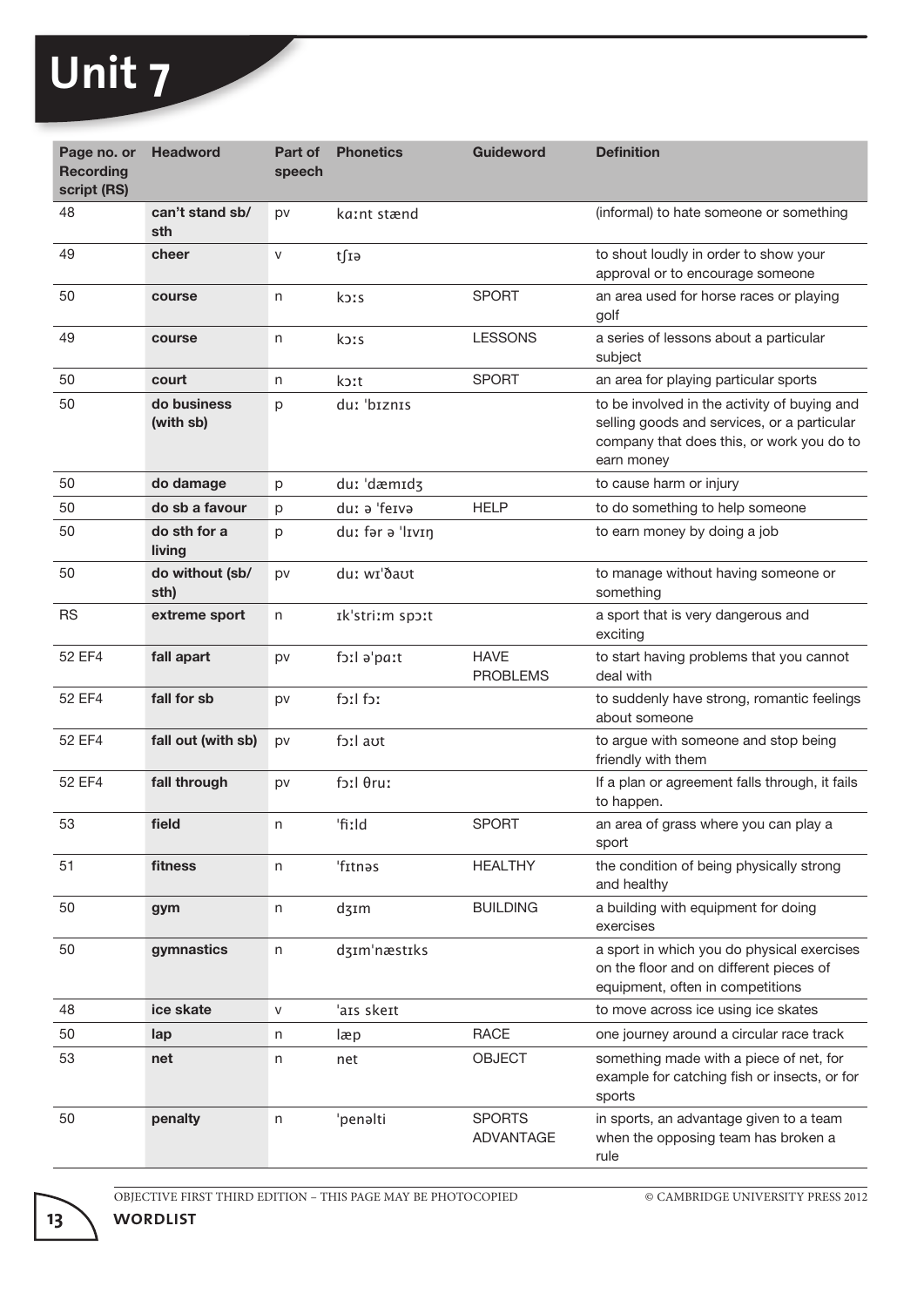| Page no. or<br><b>Recording</b><br>script (RS) | <b>Headword</b> | Part of<br>speech | <b>Phonetics</b> | <b>Guideword</b>                 | <b>Definition</b>                                                                                   |
|------------------------------------------------|-----------------|-------------------|------------------|----------------------------------|-----------------------------------------------------------------------------------------------------|
| 49                                             | pitch           | n                 | pɪt∫             | <b>SPORT</b>                     | an area of ground where a sport is played                                                           |
| 50                                             | referee         | n                 | refar'iː         |                                  | someone who makes sure that players<br>follow the rules during a sports game                        |
| 50                                             | take a risk     | p                 | teik ə risk      | <b>BAD</b><br><b>POSSIBILITY</b> | to do something although something bad<br>might happen because of it                                |
| 48                                             | row             | $\vee$            | rəʊ              |                                  | to move a boat or move someone in a<br>boat through the water using oars (=poles<br>with flat ends) |
| <b>RS</b>                                      | scary           | adj               | 'skeəri          |                                  | frightening                                                                                         |
| 52 EF4                                         | ski             | V                 | skiː             |                                  | to move over snow wearing skis                                                                      |
| 50                                             | spectator       | n                 | spek'teɪtə       |                                  | someone who watches an event, sport,<br>etc.                                                        |
| 48                                             | team            | n                 | tiːm             | <b>SPORT</b>                     | a group of people who play a sport or<br>game together against another group of<br>players          |
| 48                                             | track           | n                 | træk             | <b>RACE</b>                      | a path, often circular, used for races                                                              |

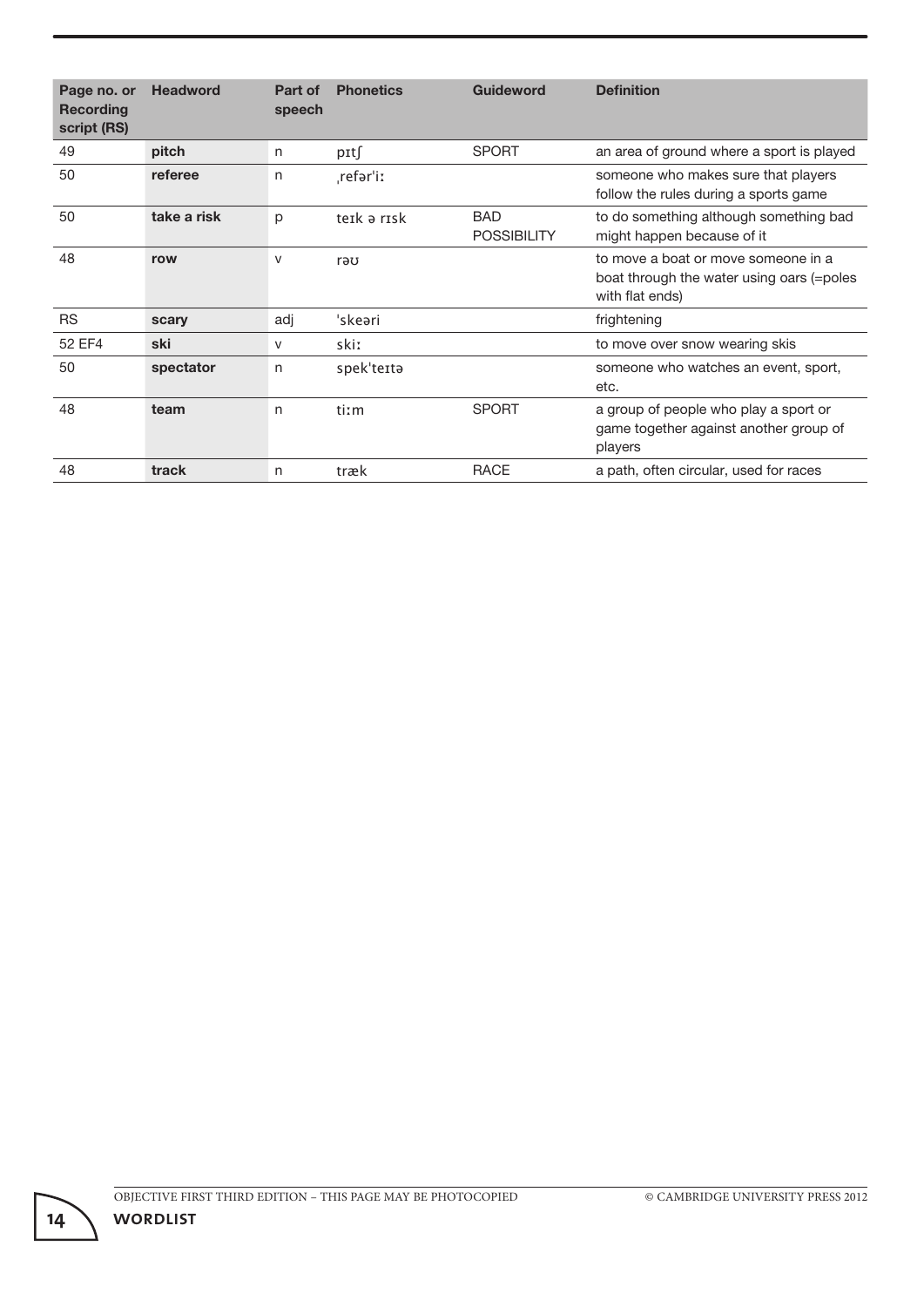| Page no. or<br><b>Recording</b><br>script (RS) | <b>Headword</b>                   | Part of<br>speech | <b>Phonetics</b>        | <b>Guideword</b>     | <b>Definition</b>                                                                                            |
|------------------------------------------------|-----------------------------------|-------------------|-------------------------|----------------------|--------------------------------------------------------------------------------------------------------------|
| 57                                             | affect                            | $\mathsf{V}$      | a'fekt                  | <b>INFLUENCE</b>     | to have an influence on someone or<br>something, or to cause them to change                                  |
| 56                                             | be accustomed<br>to sth/doing sth | pv                | biː ə'kʌstəmd tuː       |                      | If you are accustomed to something, you<br>have experienced it often enough for it to<br>seem normal to you. |
| 54                                             | be friends with                   | pv                | biː frendz wīð          |                      | to know and like someone                                                                                     |
| 54                                             | confident                         | adj               | 'kønfɪdənt              | <b>ABILITY</b>       | certain about your ability to do things well                                                                 |
| 54                                             | critical                          | adj               | 'krɪtɪkəl               | <b>NOT PLEASED</b>   | saying that someone or something is bad<br>or wrong                                                          |
| 54                                             | disapprove                        | ${\sf V}$         | disə'pruːv              |                      | to think that someone or something is bad<br>or wrong                                                        |
| 57                                             | get on (with sb)                  | pv                | get <i>on</i>           |                      | (UK) If two or more people get on, they<br>like each other and are friendly to each<br>other.                |
| 54                                             | housework                         | n                 | 'hausw3ːk               |                      | the work that you do to keep your house<br>clean                                                             |
| 56                                             | keep/break a<br>promise           | p                 | kiːp/breɪk ə<br>'prpm1s | <b>SAY CERTAINLY</b> | to do/not do what you said that you would<br>do                                                              |
| 54                                             | keep a secret                     | p                 | kiːp ə 'siːkrət         |                      | to not tell anyone a secret that you know                                                                    |
| 56                                             | keep sb awake                     | p                 | kiːp ə'weɪk             |                      | to prevent someone from sleeping                                                                             |
| 54                                             | kid                               | n                 | kid                     | <b>CHILD</b>         | a child or young person                                                                                      |
| 56                                             | make a fortune                    | p                 | meik a 'foːtʃuːn        |                      | to make a lot of money                                                                                       |
| 57                                             | make friends<br>(with sb)         | p                 | merk frendz             |                      | to begin to know and like someone                                                                            |
| 56                                             | mood                              | n                 | muːd                    | <b>FEELING</b>       | the way someone feels at a particular time                                                                   |
| 54                                             | neighbourhood                     | n                 | 'neɪbəhʊd               |                      | an area of a town or city that people live in                                                                |
| 54                                             | proud                             | adj               | praod                   | <b>PLEASED</b>       | feeling very pleased about something<br>you have done, something you own, or<br>someone you know             |
| 55                                             | selfish                           | adj               | 'selfIf                 |                      | caring only about yourself and not other<br>people                                                           |
| 54                                             | sensible                          | adj               | 'sensibl                | <b>JUDGMENT</b>      | showing good judgment                                                                                        |
| 54                                             | share                             | V                 | ∫eə                     | AT SAME TIME         | to have or use something at the same<br>time as someone else                                                 |
| 54                                             | storey                            | n                 | stoːri                  |                      | a level of a building                                                                                        |
| 54                                             | struggle                          | V                 | 'str^gal                | <b>TRY</b>           | to try very hard to do something difficult                                                                   |
| 56                                             | taste good/bad/<br>sweet etc.     | $\mathsf{V}$      | terst god/bæd/<br>swiːt | FOOD/DRINK           | to have a particular flavour                                                                                 |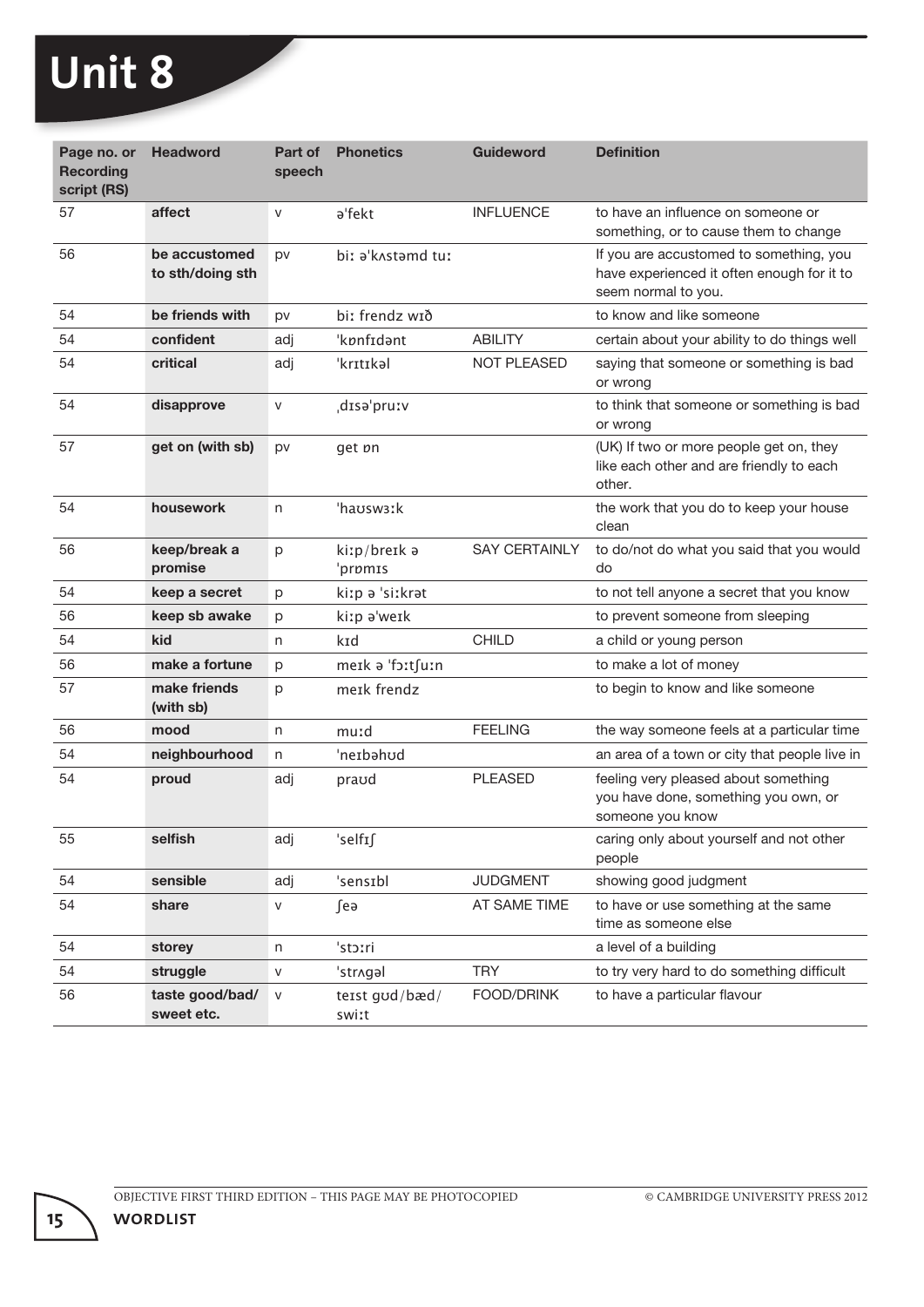| Page no. or<br><b>Recording</b><br>script (RS) | <b>Headword</b> | Part of<br>speech | <b>Phonetics</b> | <b>Guideword</b>                      | <b>Definition</b>                                                                                                                   |
|------------------------------------------------|-----------------|-------------------|------------------|---------------------------------------|-------------------------------------------------------------------------------------------------------------------------------------|
| 63                                             | admit           | V                 | ad'mɪt           | <b>SOMETHING</b><br><b>BAD</b>        | to agree that you did something bad, or<br>that something bad is true                                                               |
| 60                                             | advertise       | $\mathsf{V}$      | 'ædvətaɪz        | TRY TO SELL                           | to tell people about a product or service,<br>for example in newspapers or on<br>television, in order to persuade them to<br>buy it |
| 60                                             | brand           | n                 | brænd            | <b>PRODUCT</b>                        | a product that is made by a particular<br>company                                                                                   |
| 61                                             | budget          | n                 | b^d3It           | <b>AMOUNT</b>                         | the amount of money you have for<br>something                                                                                       |
| 61                                             | character       | n                 | 'kærakta         | <b>STORY</b>                          | a person in a book, film, etc.                                                                                                      |
| 61                                             | commercial      | n                 | ka'm3ː fal       |                                       | an advertisement on the radio or television                                                                                         |
| 60                                             | deadline        | n                 | 'dedlain         |                                       | a time by which something must be done                                                                                              |
| 63                                             | doubt           | V                 | daut             | <b>FEEL</b><br><b>UNCERTAIN</b>       | to feel uncertain about something or think<br>that something is not probable                                                        |
| 62                                             | dramatic        | adj               | dra'mætɪk        | <b>EXCITING</b>                       | full of action and excitement                                                                                                       |
| 62                                             | element         | n                 | 'elɪmənt         | <b>PART</b>                           | a part of something                                                                                                                 |
| 62                                             | ending          | n                 | 'endin           | <b>END</b>                            | the last part of a story or film                                                                                                    |
| 61                                             | huge            | adj               | hjuːdʒ           |                                       | extremely large                                                                                                                     |
| 61                                             | <b>location</b> | n                 | laʊ'keɪ∫ən       |                                       | a place or position                                                                                                                 |
| 61                                             | message         | n                 | 'mesɪdʒ          | <b>IDEA</b>                           | the most important idea of a film, book,<br>etc.                                                                                    |
| 61                                             | narrow          | adj               | 'nærəʊ           | <b>NOT WIDE</b>                       | Narrow things measure a small distance<br>from one side to the other.                                                               |
| 62                                             | personality     | n                 | p31san'ælati     | <b>FAMOUS</b>                         | a famous person                                                                                                                     |
| 62                                             | powerful        | adj               | 'pavafal         | <b>EFFECT</b>                         | having a strong effect on people                                                                                                    |
| 62                                             | production      | n                 | prə'd∧k∫ən       | <b>ORGANIZING</b><br><b>FILM/PLAY</b> | when someone controls how a film, play,<br>programme, or musical recording is made                                                  |
| 63                                             | reckon          | $\mathsf{V}$      | 'rekən           | <b>THINK</b>                          | to think that something is probably true                                                                                            |
| 62                                             | setting         | n                 | 'setIŋ           | <b>PLACE</b>                          | the place where something is or where<br>something happens, often in a book, play,<br>or film                                       |
| 61                                             | shallow         | adj               | '∫æləʊ           | NOT DEEP                              | not deep                                                                                                                            |
| 63                                             | stress          | V                 | stres            | <b>EMPHASIZE</b>                      | to emphasize something in order to show<br>that it is important                                                                     |
| 61                                             | view            | n                 | vjuː             | <b>OPINION</b>                        | your opinion                                                                                                                        |
| 63                                             | what's more     | p                 | WDts mor         |                                       | used to add something surprising or<br>interesting to what you have just said                                                       |

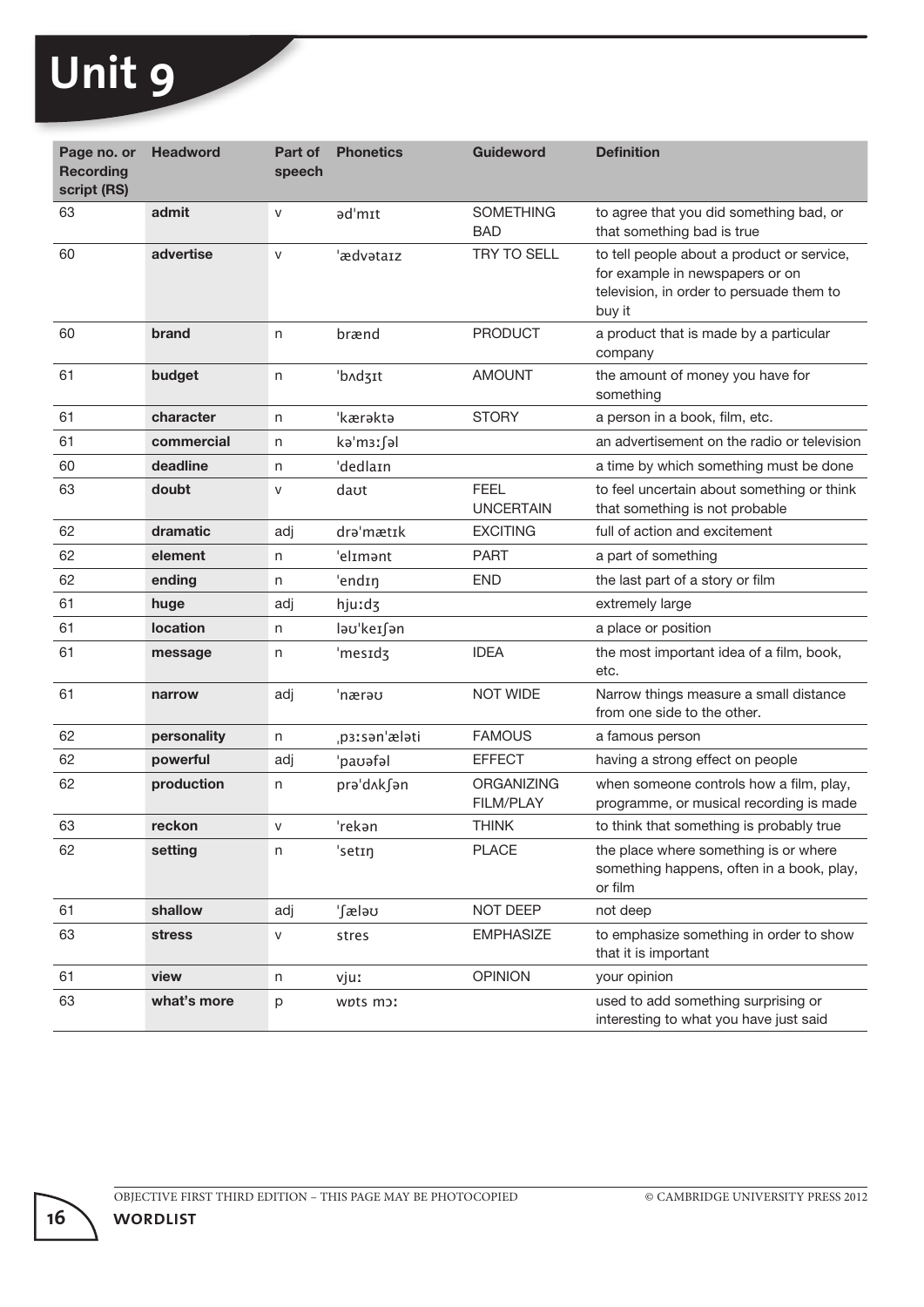| Page no. or<br><b>Recording</b><br>script (RS) | <b>Headword</b>     | Part of<br>speech | <b>Phonetics</b>  | <b>Guideword</b>                | <b>Definition</b>                                                                                  |
|------------------------------------------------|---------------------|-------------------|-------------------|---------------------------------|----------------------------------------------------------------------------------------------------|
| 66                                             | access              | n                 | 'ækses            | <b>OPPORTUNITY</b>              | when you have the right or opportunity to<br>use or see something                                  |
| 66                                             | achievement         | n                 | ə't∫iːvmənt       | <b>GOOD THING</b>               | something good that you achieve                                                                    |
| 69                                             | at first            | р                 | at 'f3ːst         |                                 | at the beginning of a situation or period<br>of time                                               |
| 69                                             | at last             | p                 | at lasst          |                                 | finally                                                                                            |
| 69                                             | at least            | p                 | ət liːst          |                                 | as much as, or more than, a number or<br>amount                                                    |
| 69                                             | at once             | p                 | <b>at wans</b>    |                                 | immediately                                                                                        |
| 69                                             | at peace            | р                 | at pirs           |                                 | not fighting, not at war                                                                           |
| 69                                             | at present          | р                 | at 'prezant       |                                 | now                                                                                                |
| 69                                             | at rest             | р                 | at rest           | <b>STOP</b>                     | not doing anything active, or not moving                                                           |
| 67                                             | at the same<br>time | р                 | ət ðə seim taim   |                                 | despite this                                                                                       |
| 69                                             | at war              | p                 | at wor            |                                 | when there is fighting between two or<br>more countries, or two or more groups<br>inside a country |
| 66                                             | commercial          | adj               | ka'm3ː fal        | <b>BUY/SELL</b>                 | relating to buying and selling things                                                              |
| 66                                             | concept             | n                 | 'kpnsept          |                                 | an idea or principle                                                                               |
| 66                                             | decade              | n                 | 'dekeɪd           |                                 | a period of ten years                                                                              |
| 66                                             | expedition          | n                 | eksp1'd1∫ən,      |                                 | an organized journey, especially a long<br>one for a particular purpose                            |
| 67                                             | illegal             | adj               | I'lizgəl          |                                 | not allowed by law                                                                                 |
| 67                                             | immoral             | adj               | I'mpral           |                                 | morally wrong                                                                                      |
| 67                                             | impatient           | adj               | Im'peɪ∫ənt        | <b>EASILY</b><br><b>ANNOYED</b> | easily annoyed by someone's mistakes or<br>because you have to wait                                |
| 67                                             | inappropriate       | adj               | tnə'prəupriət     |                                 | unsuitable for a particular situation or<br>person                                                 |
| 67                                             | inexperienced       | adj               | .InIk'spiariantst |                                 | without much experience or knowledge of<br>something                                               |
| 67                                             | irregular           | adj               | I'regjala         | <b>TIME</b>                     | Irregular actions or events happen with<br>a different amount of time between each<br>one.         |
| 67                                             | irresponsible       | adj               | Irr'sponsabl      |                                 | not thinking about the possible bad<br>results of what you are doing                               |
| 66                                             | need                | n                 | niːd              |                                 | something that is necessary to have or do                                                          |
| 66                                             | proposal            | n                 | pra'pauzal        | <b>PLAN</b>                     | a suggestion for a plan                                                                            |
| 66                                             | prove               | V                 | pruːv             |                                 | to show that something is true                                                                     |
| 66                                             | rocket              | n                 | 'rpkɪt            | <b>VEHICLE</b>                  | a tube-shaped vehicle for travelling in<br>space                                                   |
| 67                                             | scientific          | adj               | sarən'tıfık       |                                 | relating to science, or using the organized<br>methods of science                                  |
| 66                                             | significant         | adj               | sıg'nıfıkant      |                                 | important or noticeable                                                                            |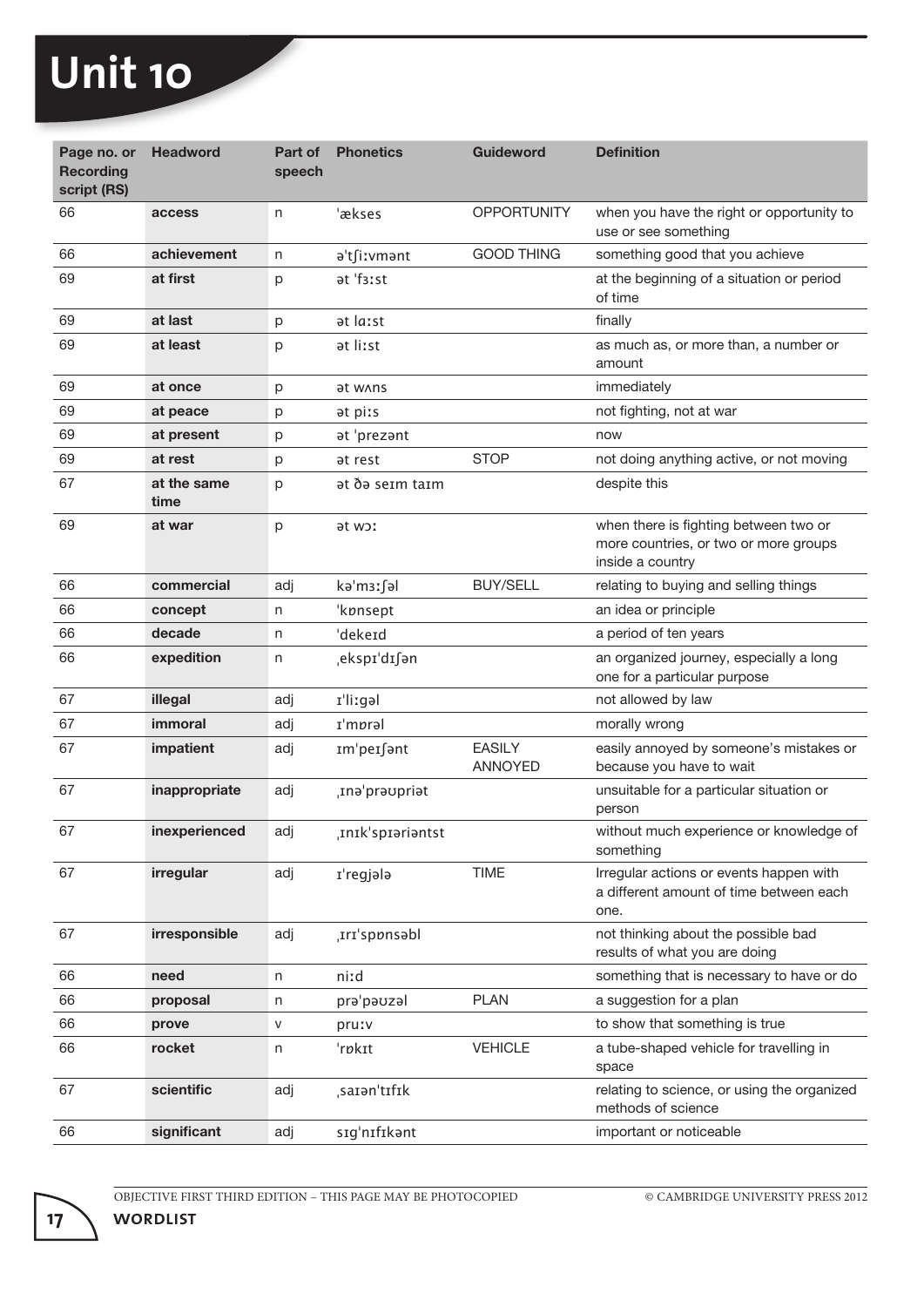| Page no. or<br><b>Recording</b><br>script (RS) | <b>Headword</b> | Part of<br>speech | <b>Phonetics</b> | <b>Guideword</b>     | <b>Definition</b>                                                                                                                         |
|------------------------------------------------|-----------------|-------------------|------------------|----------------------|-------------------------------------------------------------------------------------------------------------------------------------------|
| 67                                             | solution        | n                 | sə'luː∫ən        | ANSWER               | the answer to a problem                                                                                                                   |
| 66                                             | space           | n                 | spers            | <b>OUTSIDE EARTH</b> | the area outside the Earth                                                                                                                |
| 66                                             | sponsor         | $\vee$            | 'sponsa          |                      | to give money to someone to support an<br>activity, event, or organization, sometimes<br>as a way to advertise your company or<br>product |
| 66                                             | supporter       | n                 | sə'poːtə         | <b>IDEA</b>          | someone who supports a particular idea,<br>group, or person                                                                               |
| 66                                             | technology      | n                 | tek'npladzi      |                      | knowledge, equipment, and methods that<br>are used in science and industry                                                                |
| 66                                             | willingness     | adj               | 'wilinnes        |                      | to be willing (to do sth) is to be happy to<br>do something, if you need to                                                               |

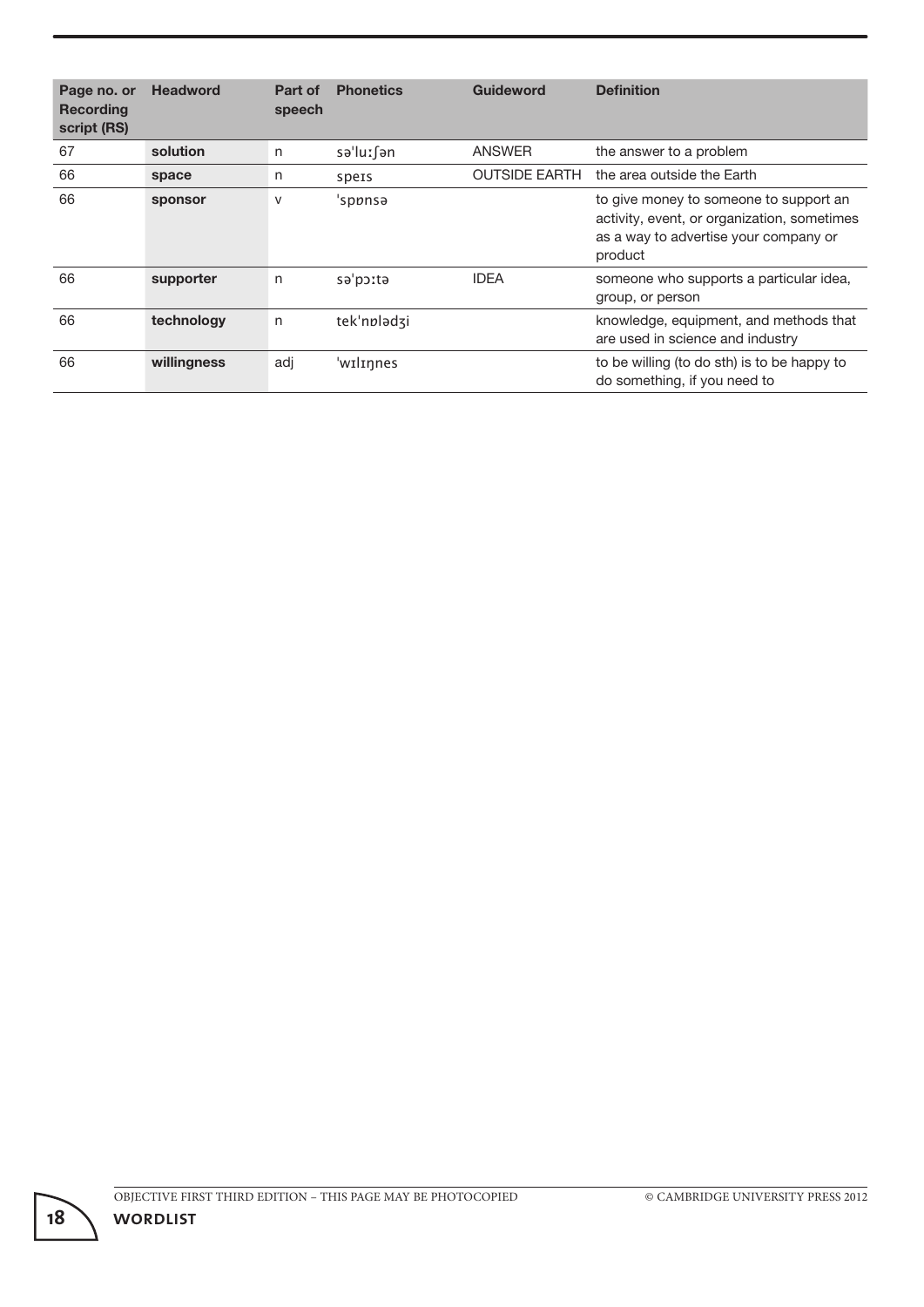| Page no. or<br><b>Recording</b><br>script (RS) | <b>Headword</b>  | Part of<br>speech | <b>Phonetics</b> | <b>Guideword</b>                | <b>Definition</b>                                                                           |
|------------------------------------------------|------------------|-------------------|------------------|---------------------------------|---------------------------------------------------------------------------------------------|
| 74                                             | aggressive       | adj               | a'gresiv         | <b>ANGRY</b>                    | behaving in an angry and violent way<br>towards another person                              |
| 75                                             | blush            | V                 | bl^l             |                                 | If you blush, your face becomes red,<br>especially because you are embarrassed.             |
| 74                                             | bossy            | adj               | 'bpsi            |                                 | always telling other people what to do                                                      |
| 73                                             | characteristic   | n                 | kærakta'rıstık   |                                 | a typical or obvious quality that makes<br>one person or thing different from others        |
| 74                                             | cheerful         | adj               | 't∫ɪəfəl         | <b>PERSON</b>                   | happy                                                                                       |
| 74                                             | competitive      | adj               | kam'petItIv      | <b>PERSON</b>                   | wanting to win or to be more successful<br>than other people                                |
| 73                                             | demanding        | adj               | dı'ma:ndıŋ       |                                 | needing a lot of your time, attention, or<br>effort                                         |
| 72                                             | discourage       | V                 | dı'skarıdz       | <b>LESS</b><br><b>CONFIDENT</b> | to make someone less confident or<br>enthusiastic about something                           |
| 72                                             | <b>identical</b> | adj               | ar'dentikal      |                                 | exactly the same                                                                            |
| 72                                             | identity         | n                 | ar'dentati       | <b>PERSON</b>                   | who someone is                                                                              |
| 74                                             | impatient        | adj               | Im'peI∫ant       | <b>EASILY</b><br>ANNOYED        | easily annoyed by someone's mistakes or<br>because you have to wait                         |
| 74                                             | jealous          | adj               | 'dzeləs          | <b>LOVE</b>                     | upset and angry because someone you<br>love seems too interested in another<br>person       |
| 74                                             | lazy             | adj               | 'leɪzi           | <b>WORK</b>                     | Someone who is lazy does not like<br>working or using any effort.                           |
| 74                                             | loyal            | adj               | leicl            |                                 | always liking and supporting someone or<br>something, sometimes when other people<br>do not |
| 73                                             | only child       | n                 | 'aunli t∫aɪld    |                                 | someone who has no brothers or sisters                                                      |
| 74                                             | optimistic       | adj               | pptɪ'mɪstɪk      |                                 | always believing that good things will<br>happen                                            |
| 72                                             | resemble         | $\mathsf{V}$      | rɪ'zembəl        |                                 | to look like or be like someone or<br>something                                             |
| 72                                             | similarity       | n                 | sımı'lærəti      |                                 | when two things or people are similar, or a<br>way in which they are similar                |
| 74                                             | stubborn         | adj               | 'st^ban          |                                 | determined not to change your ideas,<br>plans, etc., although other people want<br>you to   |
| 74                                             | take account of  | p                 | teik a'kaunt bv  |                                 | to consider something when judging a<br>situation                                           |
| 72                                             | take after sb    | pv                | teik 'aifta      |                                 | to be similar to an older member of your<br>family                                          |
| 74                                             | take charge      | p                 | teik tsa:dz      |                                 | to take control of or make yourself<br>responsible for something                            |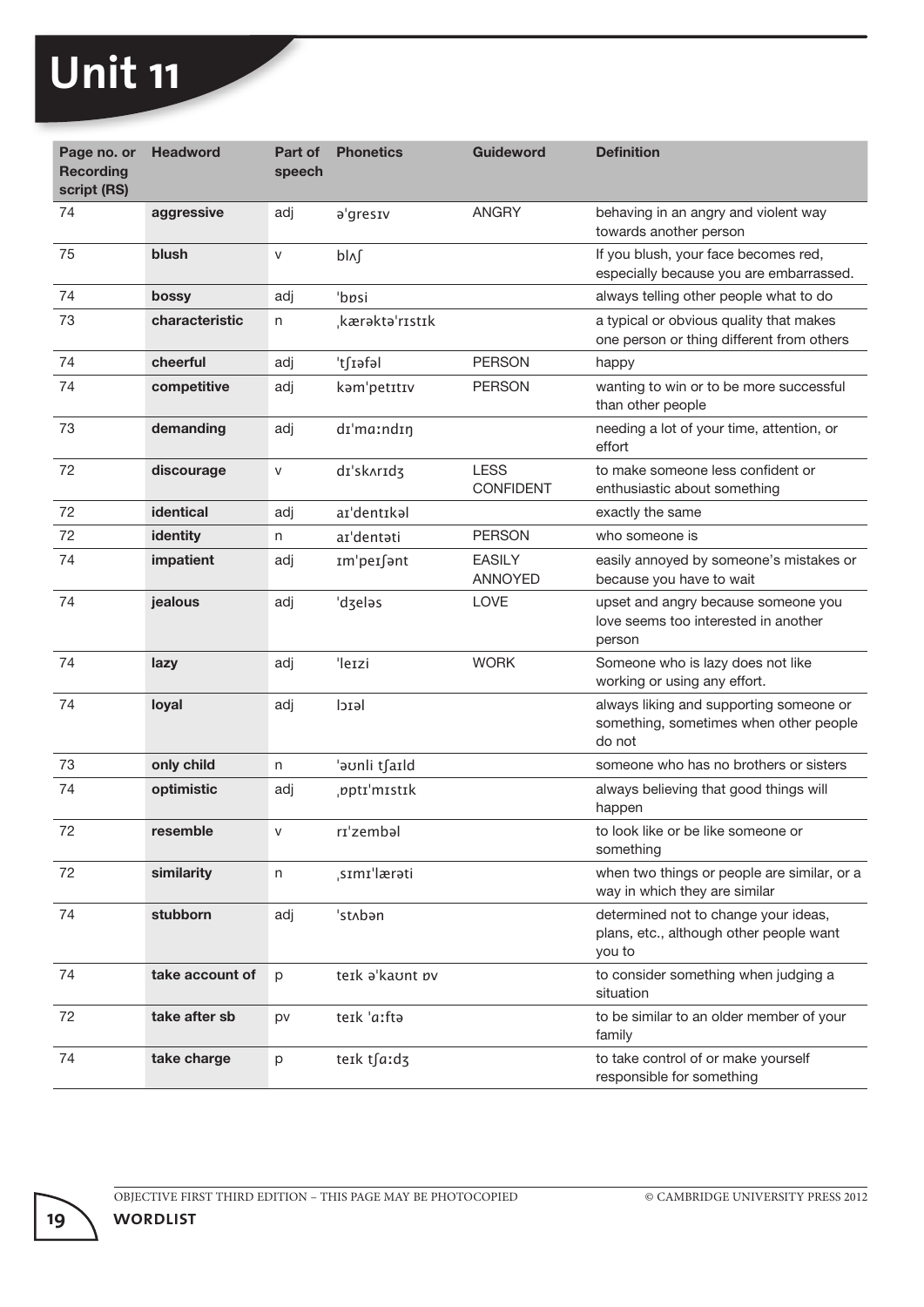| Page no. or<br><b>Recording</b><br>script (RS) | <b>Headword</b>                 | Part of<br>speech | <b>Phonetics</b>  | Guideword         | <b>Definition</b>                                                                                            |
|------------------------------------------------|---------------------------------|-------------------|-------------------|-------------------|--------------------------------------------------------------------------------------------------------------|
| 74                                             | take for granted                | p                 | teik fə 'graːntid |                   | to not show that you are grateful for<br>someone or something, and forget that<br>you are lucky to have them |
| 74                                             | take off                        | pv                | teik pf           | <b>SUCCESSFUL</b> | to suddenly become successful                                                                                |
| 74                                             | take out sth or<br>take sth out | pv                | teik aut          |                   | to remove something from somewhere                                                                           |
| 74                                             | take sb/sth<br>seriously        | p                 | terk 'srariasli   |                   | to believe that someone or something<br>is important and that you should pay<br>attention to them            |
| 72                                             | take turns                      | p                 | teik tainz        |                   | If two or more people take turns, one<br>person does something, then another<br>person does something, etc.  |
| 73                                             | twin                            | n                 | twin              |                   | one of two children who are born to the<br>same mother at the same time                                      |
| 74                                             | unpopular                       | adj               | An'popjala        |                   | disliked by most people                                                                                      |
| 74                                             | unreliable                      | adj               | Anri'la1əbl       |                   | not able to be trusted or depended on                                                                        |
| 74                                             | witty                           | adj               | 'wɪti             |                   | using words in a funny and clever way                                                                        |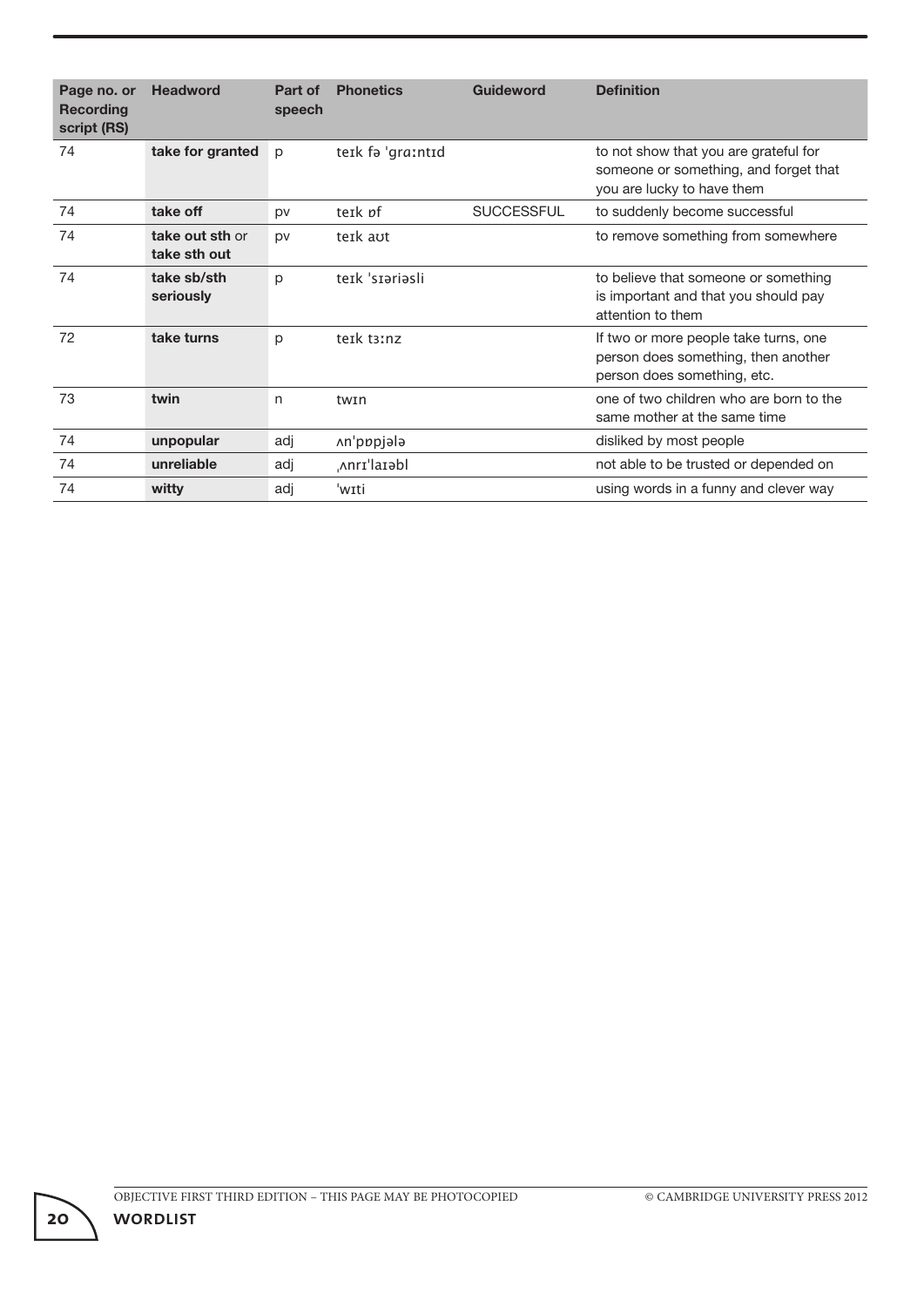| Page no. or<br><b>Recording</b><br>script (RS) | <b>Headword</b>         | Part of<br>speech | <b>Phonetics</b>         | <b>Guideword</b>                  | <b>Definition</b>                                                                                                               |
|------------------------------------------------|-------------------------|-------------------|--------------------------|-----------------------------------|---------------------------------------------------------------------------------------------------------------------------------|
| 78                                             | appliance               | n                 | a'plarans                |                                   | a piece of electrical equipment with a<br>particular purpose in the home                                                        |
| 81                                             | attic                   | n                 | 'ætik                    |                                   | a room at the top of a house under the<br>roof                                                                                  |
| 79                                             | cart                    | n                 | kaːt                     | <b>SHOP</b>                       | (US) a metal structure on wheels that is<br>used for carrying things                                                            |
| 79                                             | come to a<br>conclusion | p                 | kam tur ə<br>kan'kluːʒan |                                   | to have an opinion after considering all the<br>information about something                                                     |
| 81                                             | come to a<br>decision   | p                 | knm tuː ə dɪ'sɪʒən       |                                   | make a choice about something after<br>thinking about several possibilities                                                     |
| 78                                             | complaint               | n                 | kam'pleint               | <b>NOT</b><br><b>SATISFACTORY</b> | when someone says that something is<br>wrong or not satisfactory                                                                |
| 80                                             | crockery                | n                 | 'krøkari                 |                                   | plates, cups, and other dishes, especially<br>those made from clay                                                              |
| 79                                             | crunchy                 | adj               | 'kr∧nt∫i                 |                                   | Crunchy food is hard and makes a noise<br>when you eat it.                                                                      |
| 80                                             | cutlery                 | n                 | 'kʌtləri                 |                                   | knives, forks, and spoons                                                                                                       |
| 79                                             | devise                  | V                 | di'vaiz                  |                                   | to design or invent something such as a<br>system, plan, or piece of equipment                                                  |
| 79                                             | duplicate               | $\mathsf{V}$      | 'djuːplɪkeɪt             | DO THE SAME                       | to do something that has already been<br>done, in exactly the same way                                                          |
| 81                                             | fall asleep             | p                 | q:ila's lizp             |                                   | to start sleeping                                                                                                               |
| 81                                             | fall ill                | р                 | lI lːch                  |                                   | to become unwell                                                                                                                |
| 81                                             | fall in love            | p                 | hol in lav               |                                   | to be very attracted to someone and<br>begin to love them                                                                       |
| 79                                             | fed up                  | adj               | fed '^p                  |                                   | (informal) annoyed or bored by something<br>that you have experienced for too long                                              |
| 79                                             | fulfil                  | p                 | ful'fil                  | <b>MAKE HAPPEN</b>                | to do something that is expected, hoped<br>for or promised or to cause it to happen                                             |
| 78                                             | groceries               | n<br>(plural)     | 'grausariz               |                                   | goods bought to be used in the home<br>such as food and cleaning products                                                       |
| 79                                             | infection               | n                 | In'fek∫ən                |                                   | a disease in a part of your body that is<br>caused by bacteria or a virus                                                       |
| 81                                             | inventor                | n                 | In'venta                 |                                   | someone who designs and makes new<br>things                                                                                     |
| 78                                             | make fun of             | р                 | meik fan bv              |                                   | to make a joke about someone or<br>something in an unkind way                                                                   |
| 79                                             | research                | ${\sf V}$         | $ri'ss$ :ts              |                                   | to study a subject in detail in order to<br>discover new information about it                                                   |
| 79                                             | ritual                  | n                 | 'rɪtjuəl                 |                                   | an activity or a set of actions that are<br>always done in the same way or at the<br>same time, sometimes as part of a religion |
| 79                                             | soggy                   | adj               | 'spgi                    |                                   | very wet and soft                                                                                                               |
| 79                                             | stale                   | adj               | steil                    | <b>OLD</b>                        | old and not fresh                                                                                                               |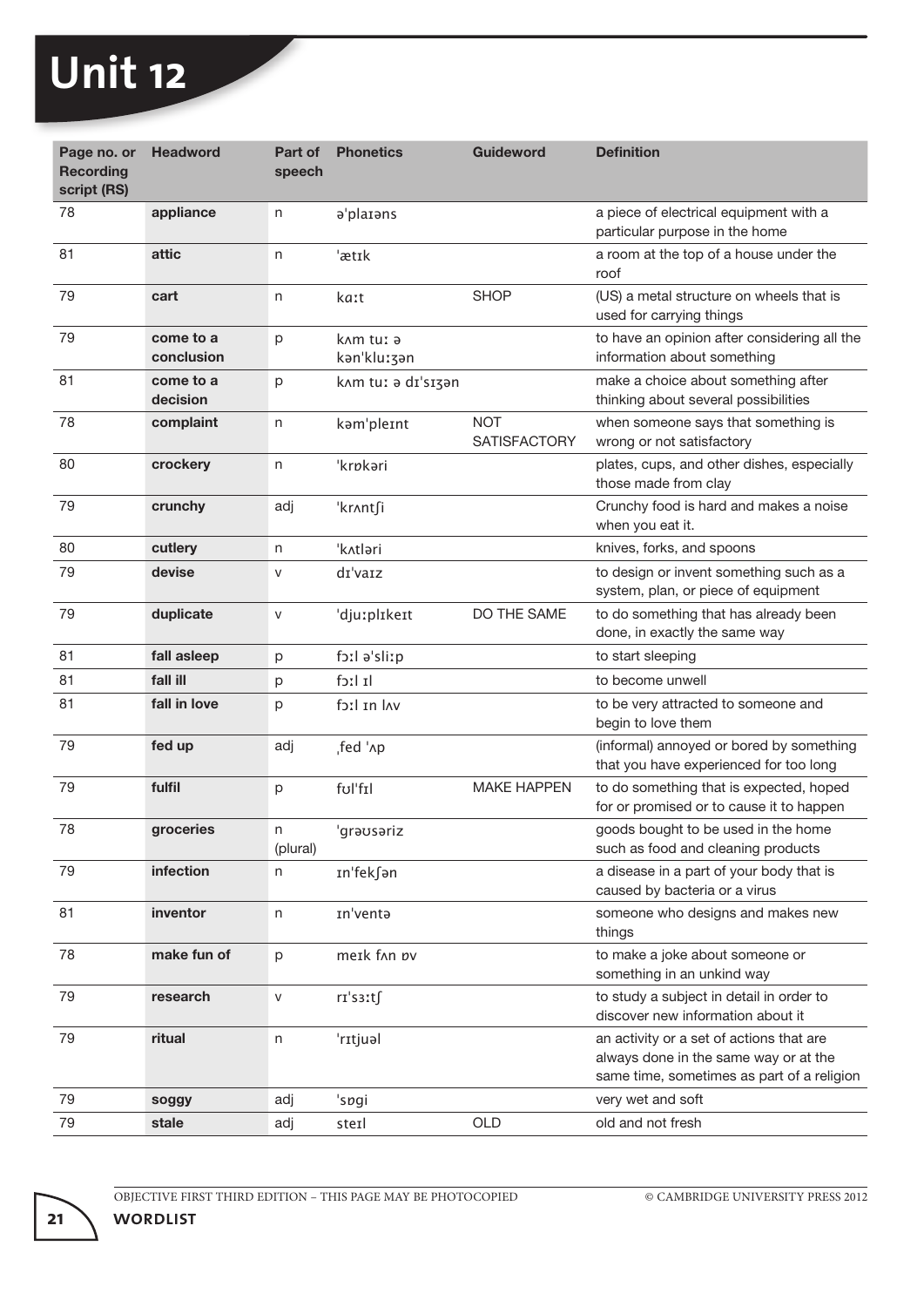| Page no. or<br>Recording<br>script (RS) | <b>Headword</b>             | Part of<br>speech | <b>Phonetics</b> | <b>Guideword</b>   | <b>Definition</b>                                                                                                                    |
|-----------------------------------------|-----------------------------|-------------------|------------------|--------------------|--------------------------------------------------------------------------------------------------------------------------------------|
| 79                                      | stick                       | $\vee$            | stīk             | <b>JOIN</b>        | to become joined to something else or<br>to make something become joined to<br>something else, usually with a substance<br>like glue |
| 78                                      | substance                   | n                 | 's Abstans       | <b>MATERIAL</b>    | a solid, liquid, or gas                                                                                                              |
| 80                                      | suspicion                   | n                 | sə'spisən        |                    | a feeling or belief that someone has done<br>something wrong                                                                         |
| 80                                      | talk sb into<br>(doing) sth | <b>DV</b>         | to:k 'intu:      |                    | to persuade someone to do something                                                                                                  |
| 81                                      | tell sb/sth apart           | pv                | tel a'paːt       |                    | to be able to see the difference between<br>two very similar things or people                                                        |
| 81                                      | tell a lie                  | p                 | tel ə laı        |                    | to say something/things that are not true                                                                                            |
| 81                                      | tell a story                | p                 | tel ə 'stəːri    | <b>DESCRIPTION</b> | to entertain people with a description of a<br>series of real or imaginary events                                                    |
| 79                                      | transform                   | $\mathsf{V}$      | træns'form       |                    | to change something completely, usually<br>to improve it                                                                             |

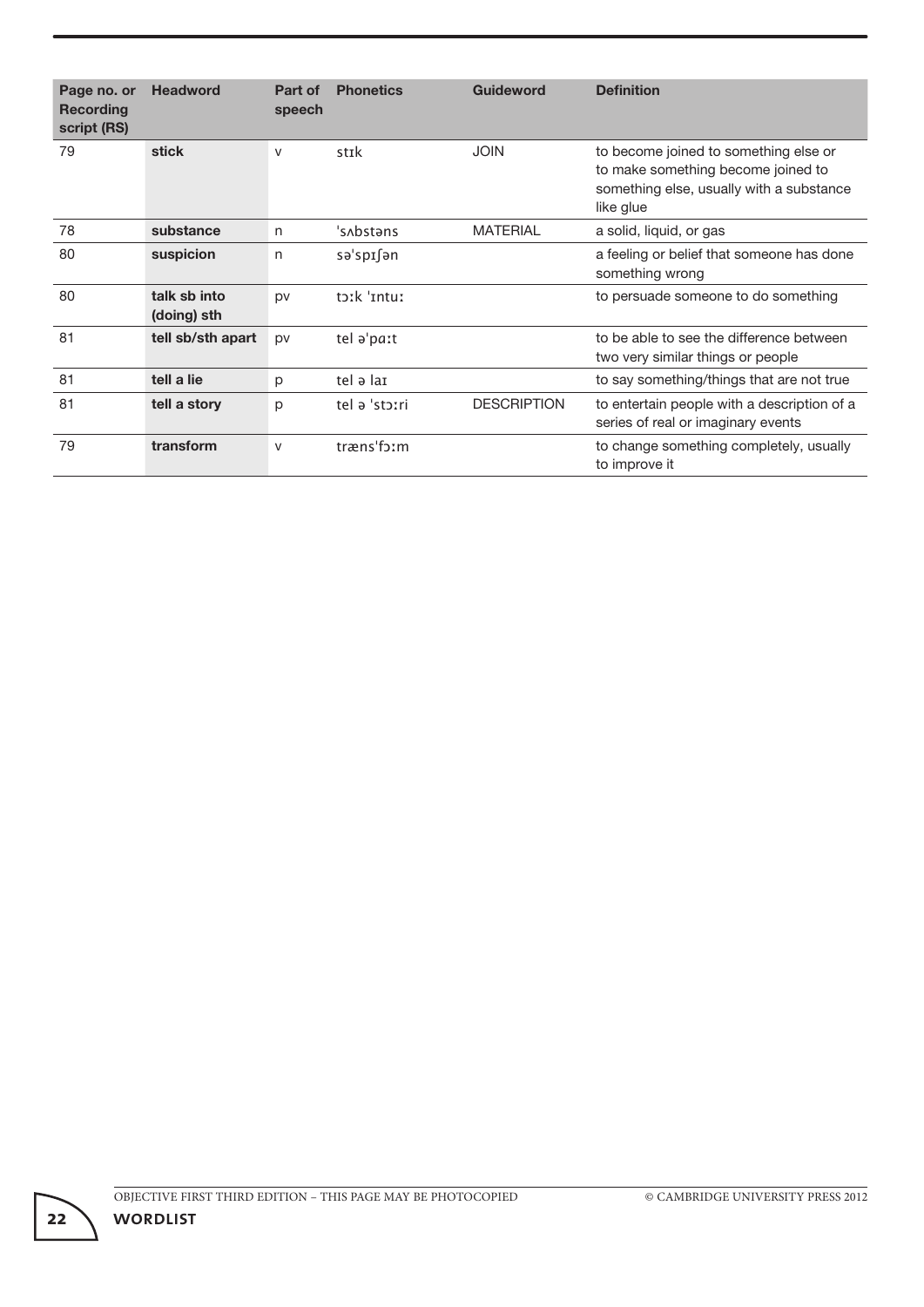| Page no. or<br><b>Recording</b><br>script (RS) | <b>Headword</b>               | Part of<br>speech | <b>Phonetics</b> | <b>Guideword</b>    | <b>Definition</b>                                                                                            |
|------------------------------------------------|-------------------------------|-------------------|------------------|---------------------|--------------------------------------------------------------------------------------------------------------|
| 86                                             | accuse                        | V                 | a'kjuːz          |                     | to say that someone has done something bad                                                                   |
| 88                                             | affect                        | V                 | a'fekt           | <b>CAUSE CHANGE</b> | to influence someone or something, or<br>cause them to change                                                |
| 88                                             | ambition                      | n                 | æm'bɪ∫ən         | <b>HOPE</b>         | something you want to achieve in your life                                                                   |
| 88                                             | apologise (UK) /<br>apologize | V                 | a'ppladzaiz      |                     | to tell someone that you are sorry about<br>something you have done                                          |
| 88                                             | claim                         | $\vee$            | kleɪm            | <b>SAY</b>          | to say that something is true, although<br>you have not proved it                                            |
| 88                                             | deny                          | $\mathsf{V}$      | dɪ'naɪ           | <b>NOT TRUE</b>     | to say that something is not true, especially<br>something that you are accused of                           |
| 88                                             | educate                       | V                 | 'edzukeɪt        | <b>TEACH</b>        | to teach someone at a school or college                                                                      |
| 89                                             | educated                      | adj               | 'edzukeɪtɪd      |                     | Someone who is educated has learned a<br>lot at school or university and has a good<br>level of knowledge.   |
| 88                                             | educational                   | adj               | edzʊ'keɪ∫ənəl    |                     | providing education or relating to education                                                                 |
| 89                                             | face up to                    | pv                | feis Ap tuː      |                     | to accept that a difficult situation exists                                                                  |
| 86                                             | feel                          | V                 | fiːl             | <b>OPINION</b>      | to think something or have an opinion                                                                        |
| 88                                             | insist                        | V                 | In'sist          | SAY                 | to say firmly that something is true,<br>especially when other people do not<br>believe you                  |
| 86                                             | mention                       | $\mathsf{V}$      | 'men∫ən          |                     | to briefly speak or write about something<br>or someone                                                      |
| 87                                             | opportunity                   | n                 | ppa'tjuːnəti     | <b>CHANCE</b>       | a situation in which it is possible for you<br>to do something, or a possibility of doing<br>something       |
| 88                                             | performance                   | n                 | pa'foːməns       | <b>SUCCESS</b>      | how successful someone or something is                                                                       |
| 87                                             | position                      | n                 | pə'zɪ∫ən         | <b>JOB</b>          | a job                                                                                                        |
| 89                                             | progress                      | n                 | 'praugres        | <b>DEVELOPMENT</b>  | development and improvement of skills,<br>knowledge, etc.                                                    |
| 88                                             | promise                       | V                 | promis           | SAY                 | to say that you will certainly do something<br>or that something will certainly happen                       |
| 87                                             | qualification                 | n                 | kwplIfI'keIfan   |                     | an official record showing that you have<br>finished a training course or have the<br>necessary skills, etc. |
| 88                                             | refuse                        | V                 | rɪ'fjuːz         |                     | to say that you will not do or accept<br>something                                                           |
| 87                                             | relevant                      | adj               | 'relavant        |                     | related or useful to what is happening or<br>being talked about                                              |
| 87                                             | standard                      | n                 | 'stændəd         | <b>QUALITY</b>      | a level of quality, especially a level that is<br>acceptable                                                 |
| 88                                             | urge                          | ${\sf V}$         | $3!d_5$          |                     | to strongly advise an action                                                                                 |
| 88                                             | warn                          | V                 | <b>W</b> oth     | <b>ADVISE</b>       | to advise someone not to do something<br>that could cause danger or trouble                                  |
| 86                                             | wish                          | $\mathsf{V}$      | wɪ∫              | <b>WANT</b>         | to want a situation that is different from<br>the one that exists                                            |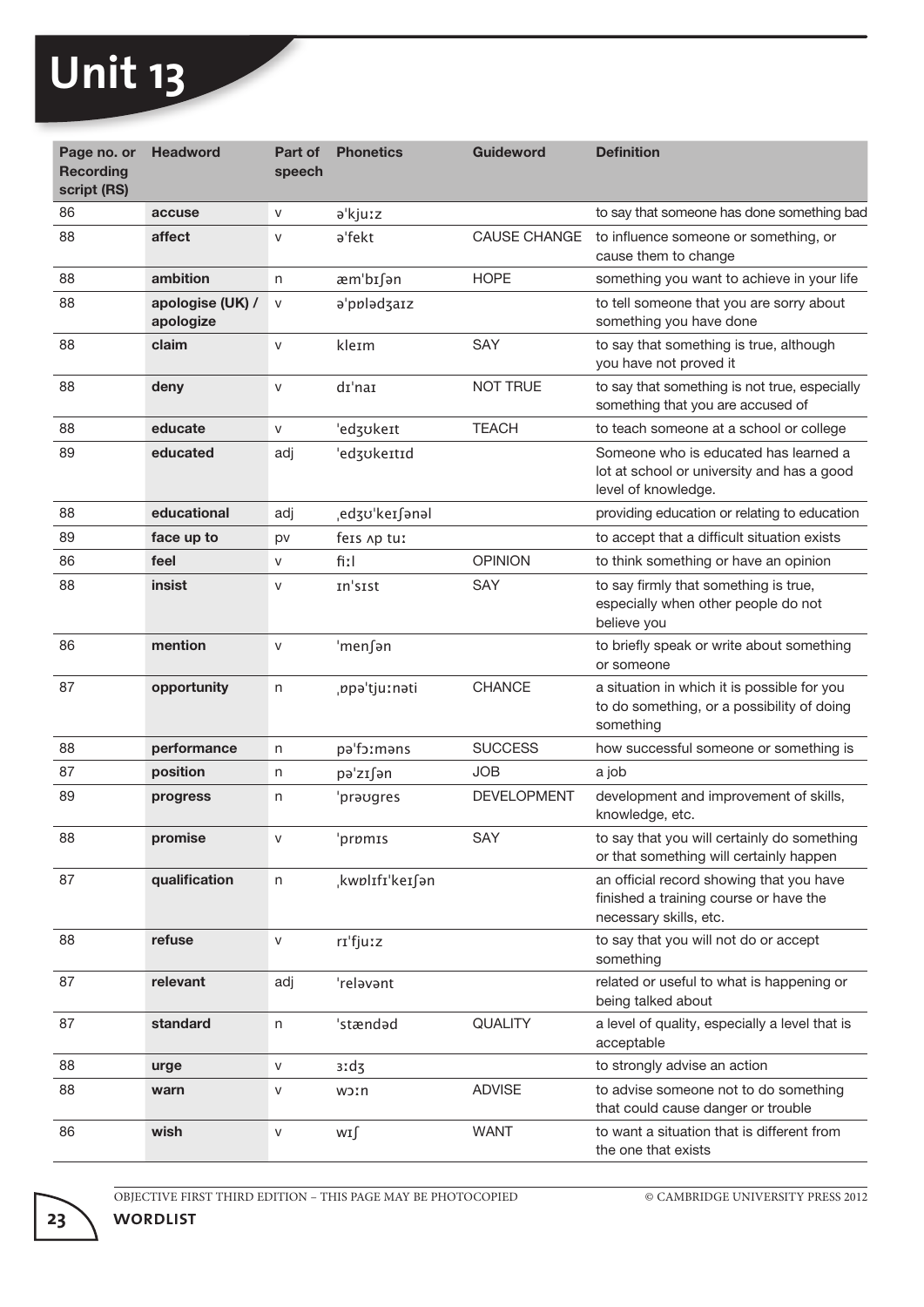| Page no. or<br><b>Recording</b><br>script (RS) | <b>Headword</b> | Part of<br>speech | <b>Phonetics</b>   | <b>Guideword</b>                  | <b>Definition</b>                                                                                                                     |
|------------------------------------------------|-----------------|-------------------|--------------------|-----------------------------------|---------------------------------------------------------------------------------------------------------------------------------------|
| 92                                             | adventurous     | adj               | ad'ventfaras       | <b>NEW THINGS</b>                 | willing to try new and often difficult things                                                                                         |
| 93                                             | above all       | p                 | lːc vʌdˈə          |                                   | more than anything                                                                                                                    |
| 93                                             | all along       | р                 | ptl ə'lpŋ          |                                   | from the beginning of a period of time                                                                                                |
| 93                                             | all in all      | р                 | lic ni lic         |                                   | considering everything                                                                                                                |
| 93                                             | all of a sudden | p                 | neb^s e ve lːc     |                                   | unexpectedly                                                                                                                          |
| 93                                             | at all          | р                 | at oːl             |                                   | in any way                                                                                                                            |
| 92                                             | background      | n                 | 'bækgraund         | <b>PERSON</b>                     | a person's education, family, and<br>experience of life                                                                               |
| 92                                             | career          | n                 | kə'rıə             | <b>JOB</b>                        | a job that you do for a long period of your<br>life and that gives you the chance to move<br>to a higher position and earn more money |
| 95                                             | commitment      | n                 | ka'mɪtmənt         | LOYALTY                           | when you are willing to give your time and<br>energy to something that you believe in                                                 |
| 92                                             | concerned       | adj               | kan's3:nd          | <b>WORRIED</b>                    | worried                                                                                                                               |
| 93                                             | dishonest       | adj               | dr'spnist          |                                   | not honest and likely to lie or do<br>something illegal                                                                               |
| 93                                             | disorganised    | adj               | dı'so:gənaizd      | <b>EVENT</b>                      | not planned or organised well                                                                                                         |
| 93                                             | dissatisfied    | adj               | dıs'sætisfaid      |                                   | not pleased or happy with something                                                                                                   |
| 92                                             | employer        | n                 | stclq'mr           |                                   | a person or company that pays people to<br>work for them                                                                              |
| 95                                             | enthusiasm      | n                 | In'θjuːziæzəm      |                                   | when you feel very interested in<br>something and would very much like to be<br>involved in it                                        |
| 95                                             | enthusiastic    | adj               | In θjuːzi'æstɪk    |                                   | showing enthusiasm                                                                                                                    |
| 92                                             | flexible        | adj               | 'fleks1bal         | <b>ABLE TO</b><br><b>CHANGE</b>   | able to change or be changed easily<br>according to the situation                                                                     |
| 92                                             | inexperienced   | adj               | .InIk'spiariantst  |                                   | without much experience or knowledge of<br>something                                                                                  |
| 93                                             | irresponsible   | adj               | Irr'sponsabl       |                                   | not thinking about the possible bad<br>results of what you are doing                                                                  |
| 92                                             | redundant       | adj               | rɪ'dʌndənt         | <b>NOT WORKING</b>                | not working because your employer has<br>told you there is not enough work                                                            |
| 93                                             | responsibility  | n                 | rı, sponsa' bılati |                                   | something that it is your job or duty to<br>deal with                                                                                 |
| 93                                             | responsible     | adj               | rɪ'sppnsəbl        | <b>JOB</b>                        | showing good judgment and able to be<br>trusted                                                                                       |
| 92                                             | routine         | n                 | ruː'tiːn           | <b>REGULAR</b><br><b>ACTIVITY</b> | the things you regularly do and how and<br>when you do them                                                                           |
| 92                                             | secure          | adj               | sɪ'kjʊə            | <b>SAFE</b>                       | safe from danger                                                                                                                      |
| 92                                             | self-confident  | adj               | self 'kønfɪdənt    |                                   | feeling sure about yourself and your<br>abilities                                                                                     |
| 92                                             | support         | n                 | sə'poːt            | <b>HELP</b>                       | help or encouragement                                                                                                                 |
| 92                                             | uncertain       | adj               | An's3ːtən          | <b>SITUATION</b>                  | not known, or not completely certain                                                                                                  |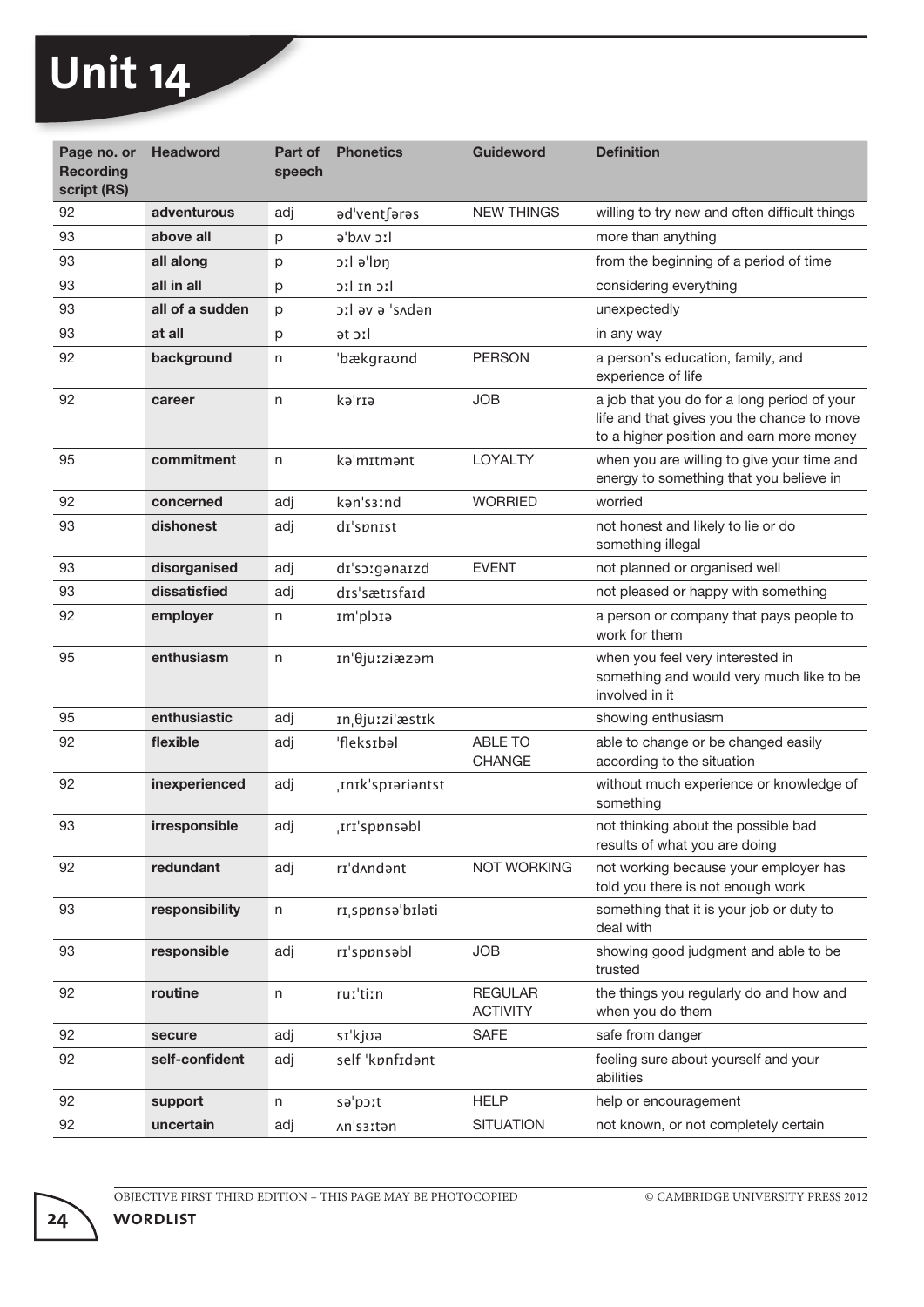| Page no. or<br><b>Recording</b><br>script (RS) | <b>Headword</b>         | Part of<br>speech | <b>Phonetics</b>          | Guideword | <b>Definition</b>                                                                              |
|------------------------------------------------|-------------------------|-------------------|---------------------------|-----------|------------------------------------------------------------------------------------------------|
| 95                                             | unemployment<br>benefit | n                 | Anim'ploimant<br>'benifit |           | money that the government gives to<br>people who don't have a job and are<br>looking for a job |
| 93                                             | unsuccessful            | adj               | Ansak'sesfal              |           | not achieving what was wanted or<br>intended                                                   |

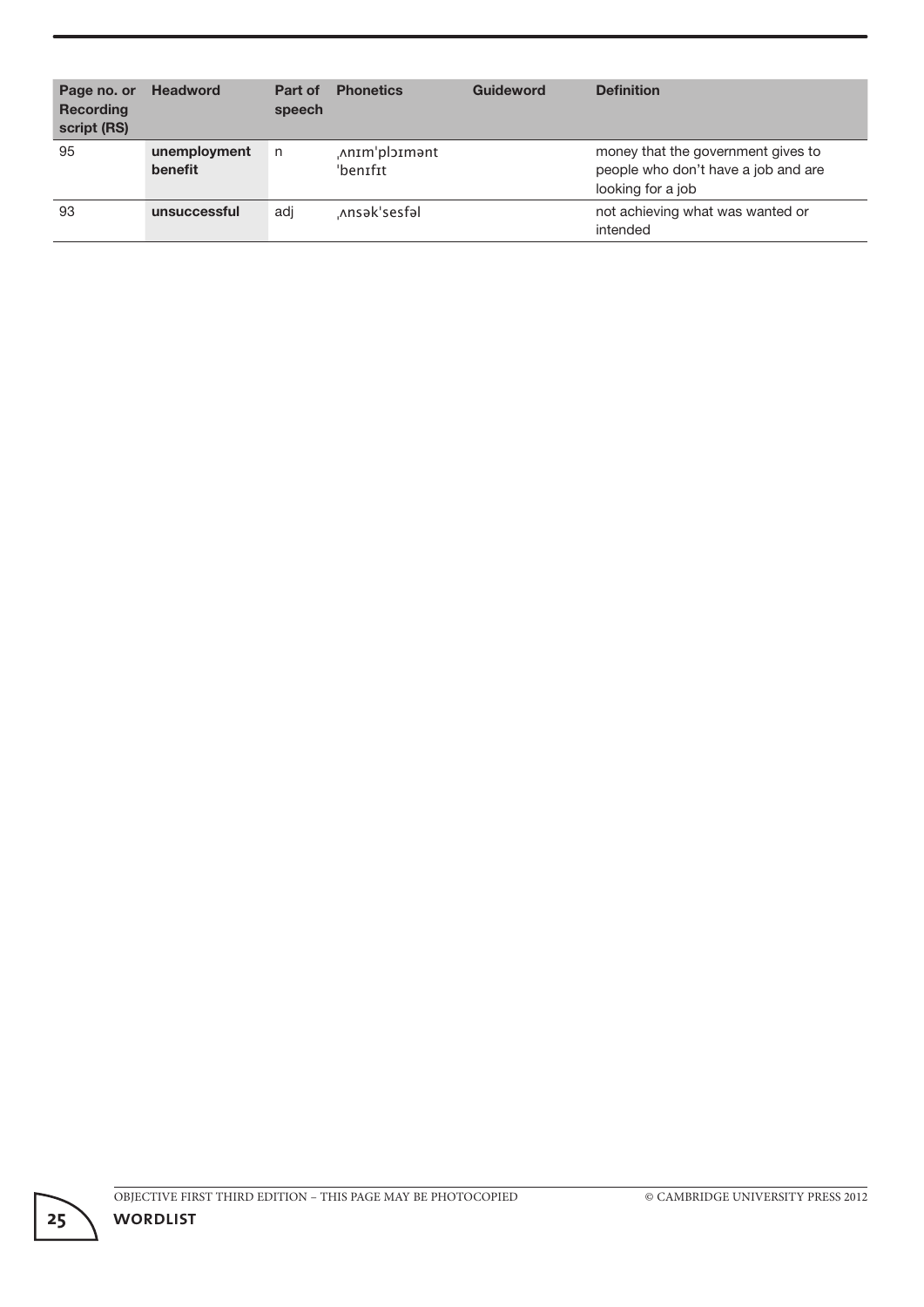| Page no. or<br><b>Recording</b><br>script (RS) | <b>Headword</b>             | Part of<br>speech | <b>Phonetics</b>               | <b>Guideword</b>    | <b>Definition</b>                                                                                                        |
|------------------------------------------------|-----------------------------|-------------------|--------------------------------|---------------------|--------------------------------------------------------------------------------------------------------------------------|
| <b>RS</b>                                      | accessible                  | adj               | ak'sesabl                      | <b>FIND</b>         | easy to find or reach                                                                                                    |
| 101                                            | bar                         | n                 | <b>ba</b>                      | <b>DRINKING</b>     | a place where alcoholic drinks are sold<br>and drunk, or the area behind the person<br>serving the drinks                |
| 98                                             | canal                       | n                 | ka'næl                         |                     | an artificial river built for boats to travel<br>along or to take water where it is needed                               |
| 101                                            | clap                        | n                 | klæp                           |                     | a sudden loud noise made by thunder                                                                                      |
| 101                                            | consist of sth              | pv                | kan'sist pv                    |                     | to be formed or made from two or more<br>things                                                                          |
| 98                                             | dam                         | n                 | dæm                            |                     | a strong wall built across a river to stop<br>the water and make a lake                                                  |
| 99                                             | economical                  | adj               | iːkəˈnɒmɪkəl                   |                     | not using a lot of money, fuel, etc.                                                                                     |
| 99                                             | environment                 | n                 | In'vairanmant                  |                     | the air, water and land in or on which<br>people, animals and plants live                                                |
| 99                                             | environmentally<br>friendly | adj               | In, varran'mentali<br>'frendli |                     | not harmful to the environment                                                                                           |
| 101                                            | flash                       | n                 | flæ∫                           | <b>BRIGHT LIGHT</b> | a sudden bright light                                                                                                    |
| 98                                             | flood                       | n                 | fl∧d                           | <b>WATER</b>        | when a lot of water covers an area that<br>is usually dry, especially when a river<br>becomes too full                   |
| 99                                             | fossil fuel                 | n                 | 'føsal 'fjuːal                 |                     | fuels such as gas, coal and oil, which<br>were formed underground from plant and<br>animal remains millions of years ago |
| 99                                             | household                   | n                 | 'hausauld                      |                     | a family or group of people who live<br>together in a house                                                              |
| 98                                             | lake                        | n                 | lerk                           |                     | a large area of water which has land all<br>around it                                                                    |
| 100                                            | lightning                   | n                 | 'laɪtnɪŋ                       |                     | a sudden flash of light in the sky during a<br>storm                                                                     |
| 99                                             | litter                      | n                 | 'lɪtə                          | <b>WASTE</b>        | pieces of paper and other waste that are<br>left in public places                                                        |
| 101                                            | pane                        | n                 | pern                           |                     | a flat piece of glass in a window or door                                                                                |
| 98                                             | pond                        | n                 | ppnd                           |                     | a small area of water, especially one that<br>has been made artificially in a park or<br>garden                          |
| 98                                             | rapids                      | n(p)              | 'ræpidz                        |                     | a part of a river where the water moves<br>very fast                                                                     |
| 99                                             | recycle                     | ${\sf V}$         | riː'saɪkəl                     |                     | to put used paper, glass, plastic, etc.<br>through a process so that it can be used<br>again                             |
| 98                                             | reservoir                   | n                 | 'rezavwaː                      |                     | an artificial lake where water is stored<br>before it goes to people's houses                                            |
| 98                                             | river                       | n                 | GvI1 <sup>'</sup>              |                     | a long, natural area of water that flows<br>across the land and into a sea, lake, or<br>another river                    |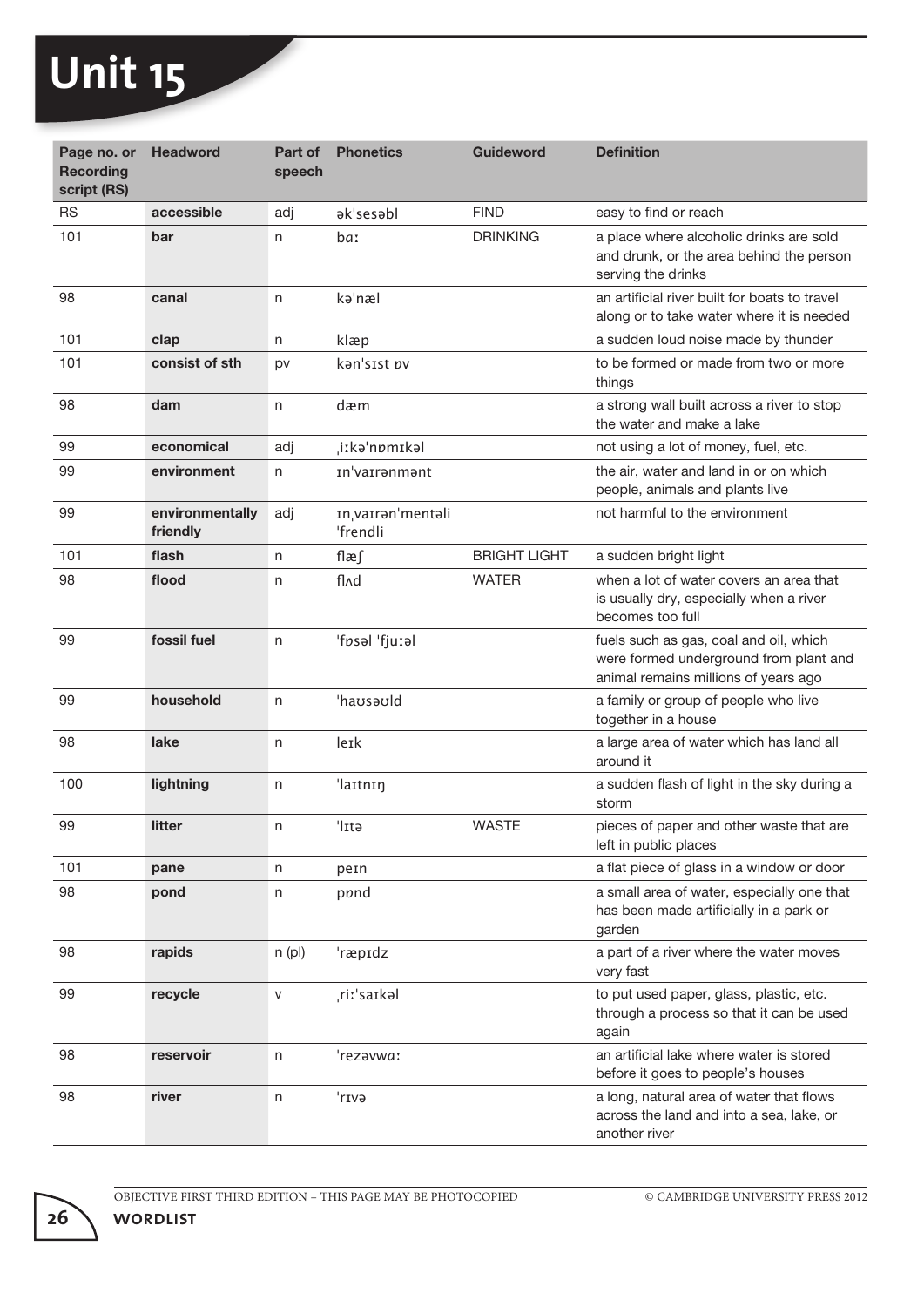| Page no. or<br><b>Recording</b><br>script (RS) | <b>Headword</b> | Part of<br>speech | <b>Phonetics</b> | <b>Guideword</b> | <b>Definition</b>                                                         |
|------------------------------------------------|-----------------|-------------------|------------------|------------------|---------------------------------------------------------------------------|
| <b>RS</b>                                      | route           | n                 | ruːt             | <b>ROADS</b>     | the roads or paths you follow to get from<br>one place to another place   |
| 99                                             | rubbish         | n                 | 'r∧bɪ∫           | <b>WASTE</b>     | things that you throw away because you<br>do not want them                |
| 99                                             | second-hand     | adj               | 'sekand hænd     |                  | If something is second-hand, someone<br>else owned or used it before you. |
| 101                                            | slice           | n                 | slars            |                  | a flat piece of food that has been cut from<br>a larger piece             |
| 100                                            | storm           | n                 | storm            |                  | very bad weather with a lot of rain, snow,<br>wind, etc.                  |
| 98                                             | stream          | n                 | striːm           |                  | a small river                                                             |
| <b>RS</b>                                      | tackle          | V                 | 'tækəl           | <b>DEAL WITH</b> | to try to deal with a problem                                             |
| 100                                            | traffic         | n                 | 'træfik          | <b>CARS ETC</b>  | the cars, trucks, etc using a road                                        |
| <b>RS</b>                                      | vegetation      | n                 | vedʒɪˈteɪ∫ən     |                  | plants and trees                                                          |
| 98                                             | waterfall       | n                 | lːcʔəfɔːl        |                  | a stream of water that flows from a high<br>place, often to a pool below  |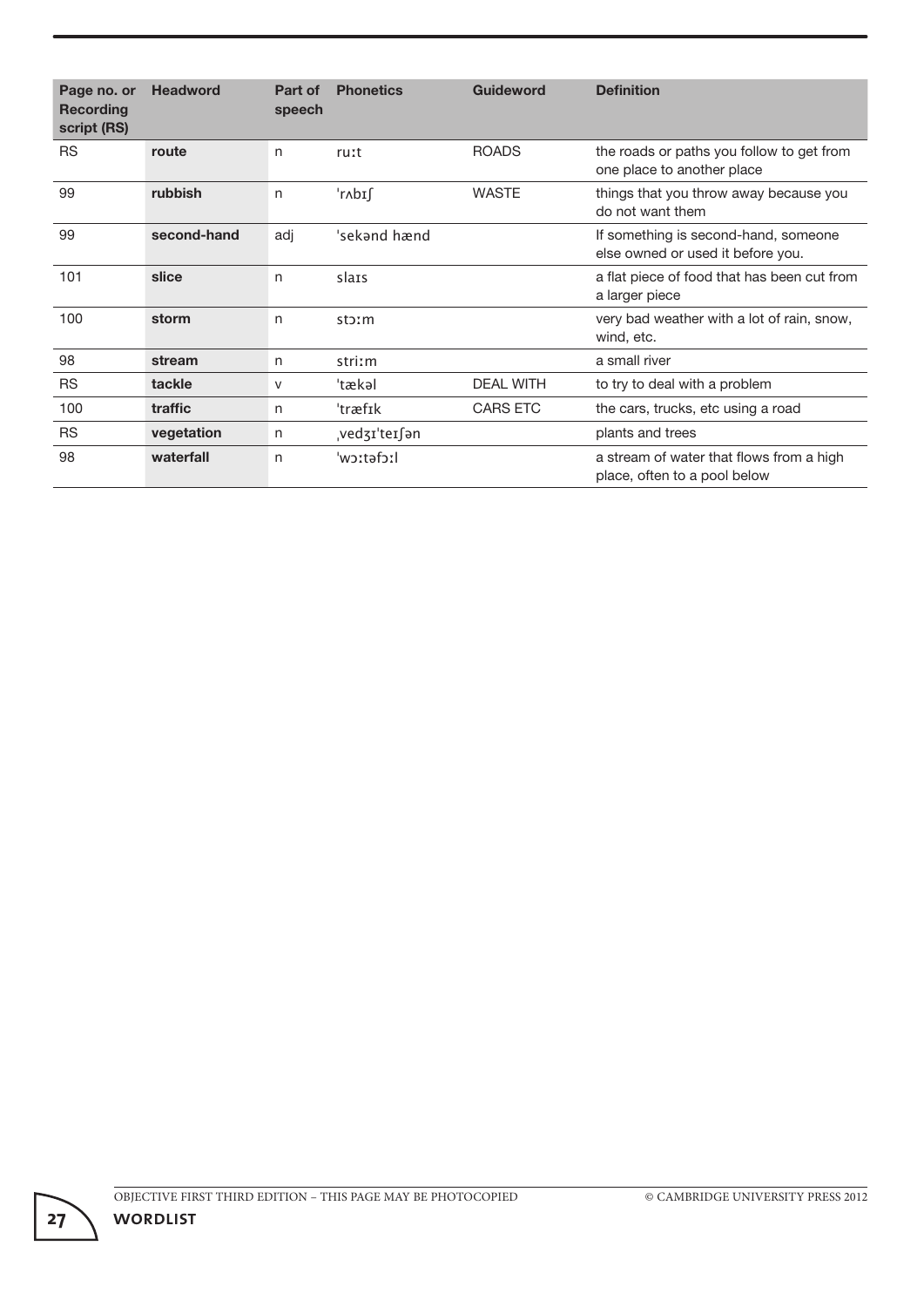| Page no. or<br><b>Recording</b><br>script (RS) | <b>Headword</b> | Part of<br>speech | <b>Phonetics</b> | <b>Guideword</b>                 | <b>Definition</b>                                                                                                                                  |
|------------------------------------------------|-----------------|-------------------|------------------|----------------------------------|----------------------------------------------------------------------------------------------------------------------------------------------------|
| 104                                            | appealing       | adj               | ə'piːlɪŋ         |                                  | attractive or interesting                                                                                                                          |
| 105                                            | appetite        | n                 | 'æpītaīt         |                                  | the feeling that makes you want to eat                                                                                                             |
| 105                                            | bitter          | adj               | 'bɪtə            | <b>TASTE</b>                     | having a strong, sharp, usually unpleasant<br>taste                                                                                                |
| 105                                            | canned          | adj               | kænd             |                                  | Canned food is sold in metal containers.                                                                                                           |
| 104                                            | consume         | V                 | kən'sjuːm        | EAT OR DRINK                     | (formal) to eat or drink something                                                                                                                 |
| 104                                            | consumer        | n                 | kən'sjuːmə       | EAT OR DRINK                     | someone who eats or drinks something                                                                                                               |
| 105                                            | dairy           | adj               | 'deari           |                                  | relating to milk or products made using<br>milk                                                                                                    |
| 104                                            | finding         | n                 | 'faindin         |                                  | (usually plural) a piece of information that<br>has been discovered as a result of an<br>official study                                            |
| 104                                            | fizzy           | adj               | 'fɪzi            |                                  | A fizzy drink has lots of bubbles of gas in<br>it.                                                                                                 |
| 104                                            | flat            | adj               | flæt             | <b>WITHOUT GAS</b>               | If a drink is flat, it does not contain enough<br>bubbles of gas.                                                                                  |
| 104                                            | flavour         | n                 | 'flerva          | <b>TASTE</b>                     | the taste of a particular type of food or<br>drink                                                                                                 |
| <b>RS</b>                                      | grill           | V                 | grɪl             | <b>COOK</b>                      | to cook food using direct heat                                                                                                                     |
| 104                                            | influence       | v                 | 'Influans        |                                  | to affect or change how someone or<br>something develops, behaves, or thinks                                                                       |
| 105                                            | juicy           | adj               | 'dzursi          | <b>FOOD</b>                      | full of juice                                                                                                                                      |
| 105                                            | melt            | V                 | melt             | <b>BECOME LIQUID</b>             | If something melts, it changes from a<br>solid into a liquid because of heat and if<br>you melt something, you heat it until it<br>becomes liquid. |
| 105                                            | mild            | adj               | maild            | <b>WEAK</b>                      | not having a strong effect                                                                                                                         |
| 104                                            | packaging       | n                 | 'pækɪdʒɪŋ        |                                  | the paper, box, etc. that something<br>is inside so that it can be sold or sent<br>somewhere                                                       |
| <b>RS</b>                                      | reject          | v                 | ri'dzekt         | NOT ACCEPT                       | to refuse to accept or agree with<br>something                                                                                                     |
| 105                                            | rich            | adj               | rɪt∫             | <b>FOOD</b>                      | Rich food has a lot of butter, cream, or<br>eggs in it.                                                                                            |
| 104                                            | ripe            | adj               | raip             |                                  | developed enough and ready to be eaten                                                                                                             |
| 105                                            | rotten          | adj               | 'rptən           | <b>DECAYING</b>                  | Rotten vegetable or animal substances<br>are decaying.                                                                                             |
| 105                                            | sense           | n                 | sens             | <b>NATURAL</b><br><b>ABILITY</b> | one of the five natural abilities of sight,<br>hearing, touch, smell, and taste                                                                    |
| 105                                            | texture         | n                 | 'tekst∫ə         |                                  | the way that something feels when you<br>touch it                                                                                                  |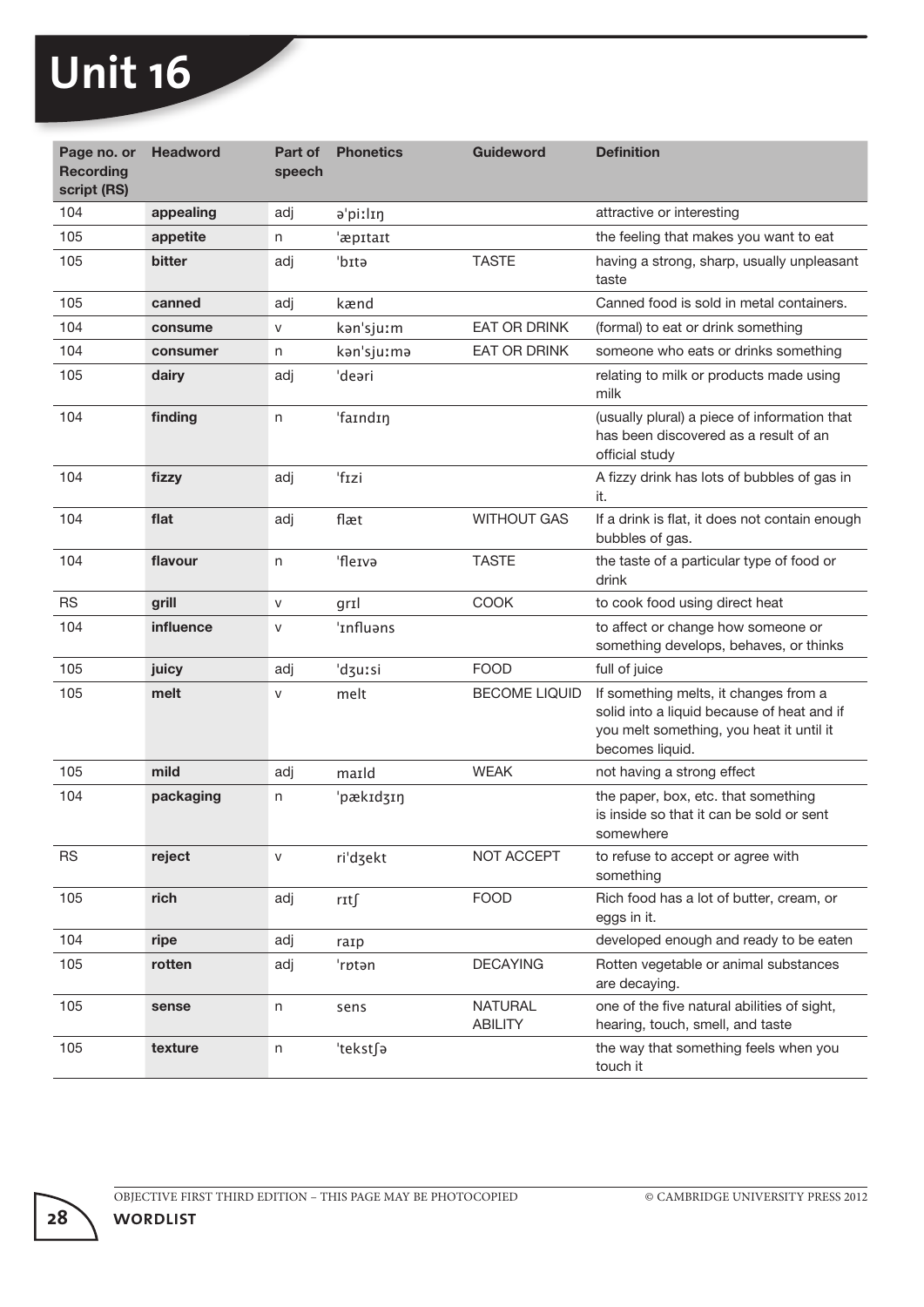| Page no. or<br><b>Recording</b><br>script (RS) | <b>Headword</b>   | Part of<br>speech | <b>Phonetics</b> | <b>Guideword</b> | <b>Definition</b>                                                                                |
|------------------------------------------------|-------------------|-------------------|------------------|------------------|--------------------------------------------------------------------------------------------------|
| 113                                            | amount            | n                 | a'maunt          |                  | how much there is of something                                                                   |
| 113                                            | challenge         | n                 | 'tfælindz        | <b>DIFFICULT</b> | something that is difficult and that tests<br>someone's ability or determination                 |
| 110                                            | collector         | n                 | ka'lekta         | <b>HOBBY</b>     | someone who collects objects because<br>they are interesting or beautiful                        |
| 113                                            | collection        | n                 | kə'lek∫ən        | <b>OBJECTS</b>   | a group of objects of the same type that<br>have been collected by one person or in<br>one place |
| 111                                            | condition         | n                 | kən'dɪ∫ən        | <b>STATE</b>     | the state that something or someone is in                                                        |
| 113                                            | delightful        | adj               | dɪ'laɪtfəl       |                  | very pleasant, attractive, or enjoyable                                                          |
| 113                                            | elegant           | adj               | 'eligant         |                  | stylish or attractive in appearance or<br>behaviour                                              |
| 113                                            | exceptional       | adj               | Ik'sep∫anal      | GOOD             | extremely good                                                                                   |
| <b>RS</b>                                      | the former        | p                 | emːcì eð         |                  | the first of two people or things that have<br>just been talked about                            |
| <b>RS</b>                                      | the latter        | n                 | ðə 'lætə         |                  | the second of two people or things that<br>have just been talked about                           |
| 110                                            | look after sb/sth | pv                | luk 'aːftə       |                  | to take care of or be in charge of someone<br>or something                                       |
| 111                                            | look at sth       | pv                | luk æt           | <b>EXAMINE</b>   | If someone, usually an expert, looks at<br>something, they examine it.                           |
| 111                                            | look for sth/sb   | pv                | luk for          |                  | to try to find someone or something                                                              |
| 111                                            | look into sth     | pv                | luk 'Intuː       |                  | to examine the facts about a problem or<br>situation                                             |
| 111                                            | the look of       | p                 | də luk əv        |                  | the appearance of someone or something                                                           |
| 111                                            | Look out!         | p                 | luk aut          |                  | something you say when someone is in<br>danger                                                   |
| 113                                            | massive           | adj               | 'mæsɪv           |                  | very big                                                                                         |
| 113                                            | memory            | n                 | 'meməri          | <b>ABILITY</b>   | your ability to remember                                                                         |
| 113                                            | obsession         | n                 | əb'se∫ən         |                  | someone or something that you think<br>about all the time                                        |
| 112                                            | passion (for sth) | n                 | 'pæfən           |                  | an extreme interest in or wish for doing<br>something, such as a hobby, activity, etc.           |
| 113                                            | remarkable        | adj               | rɪ'maːkəbl       |                  | very unusual or noticeable in a way that<br>you admire                                           |
| 113                                            | scale             | n                 | skerl            | <b>SIZE</b>      | the size or level of something                                                                   |
| 113                                            | substantial       | adj               | səb'stænfəl      | <b>AMOUNT</b>    | large in amount                                                                                  |
| 111                                            | technique         | n                 | tek'niːk         |                  | a particular or special way of doing<br>something                                                |
| 113                                            | vast              | adj               | vaist            |                  | extremely big                                                                                    |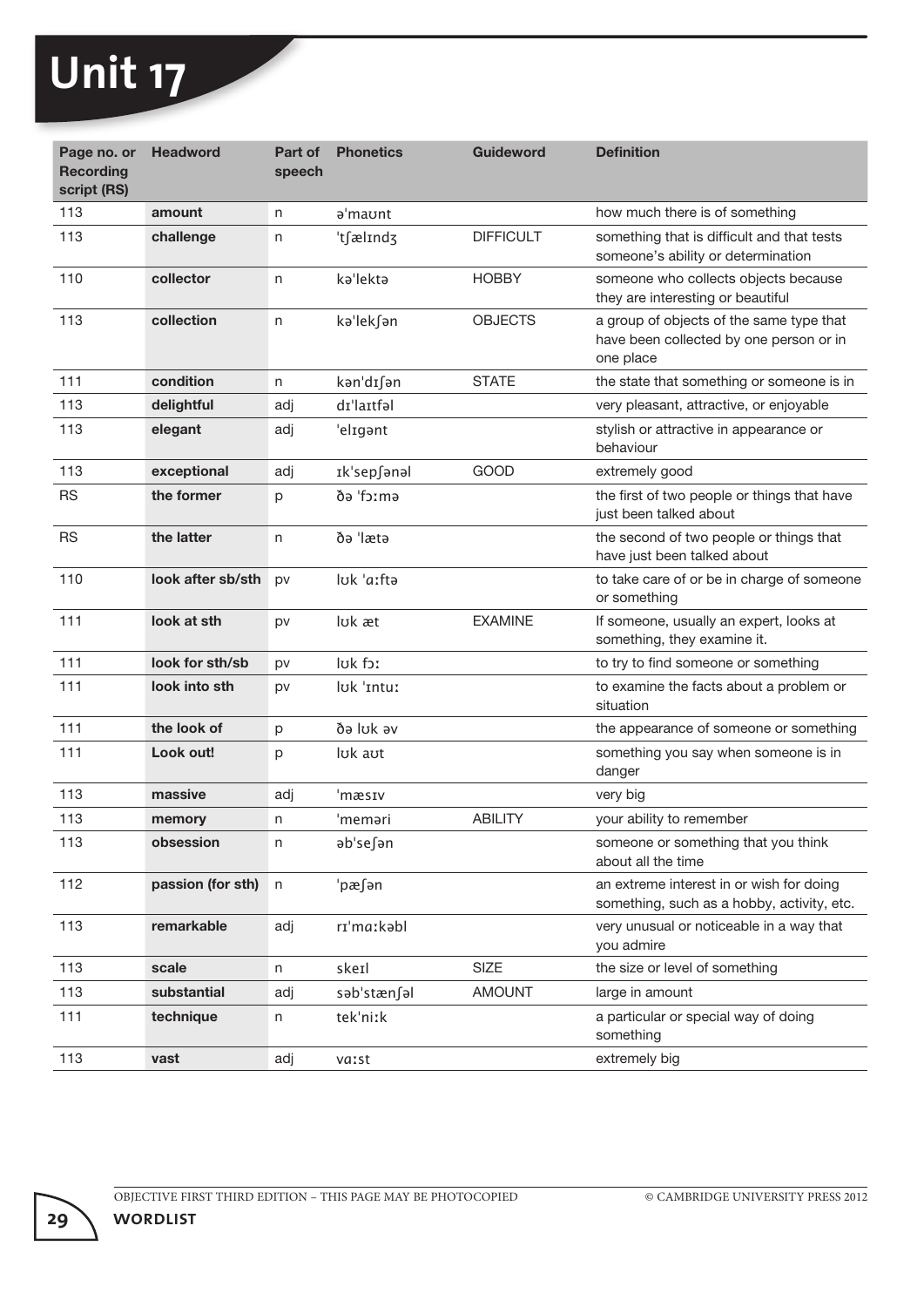| Page no. or<br><b>Recording</b><br>script (RS) | <b>Headword</b>     | Part of<br>speech | <b>Phonetics</b>    | <b>Guideword</b>                  | <b>Definition</b>                                                                                                  |
|------------------------------------------------|---------------------|-------------------|---------------------|-----------------------------------|--------------------------------------------------------------------------------------------------------------------|
| 118                                            | alternative         | n                 | pl'ts:nativ         |                                   | one of two or more things that you can<br>choose between                                                           |
| 118                                            | biography           | n                 | bar'pgrafi          |                                   | the story of a person's life written by<br>another person                                                          |
| 117                                            | come across<br>sth  | pv                | k^m a'krps          |                                   | to find something by chance                                                                                        |
| 119                                            | come out            | pv                | k <sub>nm</sub> aut | <b>BECOME</b><br><b>AVAILABLE</b> | If a book, record, film, etc. comes out, it<br>becomes available for people to buy or<br>see.                      |
| 117                                            | come up with<br>sth | pv                | knm np wið          |                                   | to suggest or think of an idea or plan                                                                             |
| 118                                            | documentary         | n                 | dokja'mentari       |                                   | a film or television programme that gives<br>facts about a real situation or real people                           |
| 118                                            | effective           | adj               | I'fektIv            | <b>ACHIEVING</b><br><b>RESULT</b> | successful or achieving the result that you<br>want                                                                |
| 116                                            | extract             | n                 | 'ekstrækt           | <b>WRITING</b>                    | a particular part of a book, poem, etc.<br>that is chosen so that it can be used in a<br>discussion, article, etc. |
| 118                                            | form                | n                 | foːm                | <b>TYPE</b>                       | a type of something or way of doing<br>something                                                                   |
| 117                                            | go ahead            | pv                | gau a'hed           | <b>START</b>                      | to start to do something                                                                                           |
| 117                                            | go by               | pv                | gau bar             | <b>TIME</b>                       | If time goes by, it passes.                                                                                        |
| 117                                            | go off sb/sth       | pv                | gəʊ ɒf              |                                   | to stop liking or being interested in<br>someone or something                                                      |
| 117                                            | go through          | pv                | gau θruː            |                                   | to experience a difficult or unpleasant<br>situation                                                               |
| 117                                            | go up               | pv                | дэл ур              | <b>INCREASE</b>                   | to become higher in level                                                                                          |
| 116                                            | meaningful          | adj               | 'miːnɪŋfəl          | <b>USEFUL</b>                     | useful, serious, or important                                                                                      |
| 116                                            | rub                 | $\vee$            | rnb                 | PRESS YOUR<br><b>HANDS</b>        | to press your hand or a cloth on a surface<br>and move it backwards and forwards                                   |
| 118                                            | science fiction     | n                 | saIans 'fIk∫an      |                                   | stories about life in the future or in other<br>parts of the universe                                              |
| 116                                            | sight               | n                 | sart                | AREA SEEN                         | the area that it is possible for you to see                                                                        |
| 116                                            | strength            | n                 | $stren\theta$       | <b>STRONG</b>                     | when someone or something is strong                                                                                |
| 116                                            | surface             | n                 | 's3ːfɪs             | <b>TOP</b>                        | the top or outside part of something                                                                               |
| 118                                            | technological       | adj               | tekna'lødʒɪkəl      |                                   | relating to, or involving, technology                                                                              |
| 118                                            | threat              | n                 | $\theta$ ret        | <b>DAMAGE</b>                     | someone or something that is likely to<br>cause harm or damage                                                     |
| 118                                            | thriller            | n                 | 'θrilə              |                                   | a book or film with an exciting story, often<br>about crime                                                        |
| 117                                            | trace               | n                 | treis               | SIGN/RECORD                       | a sign that something has happened or<br>existed                                                                   |
| 118                                            | visual              | adj               | 'vɪʒuəl             |                                   | relating to seeing                                                                                                 |

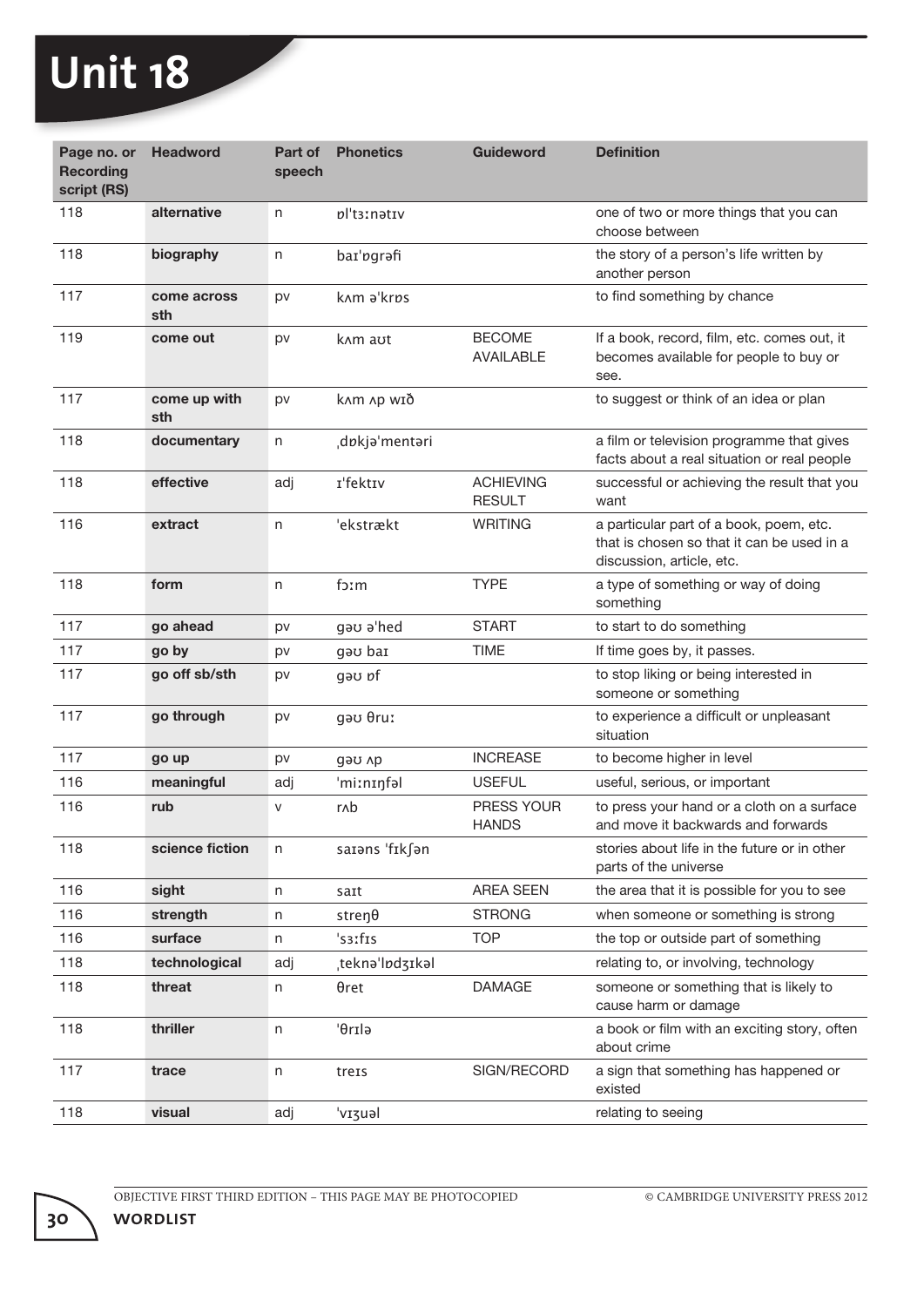| Page no. or<br><b>Recording</b><br>script (RS) | <b>Headword</b>          | Part of<br>speech | <b>Phonetics</b>  | <b>Guideword</b>                   | <b>Definition</b>                                                                                                                    |
|------------------------------------------------|--------------------------|-------------------|-------------------|------------------------------------|--------------------------------------------------------------------------------------------------------------------------------------|
| 125                                            | ankle                    | n                 | 'æŋkəl            |                                    | the part of your leg that is just above your<br>foot                                                                                 |
| 125                                            | bandage                  | n                 | bændɪdʒ           |                                    | a long piece of soft cloth that you tie<br>around an injured part of the body                                                        |
| 125                                            | break                    | ${\sf V}$         | breik             | NOT WORK                           | If you break a machine, object, etc., or if<br>it breaks, it stops working because it is<br>damaged.                                 |
| 127                                            | break                    | n                 | breɪk             |                                    | where something has separated in an<br>accident                                                                                      |
| 125                                            | break down               | pv                | bre1k daon        |                                    | If a machine or vehicle breaks down, it<br>stops working.                                                                            |
| 127                                            | bug                      | n                 | bng               | <b>ILLNESS</b>                     | a bacteria or virus, or the illness that it<br>causes                                                                                |
| 125                                            | burn                     | $\mathsf{V}$      | b <sub>3</sub> In | <b>DAMAGE</b>                      | to (cause something to) be hurt, damaged<br>or destroyed by fire or extreme heat                                                     |
| 125                                            | chest                    | n                 | t∫est             | <b>BODY</b>                        | the front of your body between your neck<br>and your waist                                                                           |
| 125                                            | cough medicine           | n                 | kpf 'medisan      |                                    | a type of sweet liquid medicine                                                                                                      |
| 125                                            | Elastoplast <sup>™</sup> | n                 | I'læstaplæst      |                                    | a common type of plaster (= a small piece<br>of sticky material to cover and protect a<br>cut in the skin)                           |
| 125                                            | elbow                    | n                 | 'elbəu            |                                    | the part in the middle of your arm where<br>it bends                                                                                 |
| 124                                            | exercise                 | n                 | 'eksəsarz         | <b>PHYSICAL</b><br><b>ACTIVITY</b> | physical activity that you do to make your<br>body strong and healthy                                                                |
| 124                                            | exercise                 | $\mathsf{V}$      | 'eksəsarz         | <b>BODY</b>                        | to do physical activities to make your<br>body strong and healthy                                                                    |
| 125                                            | eyebrow                  | n                 | 'aɪbraʊ           |                                    | the thin line of hair that is above each eye                                                                                         |
| 125                                            | faint                    | V                 | feint             |                                    | to suddenly become unconscious for a<br>short time, usually falling down onto the<br>floor                                           |
| 125                                            | graze                    | $\mathsf{V}$      | greiz             | <b>INJURE</b>                      | to injure your skin by rubbing it against<br>something rough                                                                         |
| 126                                            | hurt                     | ${\sf V}$         | h <sub>3</sub> xt | <b>BE PAINFUL</b>                  | If a part of your body hurts, it is painful.                                                                                         |
| 125                                            | jaw                      | n                 | dzor              |                                    | either of the two bones in your mouth that<br>contain your teeth                                                                     |
| 125                                            | knee                     | n                 | niː               | LEG                                | the middle part of your leg where it bends                                                                                           |
| 126                                            | needle                   | n                 | 'niːdl            | <b>MEDICAL</b>                     | the thin, sharp, metal part of a piece of<br>medical equipment used to take blood out<br>of the body, or to put medicine or drugs in |
| 125                                            | on average               | р                 | pn 'ævaridz       |                                    | usually, or based on an average                                                                                                      |
| 125                                            | on balance               | р                 | pn 'bælans        |                                    | used to give your opinion after you have<br>considered all the facts about something                                                 |
| 125                                            | on behalf of             | p                 | on bi'ha:f ov     |                                    | representing; instead of                                                                                                             |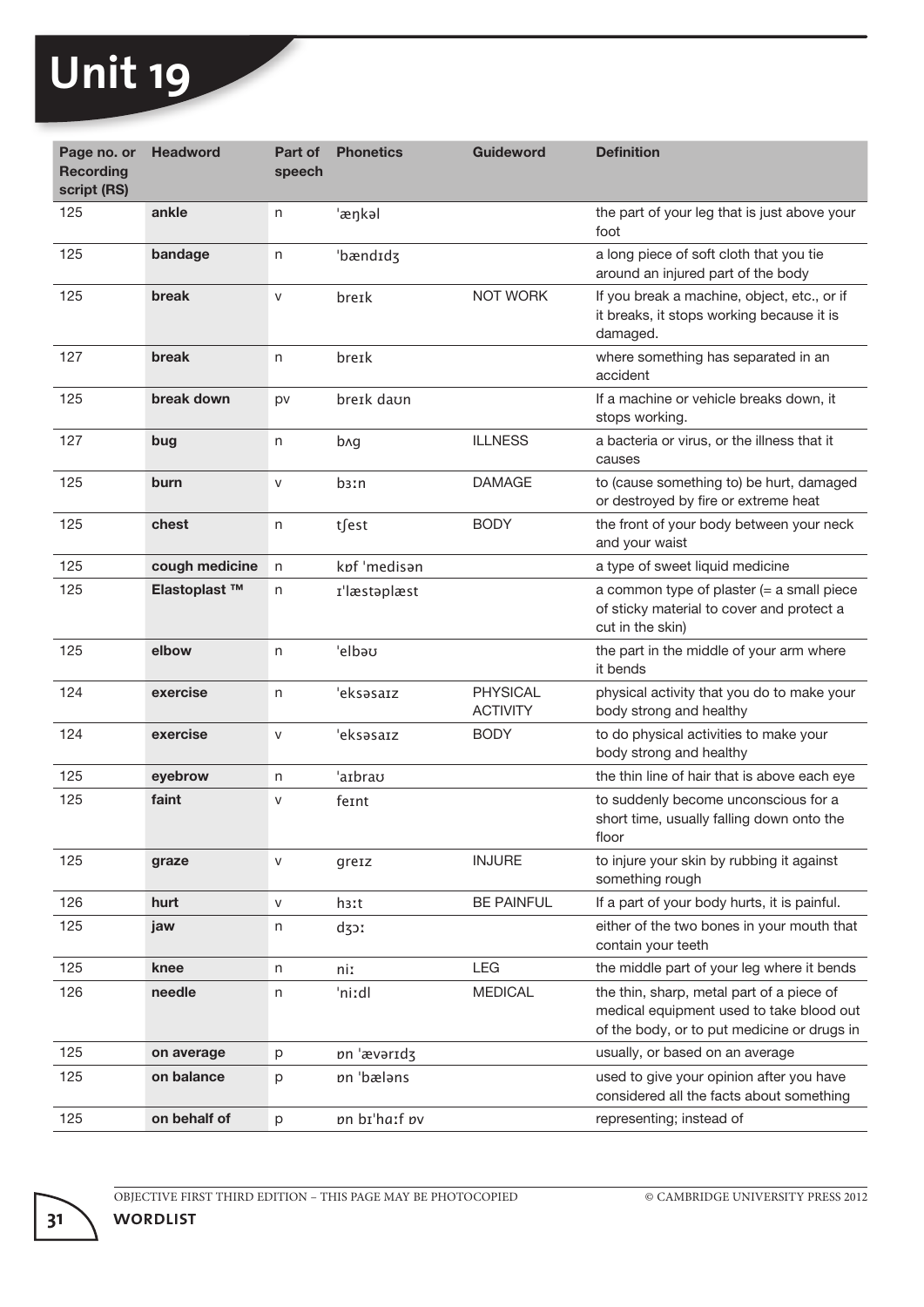| Page no. or<br><b>Recording</b><br>script (RS) | <b>Headword</b>      | Part of<br>speech | <b>Phonetics</b>                | <b>Guideword</b>  | <b>Definition</b>                                                                                                     |
|------------------------------------------------|----------------------|-------------------|---------------------------------|-------------------|-----------------------------------------------------------------------------------------------------------------------|
| 125                                            | on condition<br>that | p                 | <i><b>pn k</b>an'd</i> I∫an ðat |                   | only if                                                                                                               |
| 125                                            | on duty              | p                 | pn 'djuːti                      |                   | If a doctor, police officer, etc. is on duty,<br>they are working, and if they are off duty,<br>they are not working. |
| 125                                            | on offer             | p                 | pn 'pfa                         |                   | at a cheaper price than usual                                                                                         |
| 125                                            | on purpose           | p                 | pn 'psːpəs                      |                   | intentionally                                                                                                         |
| 125                                            | plaster              | n                 | 'plaːstə                        | <b>FOR CUTS</b>   | a small piece of sticky material that you<br>put on cuts on your body                                                 |
| 127                                            | scar                 | n                 | skaː                            | <b>BODY</b>       | a permanent mark left on the body from a<br>cut or other injury                                                       |
| 125                                            | spot                 | n                 | sppt                            | <b>SKIN</b>       | an unpleasant, small, red mark on your<br>skin                                                                        |
| 125                                            | sprain               | V                 | sprein                          |                   | to injure part of your body by twisting it,<br>but not so badly that it breaks                                        |
| 125                                            | sting                | $\mathsf{V}$      | stin                            | <b>CAUSE PAIN</b> | If an insect, plant, etc. stings you, it<br>causes pain by putting poison into your<br>skin.                          |
| 125                                            | stitch               |                   | stɪt∫                           |                   | (usually plural) a length of special thread<br>used to join the edges of a deep cut in the<br>flesh                   |
| 127                                            | surgery              | n                 | 's3ːdʒəri                       | <b>TREATMENT</b>  | when a doctor cuts your body open and<br>repairs or removes something                                                 |
| 127                                            | sweat                | n                 | swet                            |                   | the salty colourless liquid that comes<br>through your skin when you are hot,<br>nervous or ill                       |
| 127                                            | symptom              | n                 | 'sImptam                        | <b>ILLNESS</b>    | a physical feeling or problem which shows<br>that you have a particular illness                                       |
| 125                                            | thigh                | n                 | Өат                             |                   | the top part of your leg above your knee                                                                              |
| 125                                            | waist                | n                 | weist                           | <b>BODY</b>       | the part around the middle of your body<br>where you wear a belt                                                      |
| 127                                            | ward                 | n                 | brcw                            |                   | a room in a hospital where people<br>receiving treatment stay, often for the<br>same type of illness                  |
| 125                                            | wrist                | n                 | rist                            |                   | the part of your body between your hand<br>and your arm                                                               |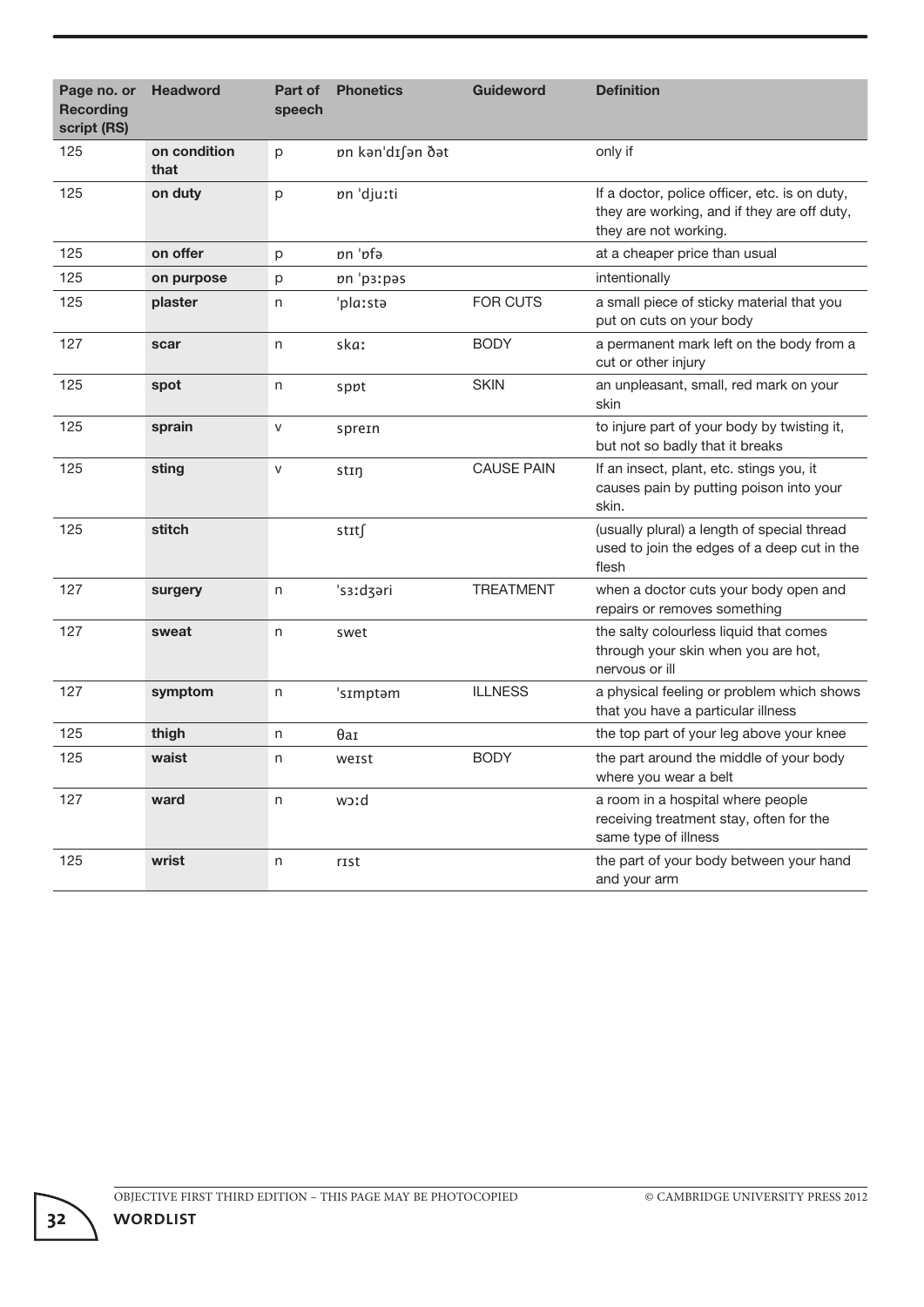| Page no. or<br><b>Recording</b><br>script (RS) | <b>Headword</b> | Part of<br>speech | <b>Phonetics</b>      | <b>Guideword</b>  | <b>Definition</b>                                                                                                             |
|------------------------------------------------|-----------------|-------------------|-----------------------|-------------------|-------------------------------------------------------------------------------------------------------------------------------|
| 133                                            | accuse          | $\vee$            | a'kjuːz               |                   | to say that someone has done something<br>bad                                                                                 |
| 130                                            | arrest          | $\mathsf{V}$      | a'rest                |                   | If the police arrest someone, they take<br>them away to ask them about a crime<br>which they might have committed.            |
| 132                                            | burglar         | n                 | b <sub>3</sub> :gla   |                   | someone who gets into buildings illegally<br>and steals things                                                                |
| 133                                            | cell            | n                 | sel                   | <b>ROOM</b>       | a small room in a prison or police station<br>where a prisoner is kept                                                        |
| 133                                            | charge          | $\sf V$           | t∫aːdʒ                | <b>ACCUSE</b>     | If the police charge someone, they accuse<br>them officially of a crime.                                                      |
| 130                                            | commit a crime  | p                 | kə'mit ə kraim        | <b>CRIME</b>      | to do something that is considered wrong,<br>or that is illegal                                                               |
| 130                                            | court           | n                 | koːt                  | LAW               | the place where a judge decides whether<br>someone is guilty of a crime                                                       |
| 131                                            | criminal        | n                 | 'krɪmɪnəl             |                   | someone who has committed a crime                                                                                             |
| 132                                            | detective       | n                 | dɪ'tektɪv             |                   | someone, especially a police officer,<br>whose job is to discover information about<br>a crime                                |
| 131                                            | <b>DNA</b>      | n                 | di:en'e1              |                   | deoxyribonucleic acid; a chemical in<br>the cells of living things which contains<br>genetic information                      |
| 131                                            | evidence        | n                 | 'evidans              | LAW               | information that is given or objects that<br>are shown in a court of law to help to<br>prove if someone has committed a crime |
| 130                                            | fine            | $\mathsf{V}$      | fain                  |                   | to make someone pay an amount of<br>money as a punishment for breaking a law<br>or rule                                       |
| 132                                            | fine            | n                 | fain                  |                   | an amount of money that you must pay<br>for breaking a law or rule                                                            |
| 131                                            | fingerprint     | n                 | 'fingaprint           |                   | the mark made on something by the<br>pattern of curved lines on the end of<br>someone's finger                                |
| 130                                            | forensic        | adj               | fa'rensik             |                   | relating to scientific methods of solving<br>crimes                                                                           |
| 130                                            | guilty          | adj               | 'gɪlti                | LAW               | having broken a law                                                                                                           |
| 133                                            | illegal         | adj               | I <sup>'</sup> lizgəl |                   | not allowed by law                                                                                                            |
| 131                                            | innocent        | adj               | 'Inasant              | <b>NOT GUILTY</b> | not guilty of committing a crime                                                                                              |
| 133                                            | jury            | n                 | 'dʒʊəri               | LAW               | a group of people in a court of law who<br>decide if someone is guilty or not                                                 |
| 133                                            | kidnap          | $\mathsf{V}$      | 'kɪdnæp               |                   | to take someone away using force, usually<br>to obtain money in exchange for releasing<br>them                                |
| 133                                            | offence         | n                 | a'fens                | CRIME             | a crime                                                                                                                       |

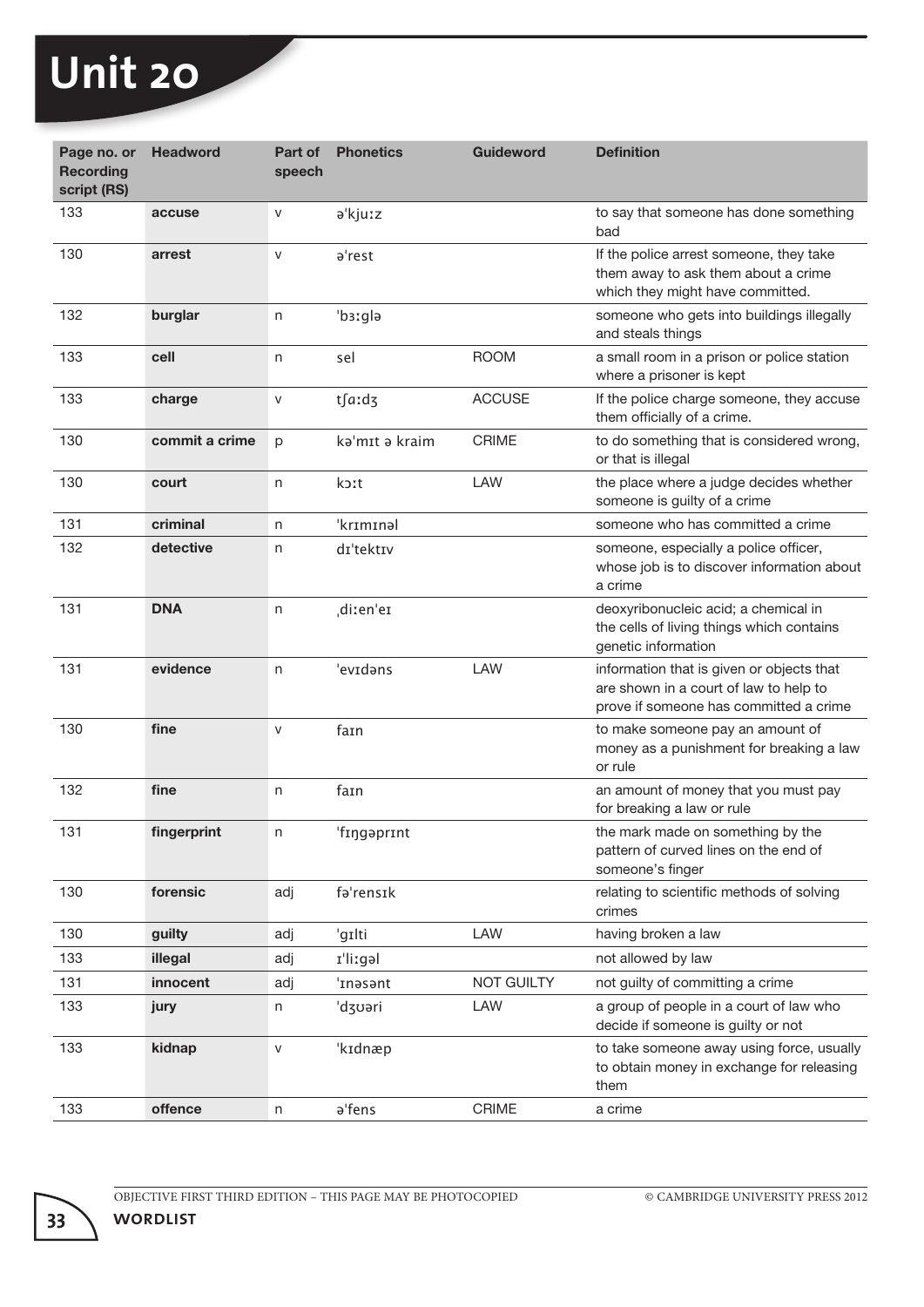| Page no. or<br><b>Recording</b><br>script (RS) | <b>Headword</b>  | Part of<br>speech | <b>Phonetics</b> | <b>Guideword</b>  | <b>Definition</b>                                                                             |
|------------------------------------------------|------------------|-------------------|------------------|-------------------|-----------------------------------------------------------------------------------------------|
| 133                                            | penalty          | n                 | 'penalti         | <b>PUNISHMENT</b> | a punishment for doing something which<br>is against a law or rule                            |
| 133                                            | pickpocket       | n                 | 'pik, pokit      |                   | someone who steals things from people's<br>pockets                                            |
| 130                                            | proof            | n                 | pruːf            |                   | a fact or a piece of information that shows<br>something exists or is true                    |
| 133                                            | punishment       | n                 | 'p∧nɪ∫mənt       |                   | when someone is punished                                                                      |
| 132                                            | robbery          | n                 | 'rnbəri          |                   | the crime of stealing from someone or<br>somewhere                                            |
| 133                                            | sentence         | $\vee$            | 'sentans         |                   | to give a punishment to someone who has<br>committed a crime                                  |
| 133                                            | shoplift         | $\mathsf{V}$      | 'fpplIft         |                   | to take goods illegally from a shop<br>without paying for them                                |
| 132                                            | steal            | $\vee$            | stiːl            |                   | to secretly take something that does not<br>belong to you, without intending to return<br>it. |
| 130                                            | suspect          | n                 | 's^spekt         |                   | someone who may have committed a<br>crime                                                     |
| 133                                            | suspicious       | adj               | sə'spisəs        | WRONG/BAD         | making you feel that something is<br>wrong or that something bad or illegal is<br>happening   |
| 130                                            | take sb to court | p                 | teik tur kort    |                   | to take legal action against someone                                                          |
| 132                                            | thief            | n                 | $\theta$ iːf     |                   | someone who steals things                                                                     |
| 131                                            | trace            | n                 | treis            |                   | a small amount of something                                                                   |
| 133                                            | trial            | n                 | traial           | LAW               | a legal process to decide if someone is<br>guilty of a crime                                  |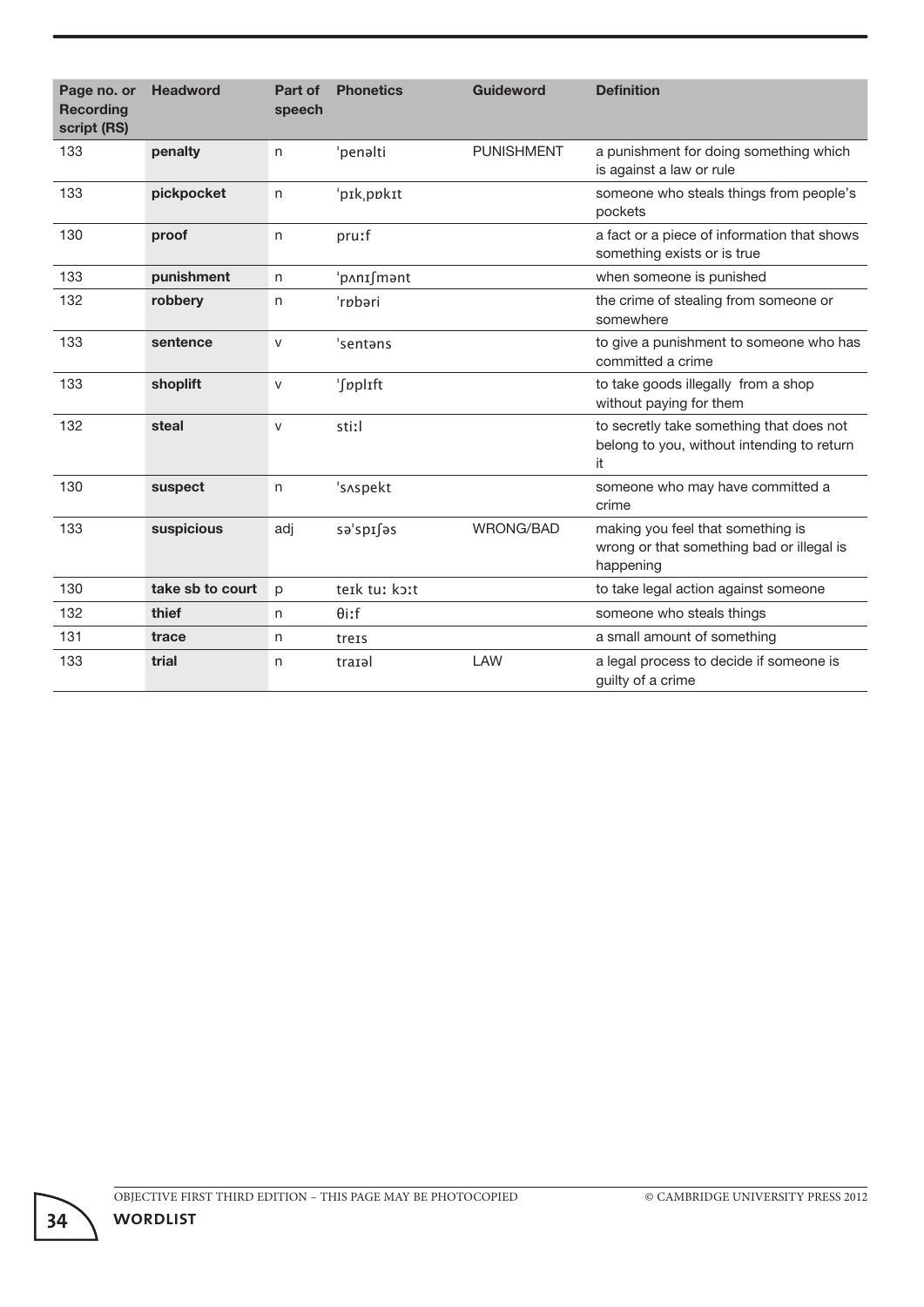| Page no. or<br><b>Recording</b><br>script (RS) | <b>Headword</b> | Part of<br>speech | <b>Phonetics</b>  | <b>Guideword</b>   | <b>Definition</b>                                                            |
|------------------------------------------------|-----------------|-------------------|-------------------|--------------------|------------------------------------------------------------------------------|
| 138                                            | absence         | n                 | 'æbsəns           | <b>NOT EXIST</b>   | when something does not exist                                                |
| 136                                            | architecture    | n                 | 'aːkɪtektfə       | <b>STYLE</b>       | the design and style of buildings                                            |
| 136                                            | collection      | n                 | kə'lek∫ən         | <b>TAKING AWAY</b> | when something is taken away from a<br>place                                 |
| 136                                            | community       | n                 | ka'mjuːnati       | AREA               | the people living in a particular area                                       |
| 138                                            | consumer        | n                 | kan'sjuːma        |                    | someone who buys or uses goods or<br>services                                |
| 138                                            | cut             | n                 | k <sub>nt</sub>   |                    | an electricity/power cut is when the<br>supply of electricity suddenly stops |
| 136                                            | environmental   | adj               | In, varran'mental |                    | relating to the environment                                                  |
| 138                                            | lack            | n                 | læk               |                    | when something is not available or when<br>there is not enough of it         |
| 138                                            | level           | n                 | 'levəl            | <b>AMOUNT</b>      | the amount or number of something                                            |
| 138                                            | lifestyle       | n                 | 'laɪfstaɪl        |                    | the way that you live                                                        |
| 136                                            | lighting        | n                 | 'laɪtɪŋ           |                    | the light created by electrical equipment,<br>candles, etc.                  |
| 136                                            | maintenance     | n                 | 'meɪntənəns       | <b>WORK</b>        | the work that is done to keep something<br>in good condition                 |
| 136                                            | mall            | n                 | moːl              |                    | a large, covered shopping area                                               |
| 136                                            | neighbourhood   | n                 | 'neɪbəhʊd         |                    | an area of a town or city that people live in                                |
| 138                                            | pollution       | n                 | pə'luː∫ən         |                    | damage caused to water, air, etc. by<br>harmful substances or waste          |
| 136                                            | property        | n                 | 'propati          | <b>BUILDING</b>    | a building or area of land                                                   |
| 136                                            | regulation      | n                 | ¦regjə'leɪ∫ən     | <b>RULE</b>        | an official rule that controls how<br>something is done                      |
| 139                                            | renew           | V                 | rɪˈnjuː           | <b>MAKE NEW</b>    | to increase the life of or replace<br>something old                          |
| 139                                            | renewal         | n                 | rɪ'njuːəl         |                    | when you renew something                                                     |
| 136                                            | requirement     | n                 | rɪˈkwaɪəmənt      |                    | something that is needed or demanded                                         |
| 136                                            | resident        | n                 | 'rezidant         | <b>PERSON</b>      | someone who lives in a particular place                                      |
| 138                                            | shortage        | n                 | 'Sitidz           |                    | when there is not enough of something                                        |
| 138                                            | suburb          | n                 | dːɛdʌəˈ           |                    | an area where people live outside the<br>centre of a city                    |
| 136                                            | suburban        | adj               | sə'b3ːbən         |                    | relating to a suburb                                                         |
| 138                                            | system          | n                 | 'sIstəm           | <b>METHOD</b>      | a way or method of doing things                                              |
| 136                                            | traffic jam     | n                 | 'træfik dzæm      |                    | a line of cars, trucks, etc. that are moving<br>slowly or not moving at all  |
| 136                                            | urban           | adj               | '3ːbən            |                    | belonging or relating to a town or city                                      |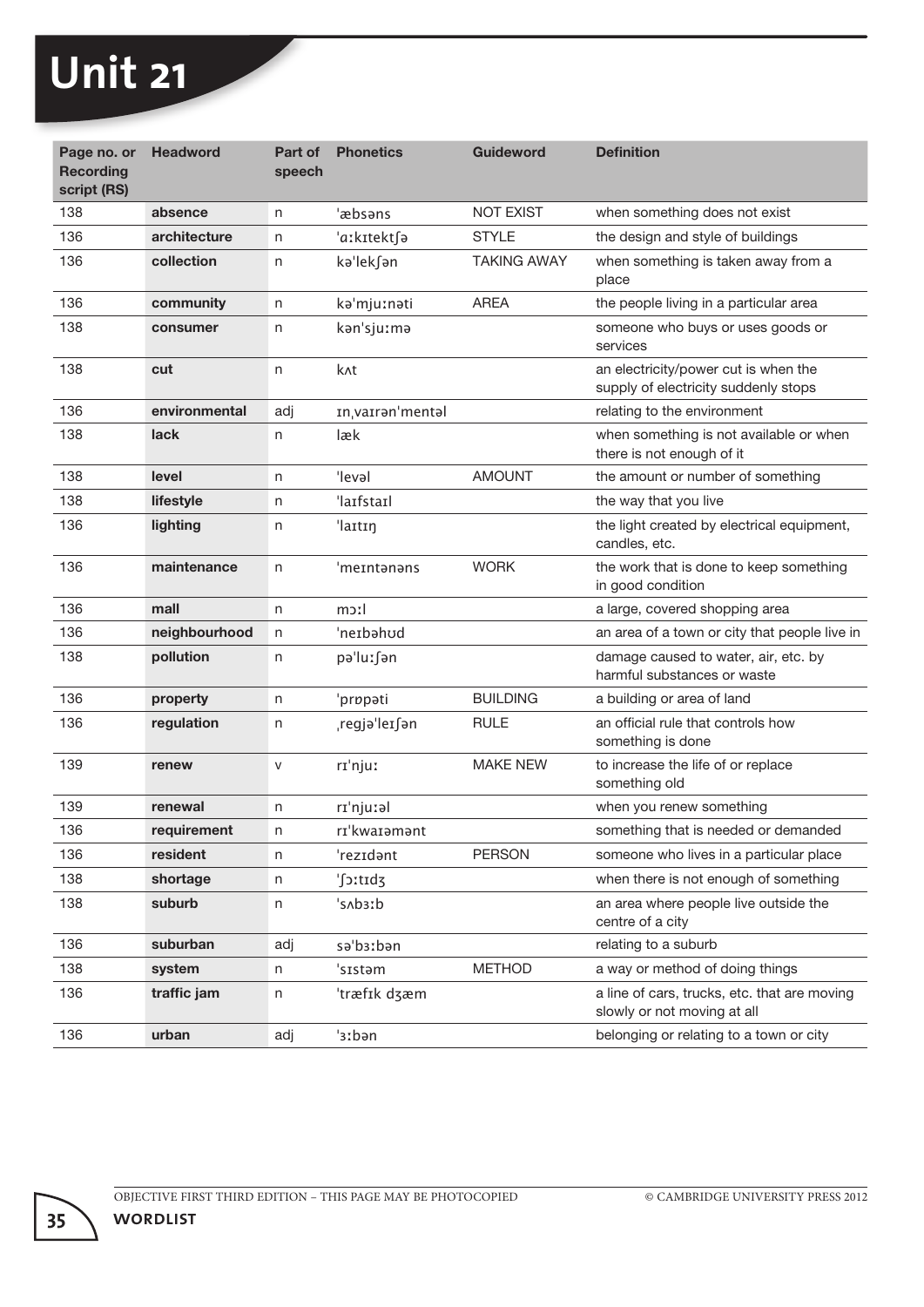| Page no. or<br><b>Recording</b><br>script (RS) | <b>Headword</b>                | Part of<br>speech | <b>Phonetics</b>    | <b>Guideword</b>                     | <b>Definition</b>                                                                                               |
|------------------------------------------------|--------------------------------|-------------------|---------------------|--------------------------------------|-----------------------------------------------------------------------------------------------------------------|
| 145                                            | audience                       | n                 | clians <sup>'</sup> | <b>GROUP</b>                         | the people who sit and watch a<br>performance at a theatre, cinema, etc.                                        |
| 142                                            | choir                          | n                 | kwarə               |                                      | a group of people who sing together                                                                             |
| 145                                            | composer                       | n                 | kam'pauza           |                                      | someone who writes music                                                                                        |
| 145                                            | composition                    | n                 | kompə'zɪ∫ən         | <b>MUSIC</b>                         | a piece of music that someone has written                                                                       |
| 142                                            | conductor                      | n                 | kan'd Akta          | <b>MUSIC</b>                         | someone who stands in front of a group<br>of musicians or singers and controls their<br>performance             |
| 142                                            | festival                       | n                 | 'festIval           | PERFORMANCE                          | a series of special events, performances,<br>etc. that often takes place over several<br>days                   |
| 142                                            | gig                            | n                 | gig                 |                                      | a performance of pop or rock music                                                                              |
| 145                                            | impression                     | n                 | Im'pre∫ən           | <b>EFFECT</b>                        | the way that something seems, looks or<br>feels to a particular person                                          |
| 145                                            | memorable                      | adj               | 'memrabal           |                                      | If an occasion is memorable, you will<br>remember it for a long time because it is<br>so good.                  |
| 142                                            | musician                       | n                 | mjuː'zɪ∫ən          |                                      | someone who plays a musical instrument,<br>often as a job                                                       |
| 142                                            | orchestra                      | n                 | 's:kistra           | <b>MUSIC</b>                         | a large group of musicians who play<br>different instruments together                                           |
| 145                                            | orchestral                     | adj               | pːˈkestrəl          |                                      | of or belonging to an orchestra                                                                                 |
| 143                                            | organiser (UK)/<br>organizer   | n                 | 'oːgənaɪzə          |                                      | someone who plans an event or activity                                                                          |
| 142                                            | participate                    | V                 | paː'tɪsɪpeɪt        |                                      | to be involved with other people in an<br>activity                                                              |
| 145                                            | partnership                    | n                 | 'paːtnə∫ɪp          | <b>WORKING</b><br><b>TOGETHER</b>    | when two people or organizations work<br>together to achieve something                                          |
| 142                                            | perform                        | V                 | pa'foːm             | <b>ENTERTAIN</b>                     | to entertain people by acting, singing,<br>dancing, etc.                                                        |
| 142                                            | performer                      | n                 | pa'foːmə            |                                      | a person who entertains people by acting,<br>singing, dancing or playing music                                  |
| 142                                            | rehearsal                      | n                 | rɪ'hɜːsəl           |                                      | a time when all the people involved in<br>a play, dance, etc. practise in order to<br>prepare for a performance |
| 145                                            | respectable                    | adj               | rɪ'spektəbəl        | <b>SOCIALLY</b><br><b>ACCEPTABLE</b> | considered to be socially acceptable<br>because of your good character,<br>appearance or behaviour              |
| 142                                            | solo                           | n                 | ueluez'             |                                      | a piece of music for one person or one<br>instrument                                                            |
| 143                                            | specialise (UK)/<br>specialize | ${\sf V}$         | 'spesəlaiz          |                                      | to spend most of your time studying one<br>particular subject or doing one type of<br>business                  |
| 143                                            | venue                          | n                 | 'venjuː             |                                      | a place where a sports game, musical<br>performance, or special event happens                                   |
| 145                                            | unique                         | adj               | juːˈniːk            | <b>SPECIAL</b>                       | unusual and special                                                                                             |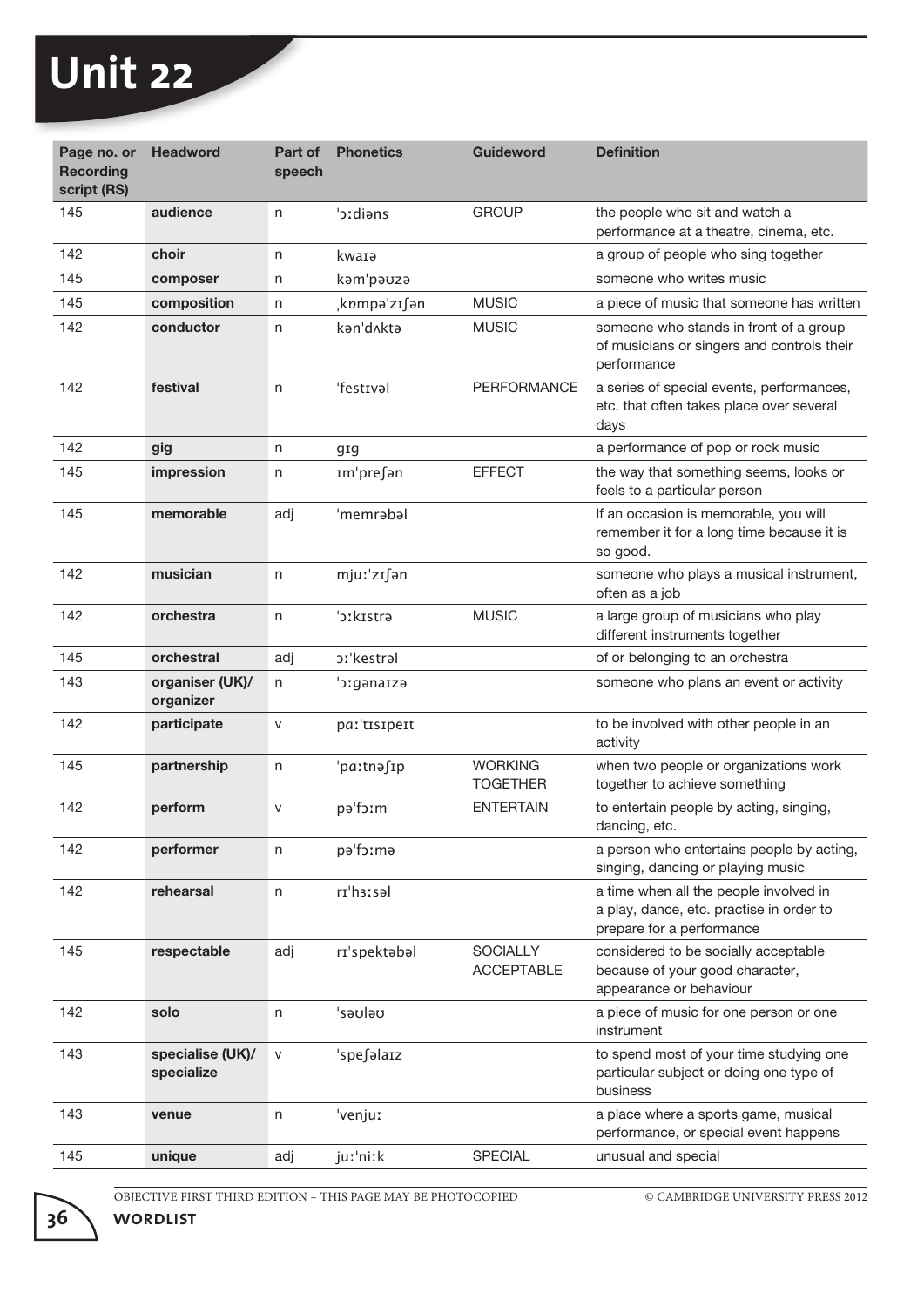| Page no. or<br><b>Recording</b><br>script (RS) | <b>Headword</b>                       | Part of<br>speech | <b>Phonetics</b>        | <b>Guideword</b>    | <b>Definition</b>                                                                                                                                     |
|------------------------------------------------|---------------------------------------|-------------------|-------------------------|---------------------|-------------------------------------------------------------------------------------------------------------------------------------------------------|
| 148                                            | ash                                   | n                 | æ∫                      | <b>POWDER</b>       | the soft grey or black powder that is left<br>after a substance, especially tobacco,<br>coal or wood, has burnt                                       |
| 149                                            | break off (sth) or<br>break (sth) off | pv                | breik pf                |                     | to end (something) suddenly                                                                                                                           |
| 149                                            | call off sth or<br>call sth off       | pv                | koːl pf                 |                     | to decide that a planned event, especially<br>a sports event, will not happen, or to end<br>an activity because it is no longer useful<br>or possible |
| 148                                            | crack                                 | n                 | kræk                    | <b>LINE</b>         | a line on the surface of something that is<br>damaged                                                                                                 |
| 149                                            | cut sb/sth off or<br>cut off sb/sth   | pv                | knt pf                  |                     | to cause a person or place to become<br>separate, or cause someone to be or feel<br>alone                                                             |
| 149                                            | damage                                | V                 | 'dæmıdʒ                 |                     | to harm or break something                                                                                                                            |
| 151                                            | damp                                  | adj               | dæmp                    |                     | slightly wet, usually in an unpleasant way                                                                                                            |
| <b>RS</b>                                      | drought                               | n                 | draut                   |                     | a long period when there is no rain and<br>people do not have enough water                                                                            |
| 149                                            | earthquake                            | n                 | ' <sub>3</sub> : θkweɪk |                     | a sudden movement of the Earth's<br>surface, often causing severe damage                                                                              |
| 148                                            | eruption                              | n                 | I'r∧p∫ən                |                     | when a volcano explodes and flames and<br>rocks come out of it                                                                                        |
| 148                                            | gas                                   | n                 | gæs                     | <b>SUBSTANCE</b>    | a substance in a form like air and not solid<br>or liquid                                                                                             |
| 151                                            | humid                                 | adj               | 'hjuːmɪd                |                     | Humid air or weather is hot and slightly<br>wet.                                                                                                      |
| 151                                            | hurricane                             | n                 | 'hʌrɪkən                |                     | a violent storm with very strong winds                                                                                                                |
| 149                                            | injure                                | V                 | 'Indza                  |                     | to hurt a person, animal, or part of your<br>body                                                                                                     |
| 149                                            | invaluable                            | adj               | In'væljobl              |                     | extremely useful                                                                                                                                      |
| 149                                            | let off sb or<br>let sb off           | pv                | let pf                  |                     | to not punish someone who has<br>committed a crime or done something<br>wrong, or to not punish them severely                                         |
| 149                                            | log off                               | pv                | lpg pf                  |                     | to stop a computer being connected to a<br>computer system, usually when you want<br>to stop working                                                  |
| 148                                            | peak                                  | n                 | piːk                    | <b>MOUNTAIN TOP</b> | the top of a mountain, or the mountain<br>itself                                                                                                      |
| 149                                            | planet                                | n                 | 'plænɪt                 |                     | a large, round object in space that moves<br>around the sun or another star                                                                           |
| 149                                            | preserve                              | V                 | pri'z3IV                | KEEP THE SAME       | to keep something the same or prevent it<br>from being damaged or destroyed                                                                           |
| 149                                            | priceless                             | adj               | 'praɪsləs               | <b>IMPORTANT</b>    | very important or useful                                                                                                                              |
| 149                                            | send off sth or<br>send sth off       | pv                | send pf                 |                     | to send a letter, document or parcel by<br>post                                                                                                       |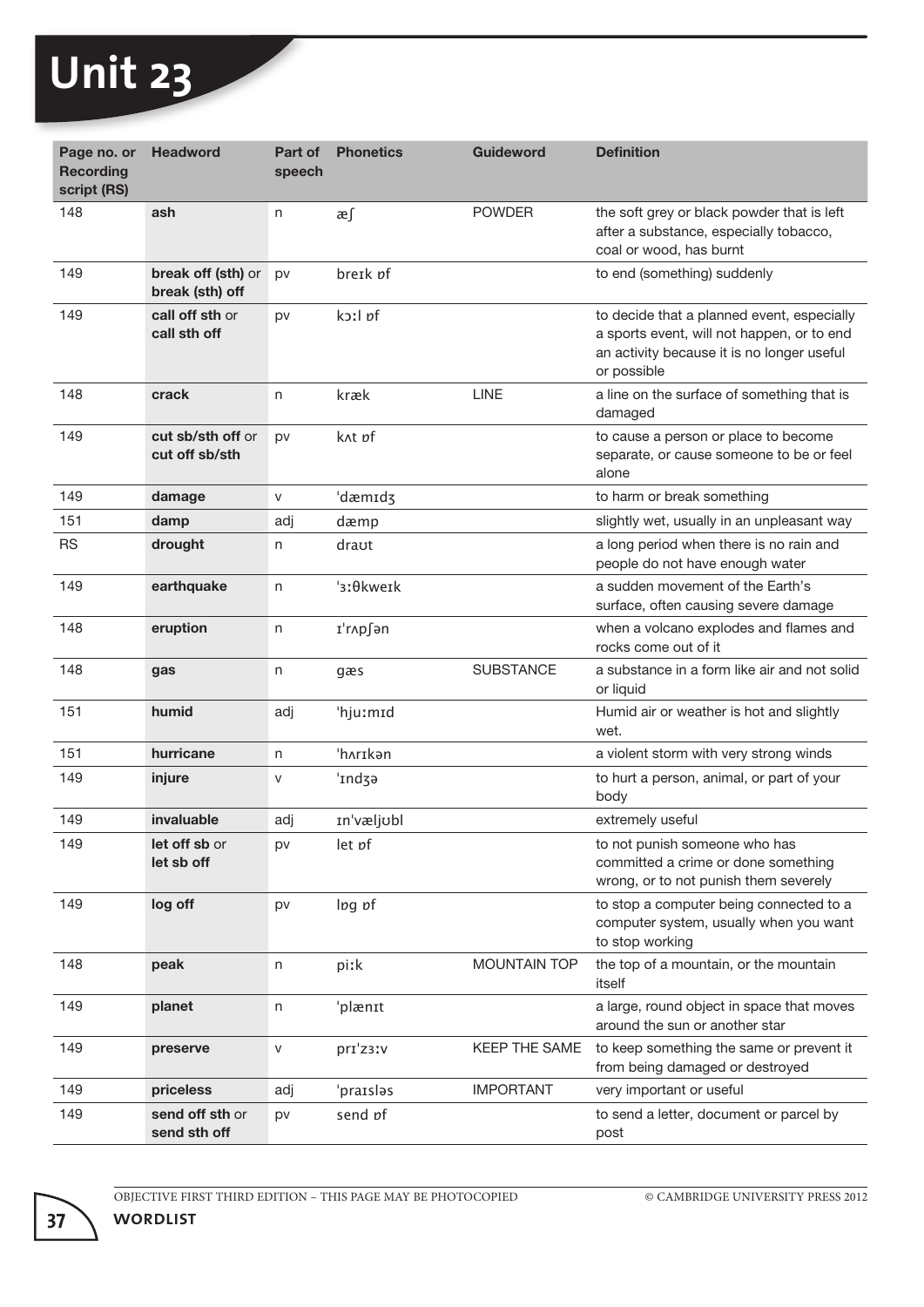| Page no. or<br><b>Recording</b><br>script (RS) | <b>Headword</b>               | Part of<br>speech | <b>Phonetics</b>         | <b>Guideword</b>    | <b>Definition</b>                                                                                              |
|------------------------------------------------|-------------------------------|-------------------|--------------------------|---------------------|----------------------------------------------------------------------------------------------------------------|
| 149                                            | sensitive                     | adj               | 'sensitiv                | <b>EASILY UPSET</b> | easily upset by the things people say or<br>do                                                                 |
| 148                                            | shake                         | V                 | ferk                     | <b>MOVE</b>         | to make quick, short movements from<br>side to side or up and down, or to make<br>something or someone do this |
| 149                                            | tell off sb or<br>tell sb off | pv                | tel <i>pf</i>            |                     | to speak angrily to someone because they<br>have done something wrong                                          |
| 148                                            | thunder                       | n                 | <b>Gond</b> <sup>-</sup> |                     | the loud noise in the sky that you hear<br>during a storm                                                      |
| 148                                            | tremble                       | $\mathsf{V}$      | 'trembl                  |                     | to shake slightly, especially because you<br>are nervous, frightened, or cold                                  |
| 151                                            | undo                          | $\mathsf{V}$      | An'duː                   | <b>OPEN</b>         | to open something that is tied or fastened                                                                     |
| 151                                            | unfasten                      | V                 | An'faːsən                |                     | to open something that is closed or fixed<br>together                                                          |
| 151                                            | untie                         | $\vee$            | An'tai                   |                     | to open a knot or something that has been<br>tied with a knot                                                  |
| 151                                            | unwrap                        | $\vee$            | An'ræp                   |                     | to remove the paper, cloth, etc. that is<br>covering something                                                 |
| 149                                            | volcano                       | n                 | vpl'keɪnəʊ               |                     | a mountain with a large hole at the top<br>which sometimes explodes and produces<br>hot, melted rock and smoke |
| 151                                            | weather<br>forecast           | n                 | 'weðə 'fɔːkaːst          |                     | a description of what the weather will be<br>like                                                              |
| 149                                            | wear off                      | pv                | wea pf                   |                     | If a feeling or the effect of something<br>wears off, it gradually disappears.                                 |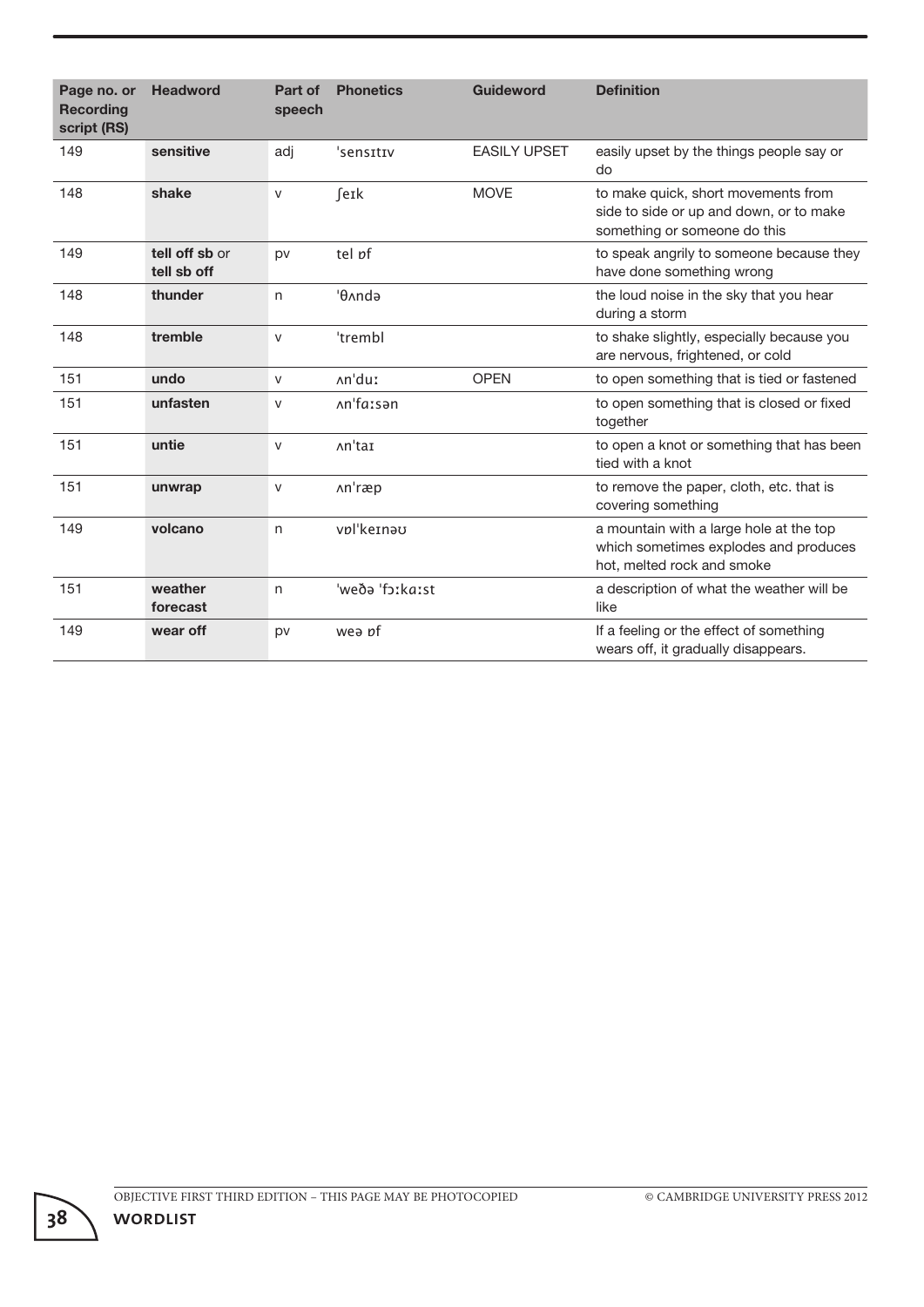| Page no. or<br><b>Recording</b><br>script (RS) | <b>Headword</b>                     | Part of<br>speech | <b>Phonetics</b>              | Guideword      | <b>Definition</b>                                                                                                                  |
|------------------------------------------------|-------------------------------------|-------------------|-------------------------------|----------------|------------------------------------------------------------------------------------------------------------------------------------|
| 154                                            | apology                             | n                 | a'ppladzi                     |                | something you say or write to say that you<br>are sorry about something you have done                                              |
| 154                                            | apparently                          | adv               | a'pærantli                    | OTHERS SAY     | used to say that you have read or been<br>told something although you are not<br>certain it is true                                |
| 154                                            | cashpoint                           | n                 | 'kæ∫poɪnt                     |                | a machine, usually in a wall outside a<br>bank, that you can get money from using<br>a plastic card                                |
| 156                                            | catch up on sth                     | pv                | kæt∫ ∧p <i>bn</i>             |                | to do something that you did not have<br>time to do earlier                                                                        |
| 158 WF12                                       | comedian                            | n                 | kə'miːdiən                    |                | someone who entertains people by telling<br>jokes                                                                                  |
| 154                                            | comedy                              | n                 | 'kømadi                       |                | entertainment such as a film, play, etc<br>which is funny                                                                          |
| 155                                            | disguise                            | n                 | dis'gaiz                      |                | clothes and other things that you wear to<br>change the way you look so that people<br>cannot recognize you                        |
| 154                                            | disguise                            | $\mathsf{V}$      | dis'gaiz                      |                | to give a new appearance to a person or<br>thing, especially in order to hide its true<br>form                                     |
| 157                                            | earnings                            | n                 | '3Ininz                       |                | money that you get from working                                                                                                    |
| 157                                            | estimate                            | V                 | 'estimeit                     |                | to guess the cost, size, value, etc. of<br>something                                                                               |
| 156                                            | get sth over<br>with                | pv                | get 'auva wið                 |                | to do or finish an unpleasant but<br>necessary piece of work or duty so that<br>you do not have to worry about it in the<br>future |
| 157                                            | hang around<br>(with sb)            | pv                | hæn a'raund                   |                | to spend time (with someone)                                                                                                       |
| 157                                            | humour                              | n                 | 'hjuːmə                       | <b>ABILITY</b> | the ability to laugh and recognize that<br>something is funny                                                                      |
| 155                                            | ignore                              | $\mathsf{V}$      | Ig'no!                        |                | to pay no attention to something or<br>someone                                                                                     |
| 157                                            | have a bad/<br>good influence<br>on | p                 | hæv ə bæd/gud<br>'ɪnfluəns ɒn | PERSON/THING   | to have the power to have an effect on<br>people or things                                                                         |
| 154                                            | key in sth or<br>key sth in         | pv                | kiː In                        |                | to put information into a computer or a<br>machine using a keyboard                                                                |
| 156                                            | keep up sth or<br>keep sth up       | pv                | kiːp ʌp                       |                | to not allow something that is at a high<br>level to fall to a lower level                                                         |
| 157                                            | landlord/<br>landlady               | n                 | 'lænloːd/'lænleɪdi            |                | a man/woman who you rent a room or<br>house from                                                                                   |
| 156                                            | look up sth or<br>look sth up       | pv                | luk Ap                        |                | to try to find a piece of information by<br>looking in a book or on a computer                                                     |
| 154                                            | make for                            | pv                | meik for                      |                | to move towards a place                                                                                                            |
| 156                                            | make sth/sb out                     | pv                | meik aut                      |                | to see, hear or understand something or<br>someone with difficulty                                                                 |